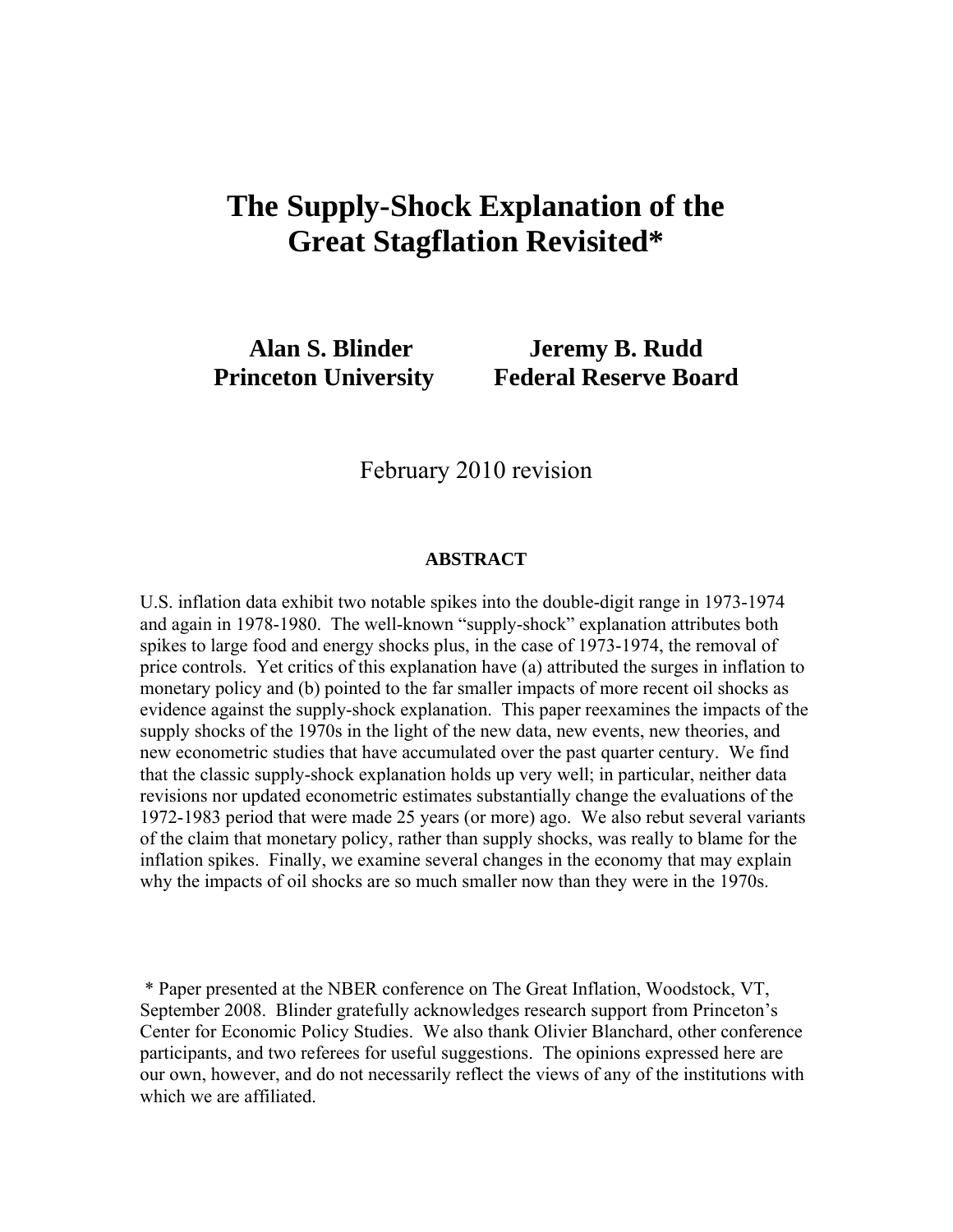"Everything should be made as simple as possible, but not simpler." Albert Einstein

## **1. Preamble**

Between, say, the first OPEC shock and the early 1980s, economists developed what has

been called "the supply-shock explanation" of what this conference calls "the Great

Inflation," that is, the period of high inflation seen in the United States (and elsewhere)

between 1973 and 1982.<sup>1</sup> At the conceptual level, the supply-shock explanation can be

succinctly summarized by four main propositions:

1. At any given moment, there is an underlying (or "core") inflation rate toward which the actual (or "headline") inflation rate tends to converge. This rate is determined by the fundamentals of aggregate demand and aggregate supply growth.

2. Many factors, including but not limited to monetary and fiscal policy, influence the growth rate of aggregate demand. On the supply side, the fundamental driving factor in the long run is the growth rate of productivity, but occasional abrupt restrictions in aggregate supply ("supply shocks") can dominate over short periods.

3. For empirical purposes, the core rate of inflation can be proxied by the rate of change of prices for all items other than food and energy.

4. The headline inflation rate can deviate markedly from the core rate over short periods. Rapid increases (or decreases) in food or energy prices, which are largely exogenous, can push inflation above (or below) the core rate for a while. There may be other special one-shot factors as well, such as the 1971-1974 Nixon wage-price controls.

This model, if you want to call it such, was applied by a number of scholars to explain

the history of the Great Inflation with six additional propositions: $<sup>2</sup>$ </sup>

 5. The dramatic rise in inflation between 1972 and 1974 can be attributed to three major supply shocks—rising food prices, rising energy prices, and the end of the Nixon wage-price controls program—each of which can be conceptualized as requiring rapid adjustments of some *relative* prices. (Thus nominal rigidities play a central role in the story.)

6. The equally dramatic decline in inflation between 1974 and 1976 can be traced to

 $\overline{a}$ <sup>1</sup> For a short but comprehensive summary in an earlier NBER volume, see Blinder (1982, pp. 262-264).

 $2 \text{ Among the many who could be listed, see Gordon (1975), Phelps (1978), and Blinder (1979, 1982).}$ specific six points listed here follow Blinder (1982).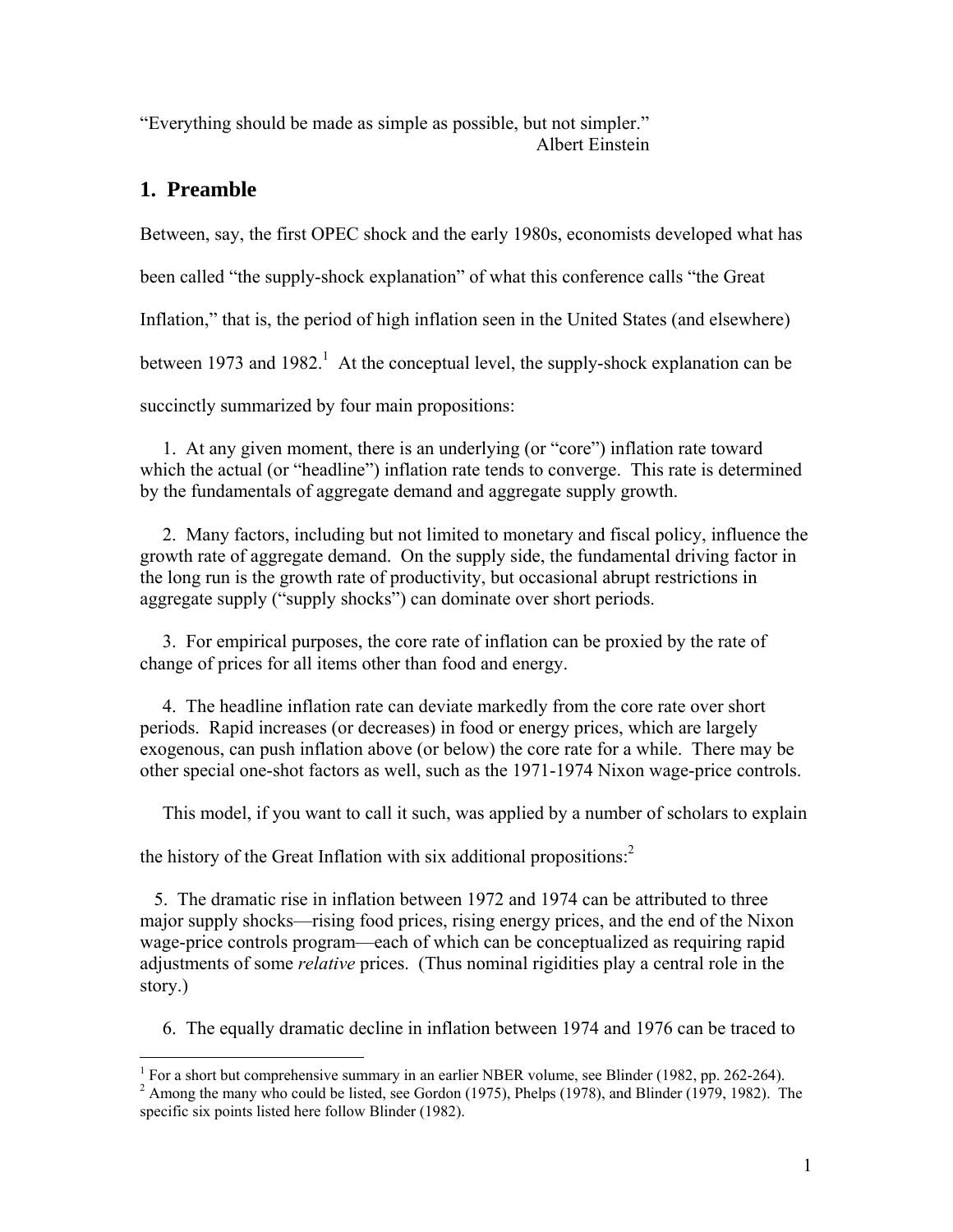the simple fact that the three above-named factors came to an end. In other words, double-digit inflation went away "by itself."

7. The state of aggregate demand thus had little to do with either the rise or fall of inflation between 1972 and 1976. This is not to say that aggregate-demand management (e.g., monetary policy) was irrelevant to the behavior of inflation over this period, but only that its effects were dwarfed by the effect of the supply shocks.

8. Specifically, while the rate of headline CPI inflation rose about eight percentage points between 1977 and early 1980, the core rate may have risen by as little as three percentage points. The rest of the inflationary acceleration came from "special factors."

9. The initial impetus for rising inflation in 1978 came mainly from the food sector, with some help from mortgage interest rates.<sup>3</sup> The further increase into the double-digit range in 1979 mainly reflected soaring energy prices and, once again, rising mortgage rates. Finally, mortgage interest carried the ball almost by itself in early 1980.

10. The 1970s really were a break from recent history. Energy shocks appeared to be a product of the brave, new post-OPEC world.<sup>4</sup> Food shocks were not new. We had experienced them in the 1940s, but somehow managed to get away without any in the 1950s and 1960s.

These ten numbered points can be said to constitute the supply-shock explanation—

or, more correctly, the special-factors explanation—of the Great Inflation. But before

proceeding to analyze this explanation, two important preliminary points must be made.

First, the Great Inflation was in fact *two* distinct episodes, as Figure 1—which plots headline and core inflation as measured by both the CPI (using current methodology) and the PCE price index—clearly shows.<sup>5</sup> There were sharp increases in inflation in 1973-1975 and then again in 1978-1980, but each was followed by a sharp *disinflation*. (And for later reference, it is worth noting that, in both episodes and by both measures, core inflation rose and fell *later* and *by smaller amounts* than headline inflation.) Any

 $3$  At the time, the mortgage interest rate was a direct component of the CPI. More on this in Section 3.1.4. <sup>4</sup> However, Hamilton's (1983) subsequent work showed that this was not quite so.

<sup>&</sup>lt;sup>5</sup> At the time of the conference, the core PCE price index was defined to exclude food, beverages, and energy goods and services. (The core CPI excludes food and energy only.) In the 2009 comprehensive revision to the national accounts, the Bureau of Economic Analysis modified the definition of core PCE prices so that food away from home was no longer excluded. This paper uses the pre-revision definition of core PCE throughout. (Appendix 1 gives definitions and sources for all series used in this paper.)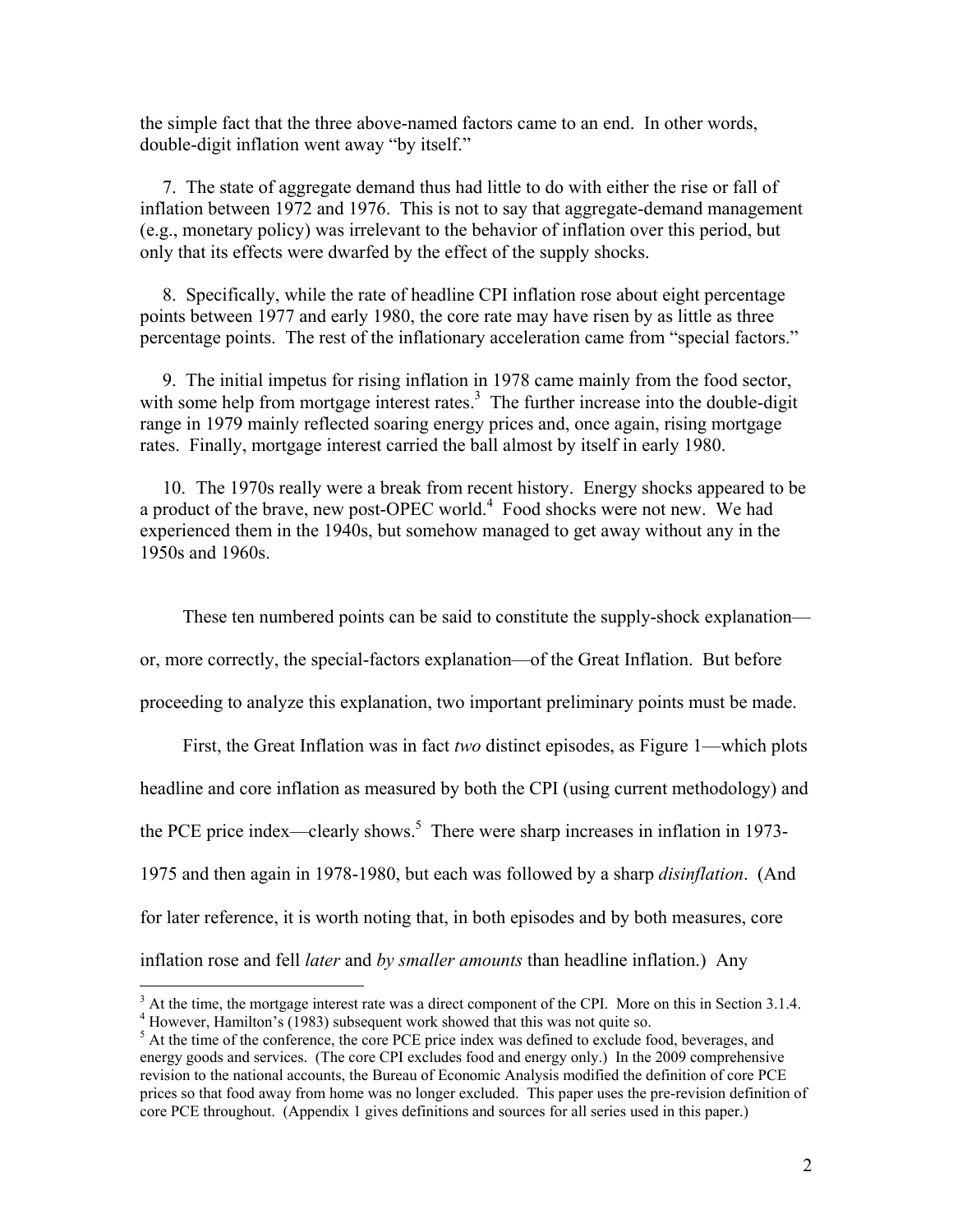coherent explanation of the inflation of the 1970s must explain *both* the ups *and* the downs.

In addition, however, Figure 1 displays a clear upward drift in core inflation, from under 2 percent in 1964, to around 4 percent by 1970, and then to about 6 percent by 1976—before it falls back to 4 percent or so after 1983. This upward drift, which is presumably explainable by the fundamental factors listed in point 2 above, constitutes an interesting and important macroeconomic episode in itself—and one that has certainly not gone unnoticed! 6 But it is *not* the subject of this paper. Had the upward drift in inflation from 2 percent to 6 percent (and then back down to 4 percent) been all that happened, no one would have dreamed of calling this episode the "Great Inflation." Hence we focus squarely on the two big "inflation hills" that are so evident in the figure.

Second, the Great Inflation was really the Great *Stagflation*. Any coherent explanation must also explain the contemporaneous deep recessions. In particular, the economy did not merely experience *real output* declines over these two periods. *Unemployment* also rose sharply, implying that what was going on in each case was more than just a neoclassical drop in output in response, say, to the rise in the relative price of energy.

<sup>&</sup>lt;sup>6</sup> Among these fundamental factors, we would count Vietnam War spending in the late 1960s, overexpansionary monetary policy, and the post-1973 productivity slowdown. According to CBO estimates, the unemployment rate was below the NAIRU in every year from 1964 through 1974.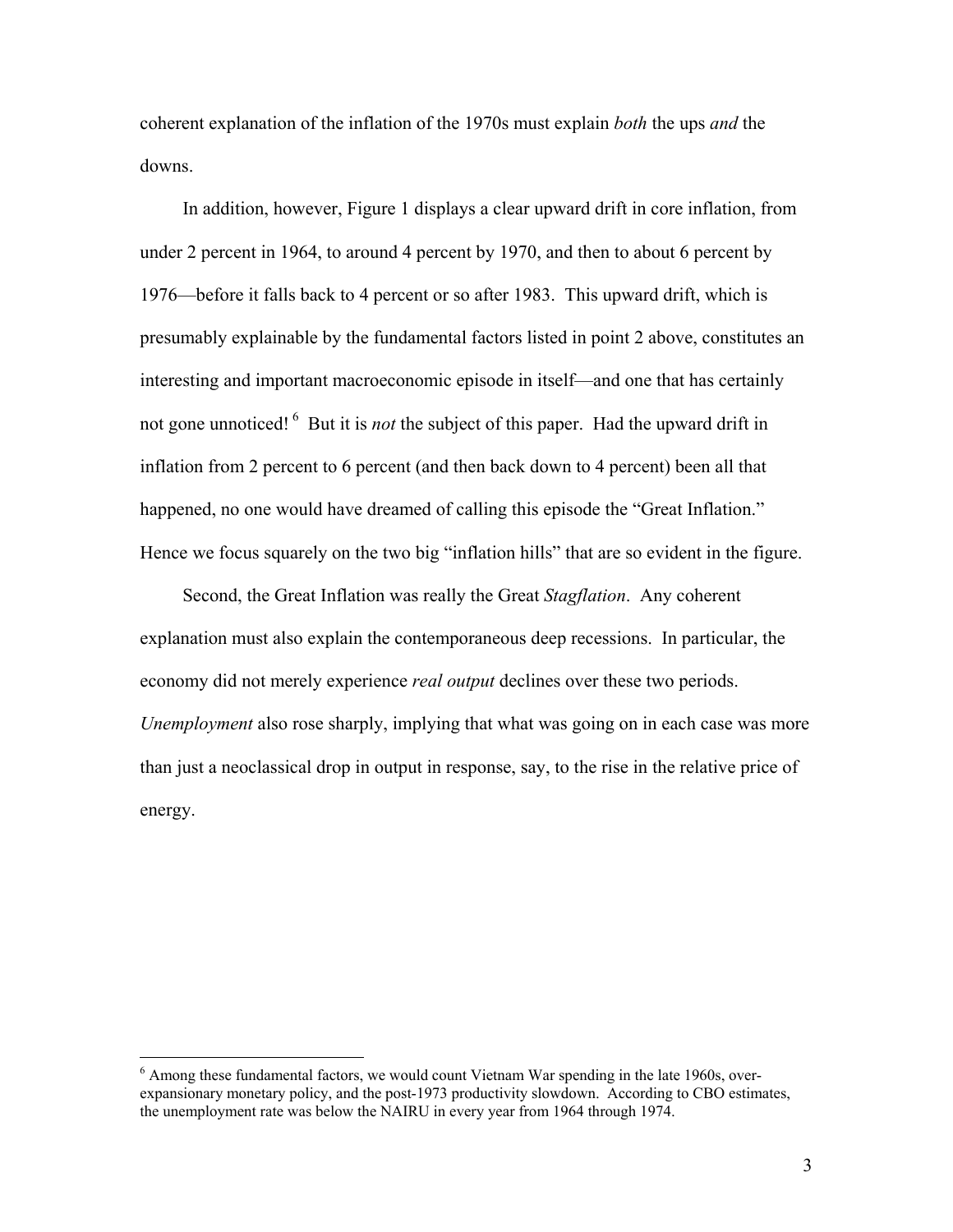## **Figure 1 Consumer price inflation, 1964-1985**



A. Current-methods CPI

### B. PCE price index



Note: Four-quarter log differences.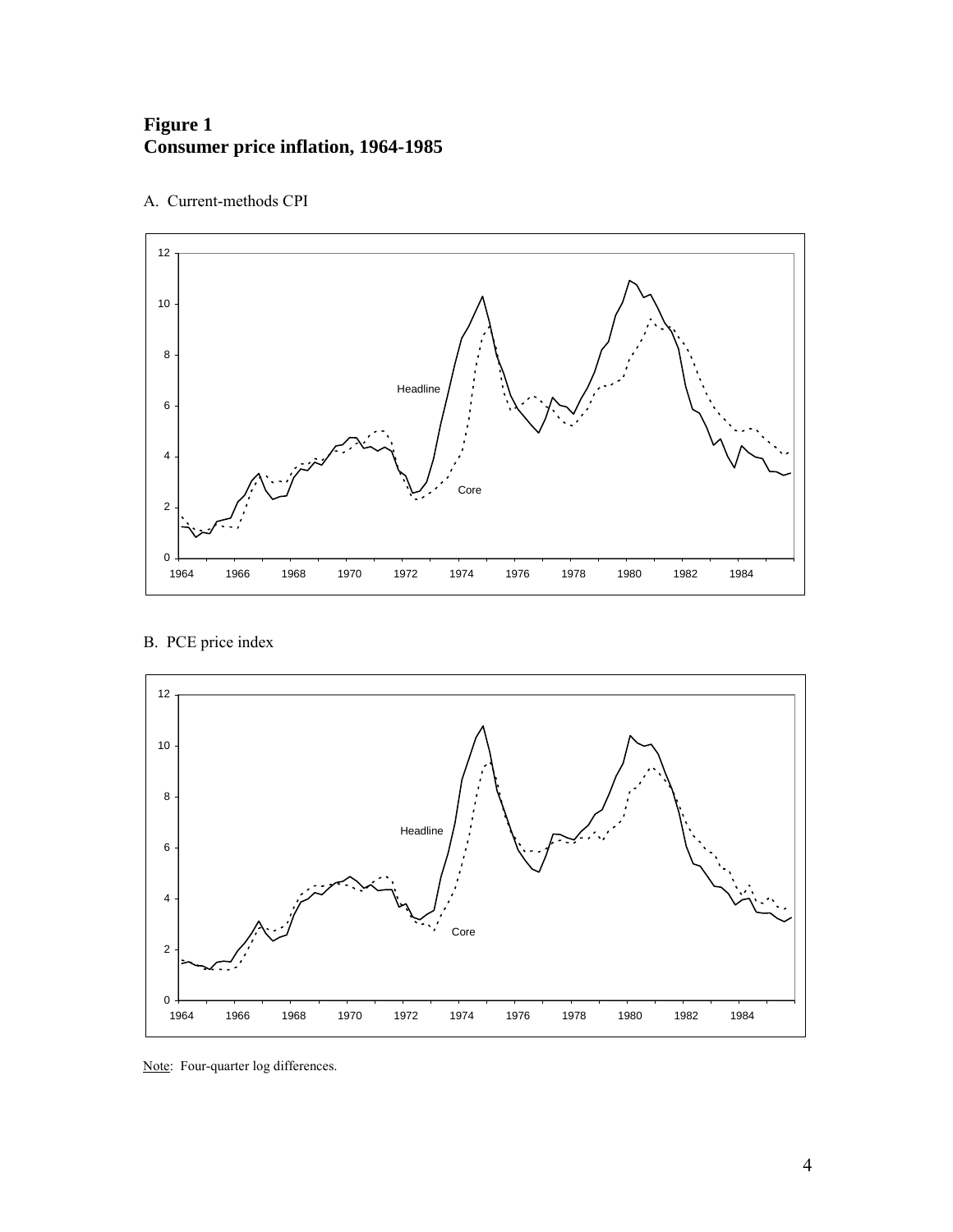Why revisit this ancient explanation now? There are several reasons. First, all the data have been revised, and we have experienced nearly thirty additional years of macroeconomic history, including several more oil shocks. Some of this history looks quite different from the 1970s, which already provides sufficient reason to reexamine the supply-shock story. Second, both macroeconomic theory and the theory of stabilization policy have gone through several upheavals since 1980, during which (among other things) the canonical macro model has changed multiple times. Third, an extensive empirical and theoretical literature on supply shocks, partly spurred by Hamilton's (1983) important paper, has developed. Some of this literature disputes the supply-shock explanation. The purpose of this paper is to reexamine the supply-shock explanation of the Great Stagflation in the light of these new facts, new models, and new econometric findings. Our central questions are: Do we need to rewrite the economic history of this period—and if so, how?

The analysis proceeds in four main steps. Section 2 outlines and slightly modernizes the basic conceptual framework (points 1 to 4 above) and reexamines it in the light of much new theory and many new empirical findings. Section 3 takes a fresh look at the evidence on the Great Inflation in the United States (points 5 to 10 above)—once again making use of new data, new theory, and new econometric findings. Section 4 then deals with a series of objections to the supply-shock explanation, some of which were raised before 1982, but most of which surfaced later. Finally, Section 5 looks beyond the narrow historical confines of the 1972-1982 period, considering (albeit briefly) supply shocks both prior to and after the Great Stagflation. The main focus here is on why recent oil shocks seem to have had so little impact on either inflation or output.

5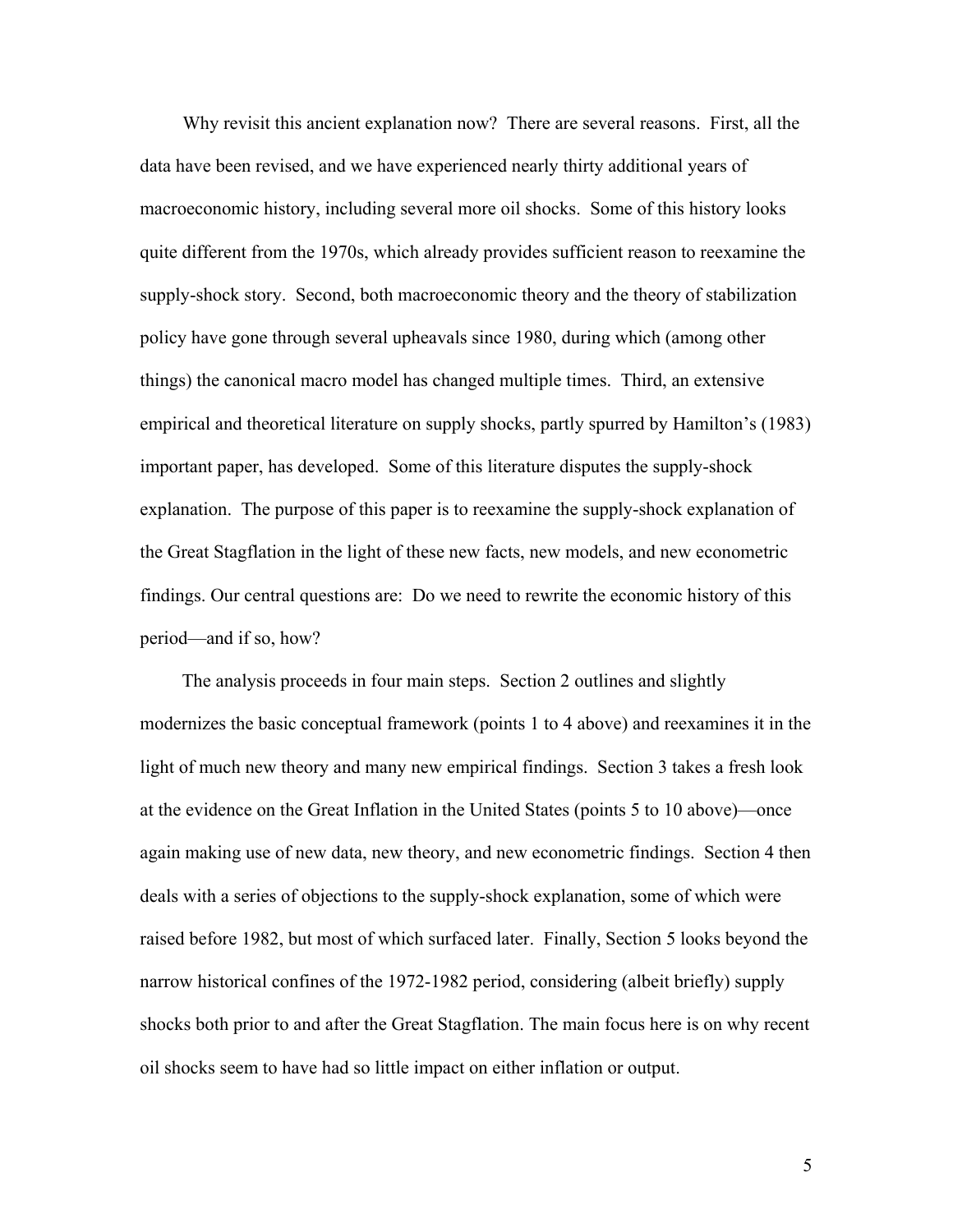Section 6 draws some conclusions. But we can end the suspense right now by stating that, at least in our judgment, the "old fashioned" supply-shock explanation holds up quite well.

## **2. What is the supply-shock explanation of the Great Stagflation?**

First we must define what we mean by a "supply shock." We begin, as is now conventional (but was not in 1973), by dividing the various influences on output and prices into two categories: factors that influence *aggregate supply* ("supply shocks") and factors that influence *aggregate demand* ("demand shocks"). Their respective hallmarks can be described in either of two ways.

- 1. Supply shocks affect the ability of firms to *produce* the gross domestic product, which means that they *directly* affect either the prices or quantities of factor inputs or the production technology. The resulting changes in output can be thought of as basically neoclassical in nature. On the other hand, demand shocks affect spending by the households, businesses, and governments that *purchase* the GDP. Naturally, any demand shock will have short-run Keynesian effects (*e.g.*, result in changes in real output) if the economy has Keynesian properties which it does. $<sup>7</sup>$ </sup>
- 2. Supply shocks are events that, on impact, move the price level and real output in *opposite* directions (*e.g.*, an adverse shock causes prices to go up and output to go down). Demand shocks are events that, on impact, move the price level and real

<u>.</u>

 $<sup>7</sup>$  For this purpose, we define "Keynesian properties" as the presence of nominal rigidities plus some inertia</sup> in wage and price setting (whether from expectations or not) that makes this behavior at least somewhat backward looking. We exclude purely forward-looking models with rational expectations. As is wellknown, models in this latter class carry starkly different—and generally counterfactual—implications.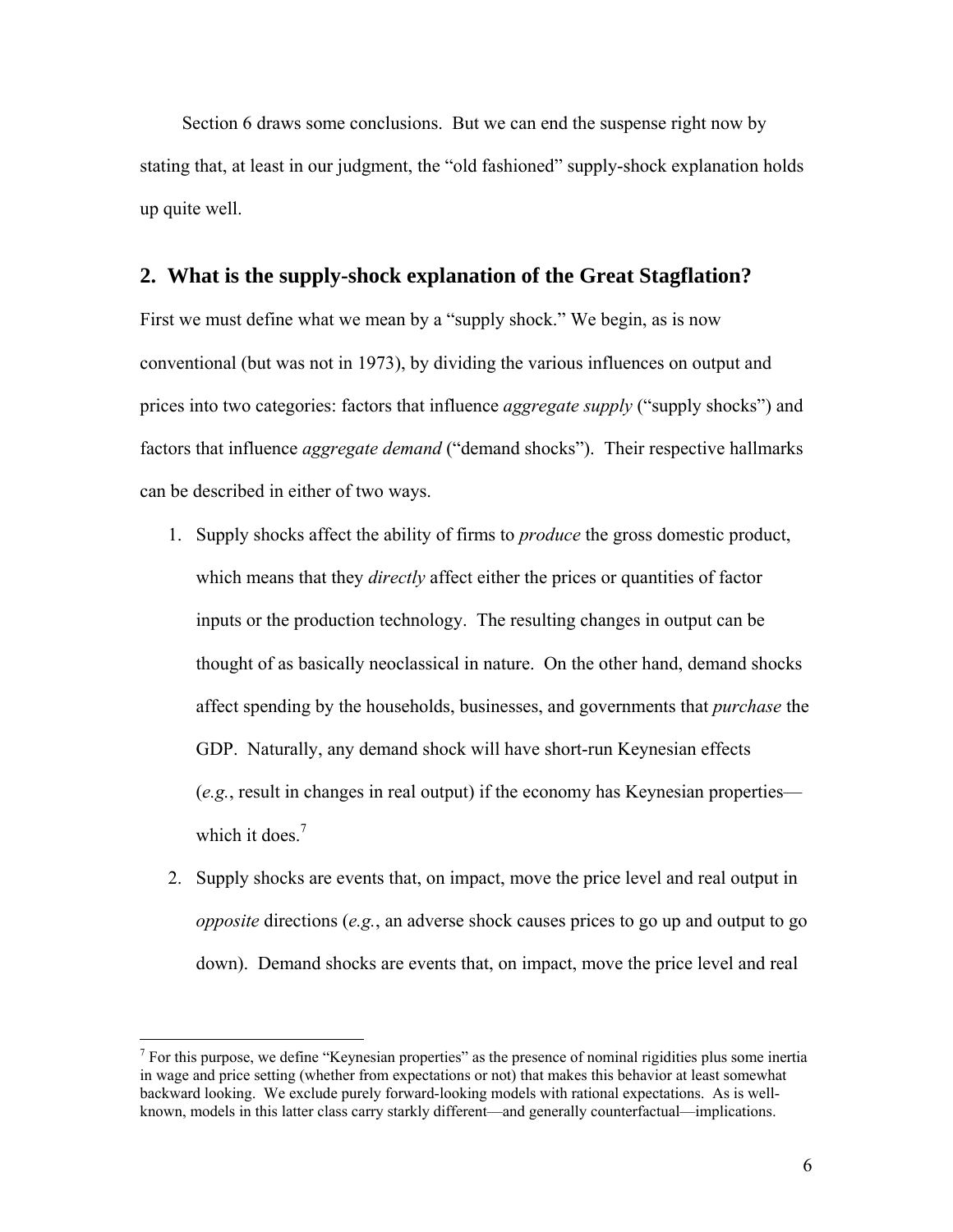output in the *same* direction (*e.g.*, an expansionary demand shock pushes up both prices and output).

The second definition is exemplified by the standard aggregate supply and demand diagram (shown in Figure 2) in which an upward-sloping aggregate supply curve shifts inward along a fixed aggregate demand curve, thereby simultaneously raising the price level and reducing output—a stagflationary outcome. The non-vertical aggregate supply curves  $AS_0$  and  $AS_1$ , of course, embody some sort of nominal wage-price stickiness.

#### **Figure 2 Supply shocks in the AS/AD framework**



Either of the two definitions will suffice for our purposes. But it is important to note that some shocks have *both* supply-side *and* demand-side elements. A shock to the price of imported oil is, of course, the most prominent example. We will show later that neoclassical supply-side considerations alone cannot come close to explaining the magnitudes of the two recessions that occurred during the Great Stagflation. Rather, to explain these episodes, the two big oil shocks must be viewed as having affected both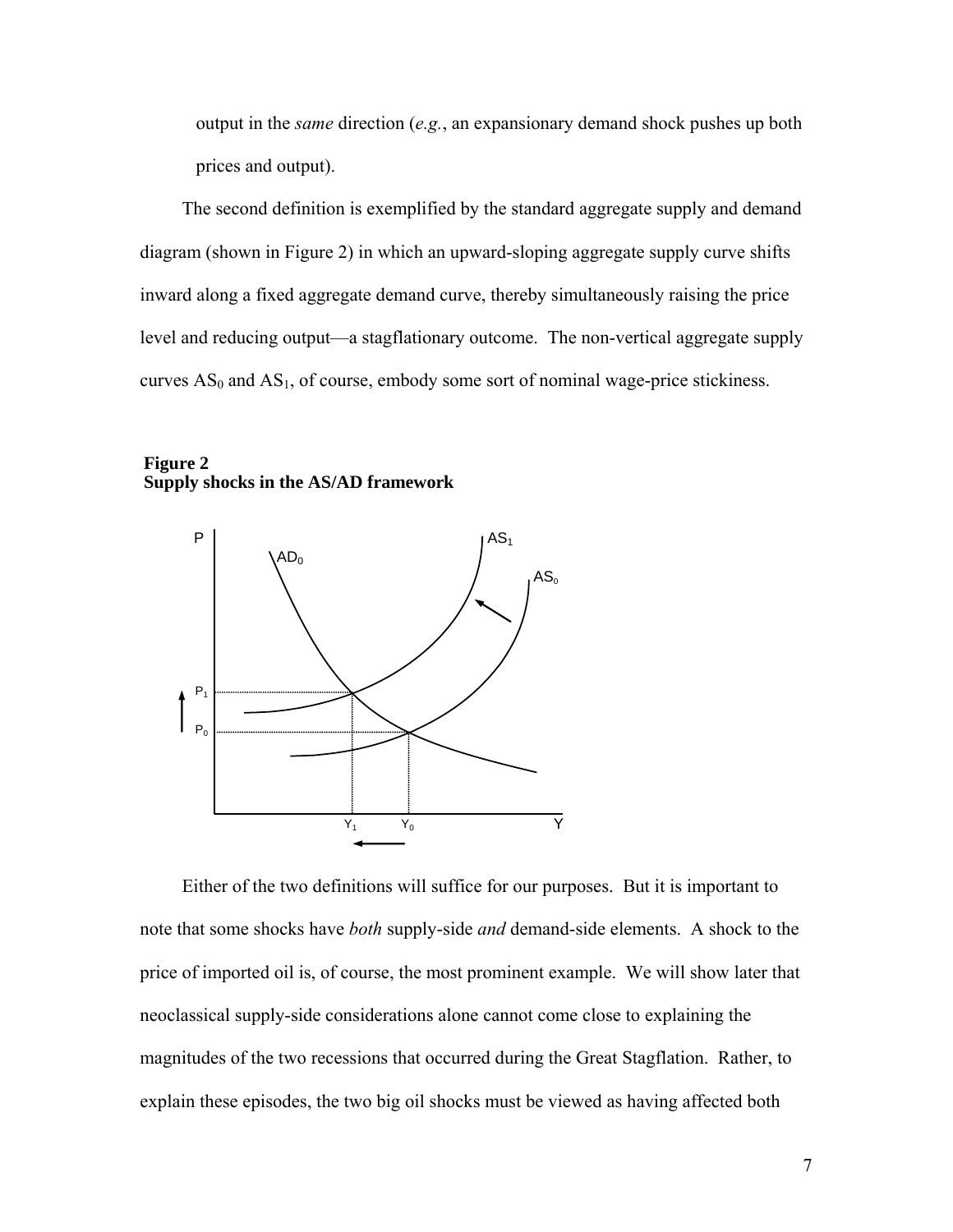aggregate supply and aggregate demand—with the aggregate demand effects notably  $larger.<sup>8</sup>$ 

### **2.1 Three types of supply shocks**

 $\overline{a}$ 

To interpret the history of the 1970s and 1980s through the lens of the supply-shock model, it is important to distinguish among three different *types* of supply shocks, with the typology determined by the shocks' nature and timing. These three stylized types are not just theoretical constructs. Each has a clear historical counterpart in Figure 3, which depicts the history of the *real* price of oil (in panel A) and the closely-related *real* consumer price of energy (in panel B) since 1965.

The first type of shock is *a transitory price spike* that gets reversed, leaving no permanent level effect—as exemplified in Figure 3 by the behavior of real oil and energy prices following the second OPEC shock in 1979. Conceptually, we expect such a spike to cause a corresponding (but greatly muted) jump in headline inflation, which then reverses as the *inflationary* shock turns into a *deflationary* shock. If there is some passthrough from oil prices into core inflation, as there should be, then the latter should display a lagged, and even more muted, hump-shaped pattern.<sup>9</sup>

<sup>8</sup> As detailed later in Section 2.3, some demand-side influences amount to *shifts* of the AD curve, while others pertain to its *slope* (that is, to why demand is lower at a higher price level). 9

<sup>&</sup>lt;sup>9</sup> The proportionate effect of an oil shock on consumer energy prices is much smaller than the percentage rise in oil prices, as can be seen from the two panels of Figure 3. (For example, crude oil accounts for only a portion of the production and distribution costs of gasoline and heating oil.) The impact on headline inflation is further damped because energy accounts for a relatively small share of total consumption.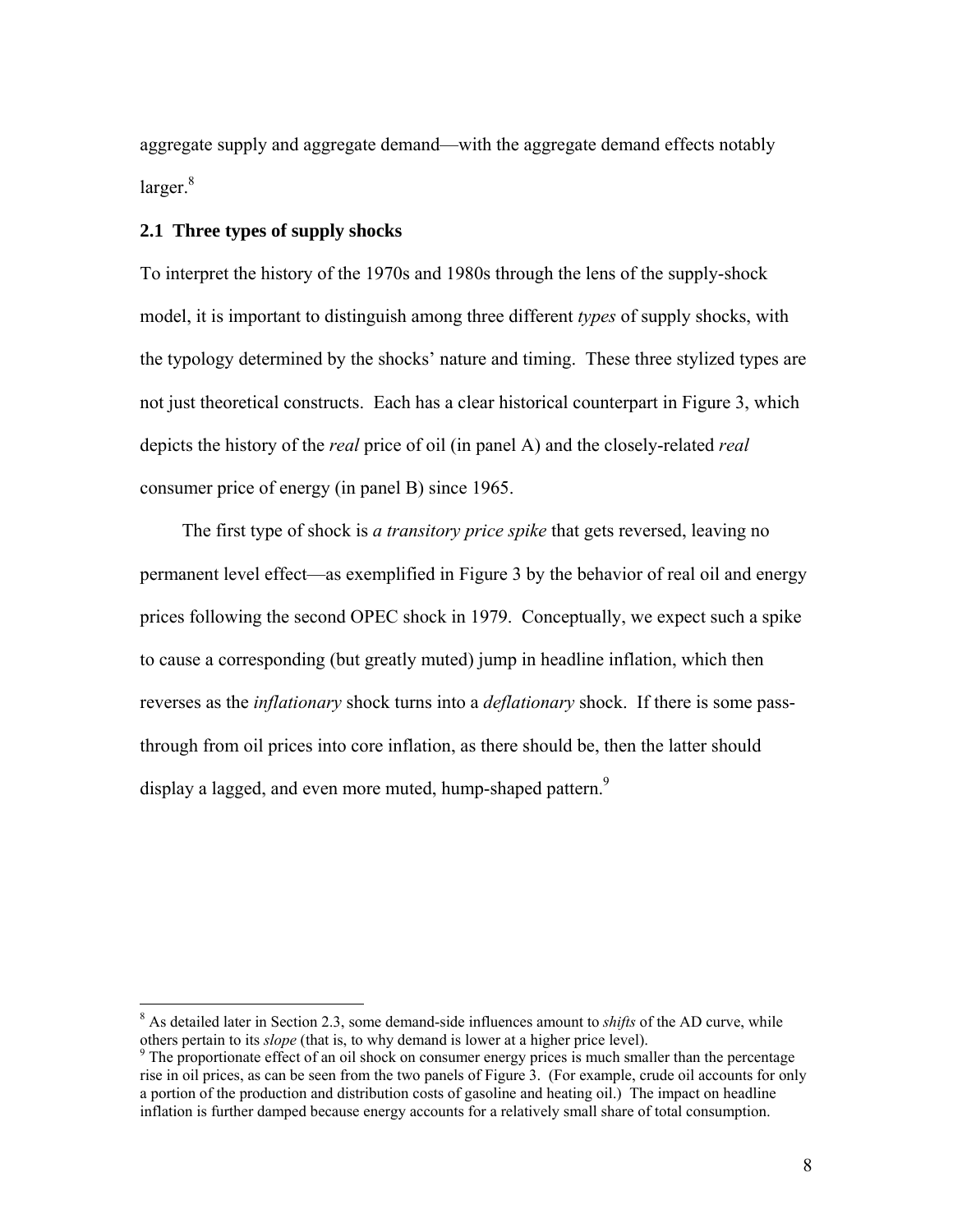## **Figure 3 Real Oil and Energy Prices, 1965-2008**



A. Real oil price (2000 dollars)

B. Real consumer price of energy (PCE-based, 2000=100)



Note: Series deflated by headline PCE price index; see Appendix for data definitions. Last observation is Sept. 2008.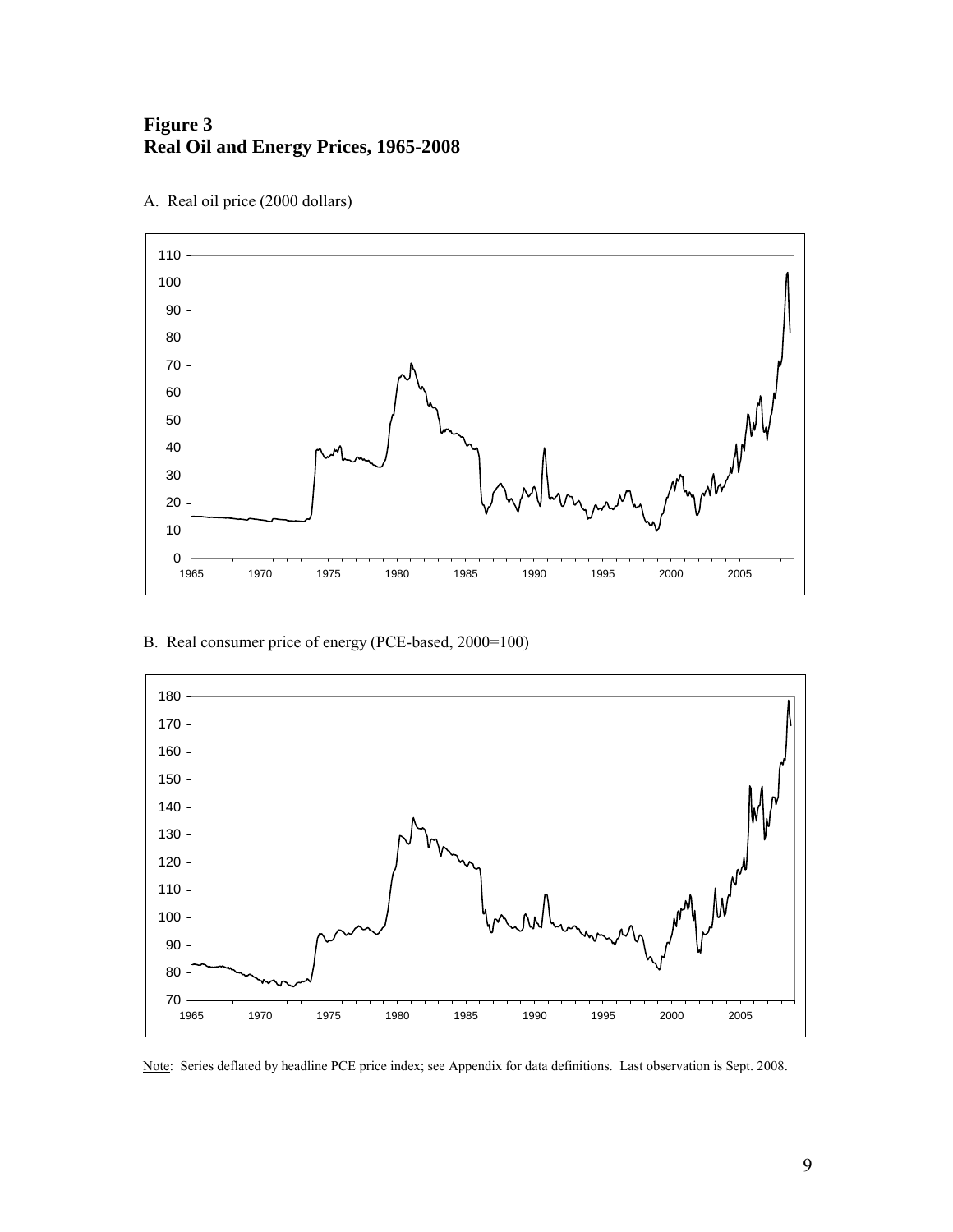Figure 4 gives these qualitative points a quantitative dimension. To study passthrough empirically, we estimated a relatively standard *backward-looking* price-price Phillips curve model of U.S. inflation on monthly data from January 1961 to December 1984. The basic specification takes the form

$$
\pi_t = \alpha_0 + A(L)\pi_{t-1} + B(L)x_{t-1} + G(L)\zeta_{t-1} + \varepsilon_t,
$$

 $\overline{a}$ 

where  $\pi_t$  is the inflation rate; *x* is the detrended unemployment rate, used here as a measure of slack;  $\zeta$  is a supply-shock term; and  $\varepsilon$  is a stochastic error.<sup>10</sup> The supplyshock variable in our baseline specification (we tried several variants) is a weighted average change in relative food and energy prices, using smoothed PCE shares as weights.<sup>11</sup> We take a six-month moving average of this weighted relative price change variable, and use its first lag in the model (additional lags did not enter).

For this exercise, we treated the relative price of energy as exogenous, with panel A of Figure 4 plotting the precise path of energy we assumed: Relative energy prices rise by 35 percent (30 log points) over a period of 12 months and then return to where they started over the next 12 months.<sup>12</sup> Panel B of the figure shows the simulated inflation results, which are just as expected. Headline inflation rises quickly and sharply by about

<sup>&</sup>lt;sup>10</sup> The number of monthly inflation lags used in the model was determined with the Akaike criterion, with twelve lags used as the default. Note, however, that we did not impose the "accelerationist" restriction  $A(1) = 1$ . The estimated model also includes additional terms to capture the impact of the Nixon wageprice controls—see Section 3.1.3 for a discussion. (Appendix 2 provides more details on this and other empirical specifications employed in the paper; the calculations that underpin Figures 4 through 6 are described more fully in Appendix 3.)

<sup>&</sup>lt;sup>11</sup> Ideally, a CPI-based model would use CPI relative importance weights rather than PCE shares. Unfortunately, there are significant breaks in the relative importance weight series over time—notably in 1978, when the CPI moved from measuring prices faced by wage earners to prices faced by all urban consumers, and again after owner-occupied housing costs moved to a rental equivalence basis. In any event, whether weighting is used turns out to make little difference to the results.<br><sup>12</sup> The actual OPEC II peak was spread out over a longer period: Oil and (especially) energy prices did not

return to their pre-shock levels until the collapse in oil prices in 1986. Note that this and the other two simulations assume a 30 log-point increase in relative *energy* (not oil) prices. Following OPEC I, real energy prices rose about 20 log points; the corresponding increase after OPEC II was 35 points, and the five-year net increase after the end of 2002 was around 45 points—so a 30 point increase is (in round terms) close to the average increase in log real energy prices over these three episodes.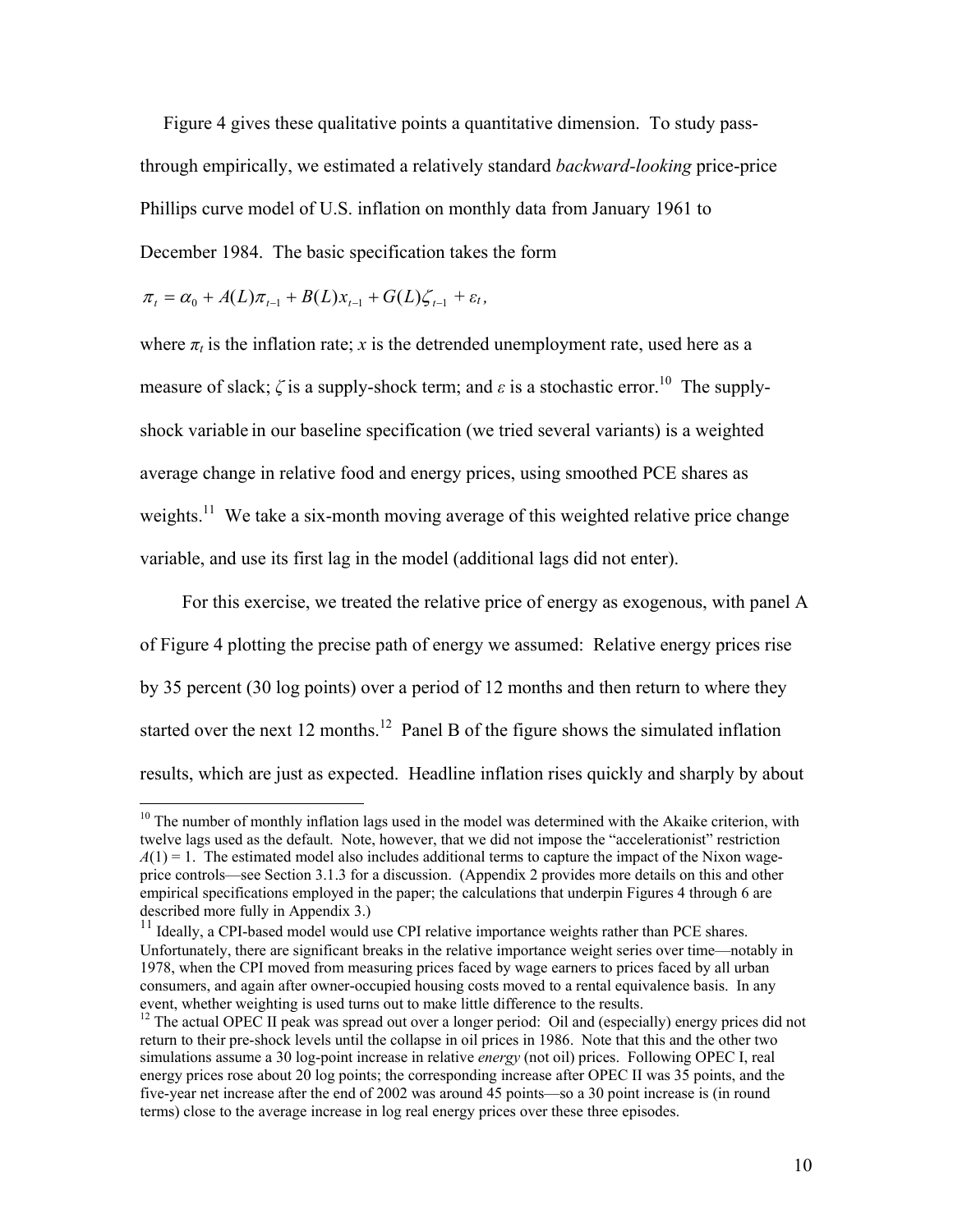3½ percentage points within a year, but then falls abruptly to *below* its pre-shock level (and below core inflation) as energy prices decline, before returning to normal. Core inflation moves less, more gradually, and with a lag, with a negligible impact on the core beyond 18 months.

#### **Figure 4 Effect of a temporary spike in energy prices**

 $\overline{a}$ 



In terms of our supply-shock story, then, OPEC II should have first pushed headline inflation *above* core inflation, and then *below* it. For core inflation, the shock should have created a smaller rise in inflation that then "naturally" petered out, as in panel B of Figure 4. The long-run effects on both headline and core should have been negligible. Thus, in this example, headline inflation first diverges from but then converges back to core inflation—a pattern that is evident in the real-world data shown in Figure 1. Furthermore, core inflation itself should converge back to its pre-shock level, other things equal. $^{13}$ 

The second type of supply shock, exemplified in Figure 3 by OPEC I (1973-1974), is an *increase to a permanently higher relative price level*. Panel A of Figure 5 shows

<sup>&</sup>lt;sup>13</sup> Some of the "other things" that were not equal over this period include the back-to-back recessions of 1980-82, which pushed core inflation down, and the large swing in food price inflation.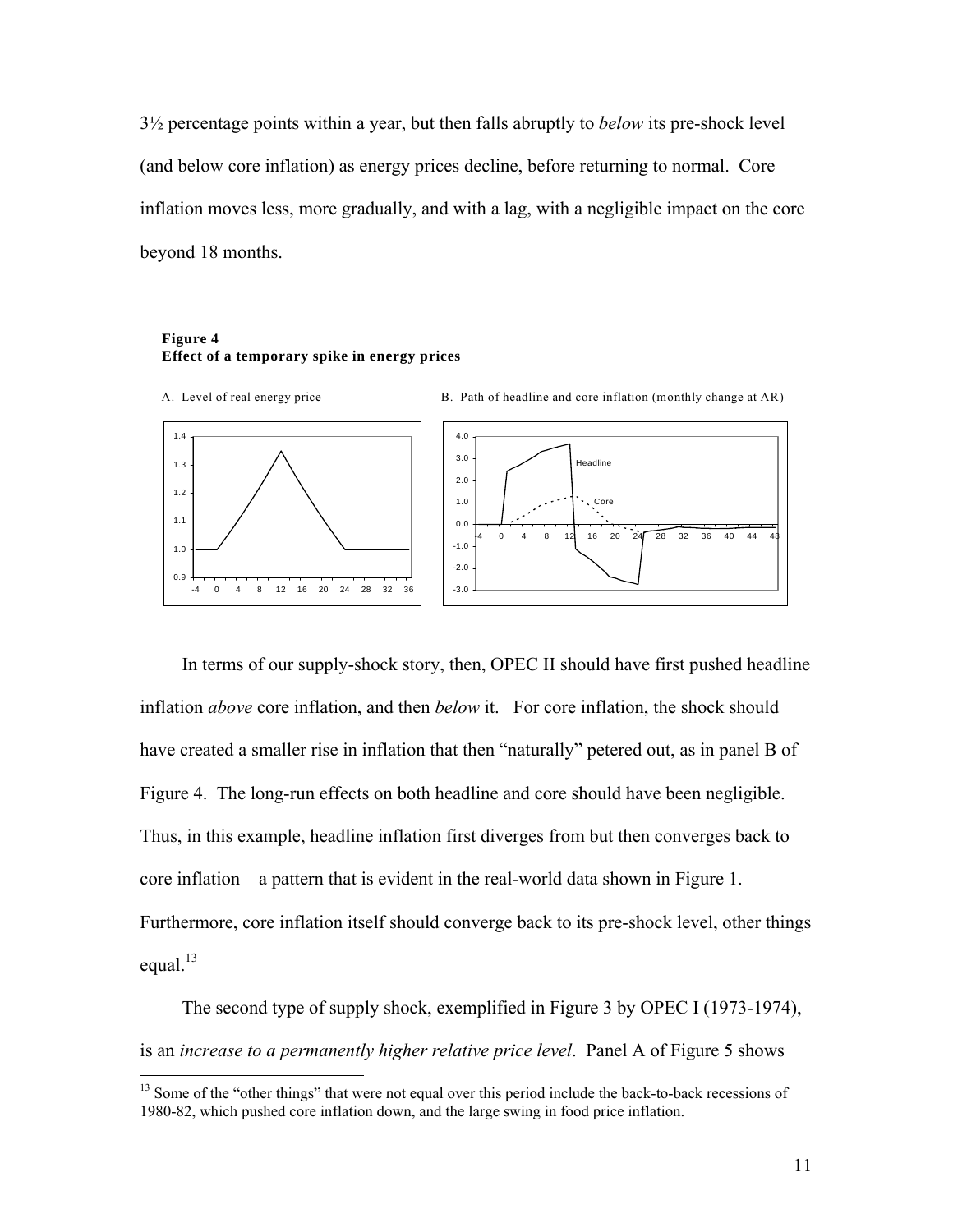how we entered this type of energy-price shock into our econometric model: The energy price is assumed to jump by 30 log points (35 percent) over two quarters and then to remain there forever. The speed of this simulated shock is not too different from what actually happened in 1973-74: While the rise in oil prices took place over a period of about four months, the bulk of the pass-through to retail energy prices occurred over an eight-month period.

#### **Figure 5 Effect of a permanent jump in energy prices**



0.9

1.0 1.1 1.2 1.3

1.4





Panel B of Figure 5 shows the simulated impact of the shock on headline and core inflation. Headline inflation leaps quickly and dramatically (by about 6 percentage points), but then recedes just as quickly. After six months, the direct contribution of energy prices to headline inflation is zero. Core inflation moves up much more slowly and by much less. But the effects on core and headline inflation are essentially identical as soon as energy prices have finished moving up to their new higher level—and they both die out very slowly. So, in terms of the basic supply-shock story, a permanent increase in the *level* of energy prices should cause a quick burst of inflation which mostly, but not quite (because of pass-through to the core), disappears of its own accord.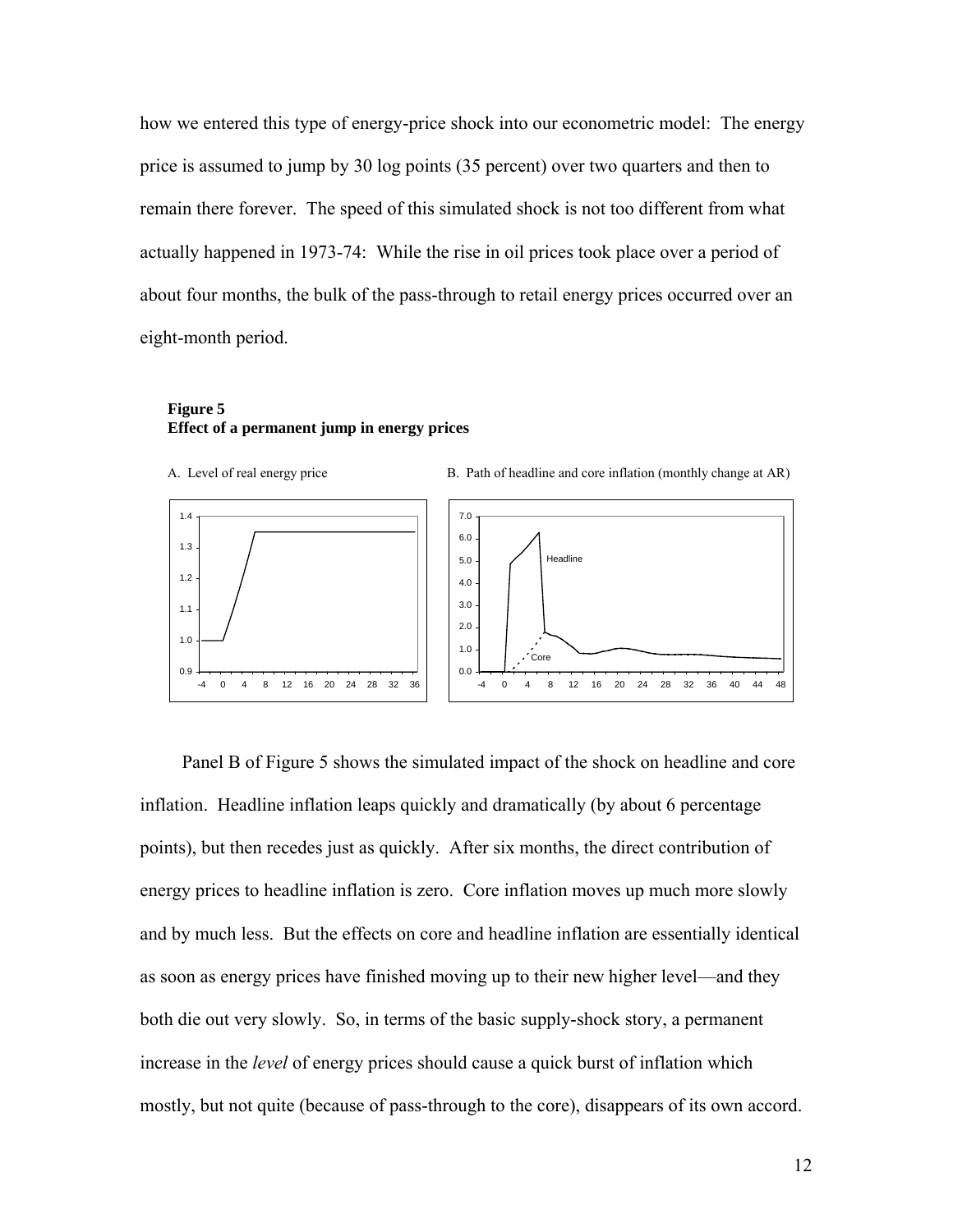Once again, headline inflation quickly converges to core, but now core inflation remains persistently higher than it was before the shock. As is evident in Figure 1, a similar pattern can be seen in actual U.S. inflation during and after OPEC I.<sup>14</sup>

Writing in the 1980s or 1990s, our typology might have stopped there. But this decade has taught us that we should perhaps consider a third type of supply shock; namely, a long-lasting *rise in the rate of energy price inflation,* as exemplified by the stunning run-up in the real prices of oil and energy from 2002 until mid-2008 (see Figure 3). We entered this third type of shock into our model as a *permanent* rise from a zero rate of *relative* energy price increase to a rate of 6 percent per year, which cumulates to a 35 percent increase in the *level* of real energy prices over five years. (Panel A of Figure 6 shows the first three years of the assumed real energy price path.) This hypothetical history is qualitatively similar to what actually occurred between 2002 and mid-2008, although the actual increase in real oil prices was, of course, followed by a spectacular decline.

Panel B of Figure 6 shows the model simulation results. Headline inflation starts rising right away and continues to rise very gradually. Core inflation does the same, though with a short lag and to a smaller degree. But notice that inflation keeps on rising as long as the higher energy inflation persists. Headline inflation now does *not* converge to core until real energy prices stop rising. Nor does the impact on core inflation fade away until that happens.<sup>15</sup>

<sup>&</sup>lt;sup>14</sup> It would be even more evident were it not for the effects that price controls had on the core. We discuss these in Section 3.1.3.

 $15$  The estimated effect on core inflation from this third simulation is almost certainly higher than current reality. As we discuss in Section 5, the pass-through of energy price shocks to core inflation appears to be much smaller now than in the 1970s and early 1980s, but the model used to generate these simulations is estimated through 1984.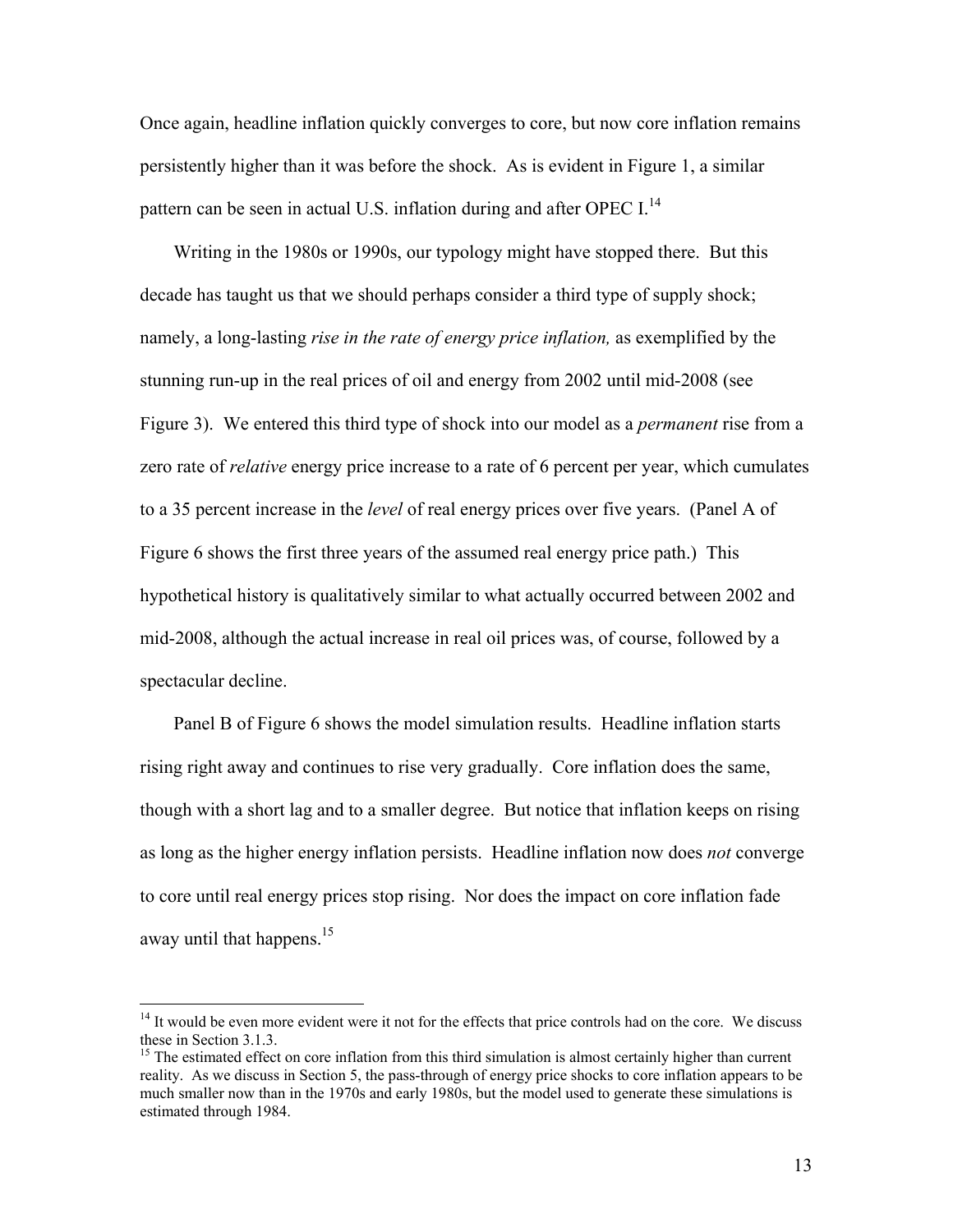#### **Figure 6 Effect of a steady rise in energy prices**



#### **2.2 Why do we need the demand-shock piece?**

The strictly neoclassical (that is, non-Keynesian) analysis of supply shocks is easy to explain—and even to calibrate. Consider a three-factor, constant-returns-to-scale production function for *gross* output,  $Q = Q(K, L, E)$ . Here, *E* denotes energy input, whose nominal price is  $P_E$  and whose *relative* price is  $\rho = P_E/P$ . Assume for the moment that energy is entirely imported, and that we are interested in real gross *domestic* product  $Y = Q - \rho E$ . As Bruno and Sachs (1985, pp. 42-43) showed decades ago, optimal use of *E* implies a value-added production function of the form  $Y = F(K,L;\rho)$ , which is linearly homogeneous in *K* and *L*, in which the marginal products of *K* and *L* are the same as in  $Q(.)$ , and in which  $F_p = -E$ . Thus, a rise in the relative price of energy acts as a shift term akin to an adverse technology shock, and whose magnitude can be measured by the volume of energy use.

What does this framework imply about the size of the supply-side effects of the OPEC I and OPEC II shocks? Bruno and Sachs show that the elasticity of *Y* with respect to the real energy price,  $\rho$ , is  $-s/(1-s)$ , where *s* is the energy share in *gross* output *Q*.

14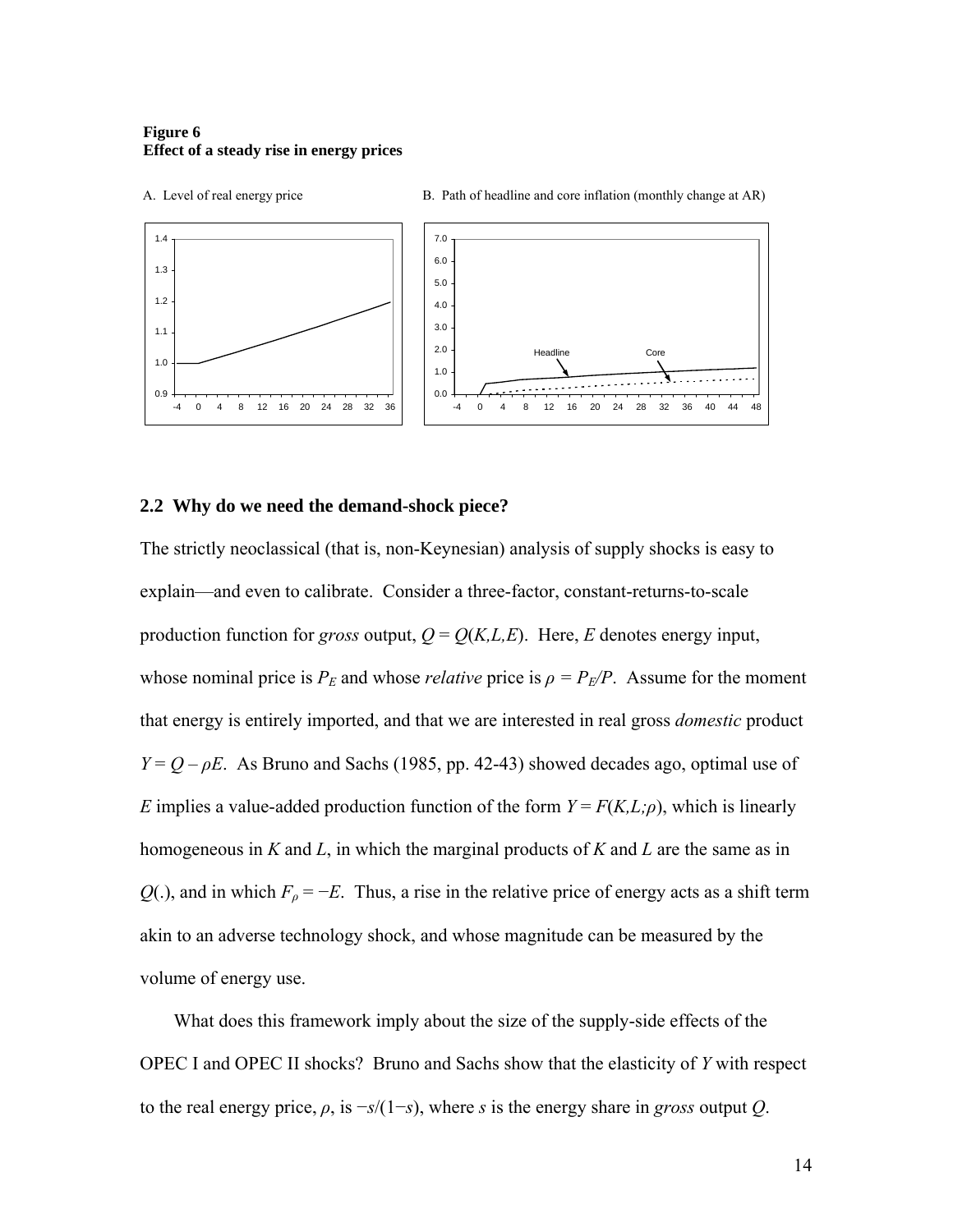Using national accounts data to compute the effects of higher prices of imported petroleum and products on real GDP, we find that the 1973-74 oil shock implies a cumulative reduction in real GDP of 1.1 percent through the first quarter of 1975. Similarly, the OPEC II shock implies a real GDP reduction of 1.7 percent through the second quarter of 1980. (Details of these calculations are provided in Appendix 3.)

But the actual decline in real GDP in the United States (relative to trend) was much larger in each case. For example, real GDP fell a little more than 3 percent between its 1973:4 peak and its 1975:1 trough, a five-quarter period during which normal (pre-1973) trend growth would have called for an increase of around 4.5 percent. Thus, in round numbers, we lost nearly 8 percent of GDP relative to trend.<sup>16</sup>

The period of the two oil shocks also saw large increases in the prices of other imported materials (in addition to oil). It is straightforward to extend the Bruno-Sachs framework to incorporate multiple imported inputs and to compute the real GDP effects of their price increases. Even with this extension, however, the impacts of the supply shocks are far smaller than the observed GDP declines. For 1973-75, the supply-side reduction in real output from both higher oil and nonoil material prices cumulates to 1.6 percent, while the corresponding estimate for the OPEC II period is 1.9 percent. (See Appendix 3 for details.)

In addition, the pure neoclassical view does not provide any particular reason to think that *unemployment* should rise following an oil shock. In that framework, real wages and the rate of profit fall by enough to keep labor and capital fully employed. Put differently, a purely neoclassical oil shock reduces both actual and potential output

<sup>16</sup> We obtain almost identical estimates of the cumulative GDP shortfall by using CBO's (*ex post*) measure of potential output.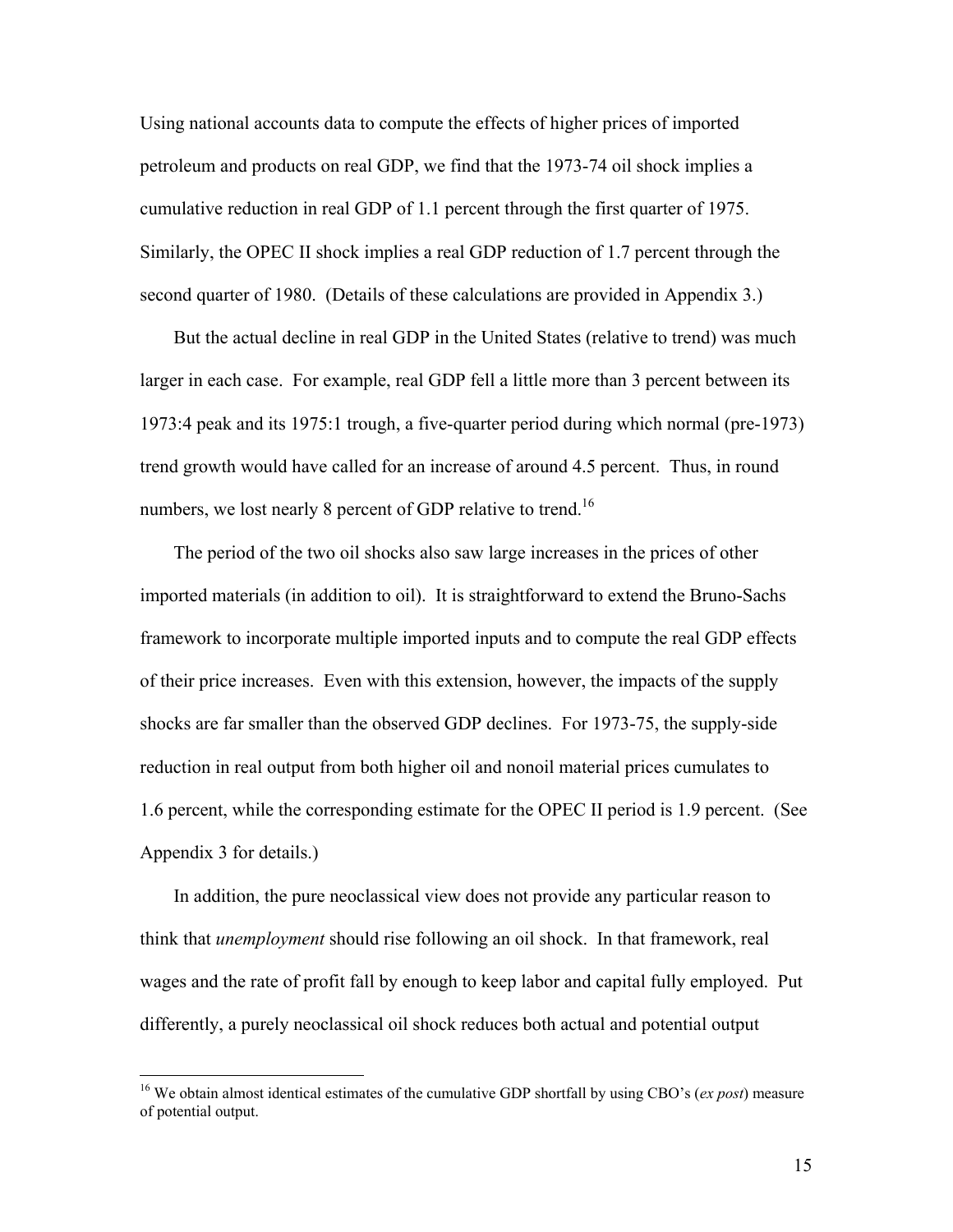equally, leading to no GDP gap (if the gap is measured correctly). In fact, however, the U.S. unemployment rate soared from 4.8 percent in the second half of 1973 to almost 9 percent in the second quarter of 1975.

Both of these calculations suggest that something else was going on—probably something Keynesian on the demand side. $17$ 

#### **2.3 The "oil tax"**

1

That something is often called "the oil tax." The idea is simple: If imported energy which mainly means imported oil—becomes more expensive, the real incomes of Americans decline, just as if they were being taxed by a foreign entity. The "tax" hits harder the less elastic is the demand for energy, and we know that the short-run price elasticity is low. Using OPEC I as an example, the nominal import bill for petroleum rose by \$21.4 billion through the end of 1974, which represented about 1.5 percent of 1973's GDP. If the marginal propensity to consume (MPC) was 0.9, this "tax" would have reduced non-oil consumption by almost 1.4 percent of GDP. If standard multiplieraccelerator effects created a peak multiplier of 1.5, the maximal hit to GDP would have been about 2 percent, or almost twice as large as the neoclassical supply-side effect.<sup>18</sup> Adding the two together would bring the total reduction in GDP to a touch above 3 percent, which is still far less than actually occurred.

 These calculations encompass only *imported* oil. But there was also an *internal*  redistribution within the United States, as purchasing power was transferred from energy

 $17$  Or, possibly, something "new-Keynesian" on the supply side (cf. Rotemberg and Woodford, 1996). <sup>18</sup> By comparison, Blinder (1979, pp. 84-85) cited two econometric studies—by Perry (1975) and Pierce and Enzler (1974)—that used an early version of the MPS model to attribute approximately a 3 percent decline in real GDP to OPEC I. We are aware of the continuing controversy over the size of the multiplier (see, for example, Hall, 2009). Naturally, using a smaller multiplier would make these effects smaller as well.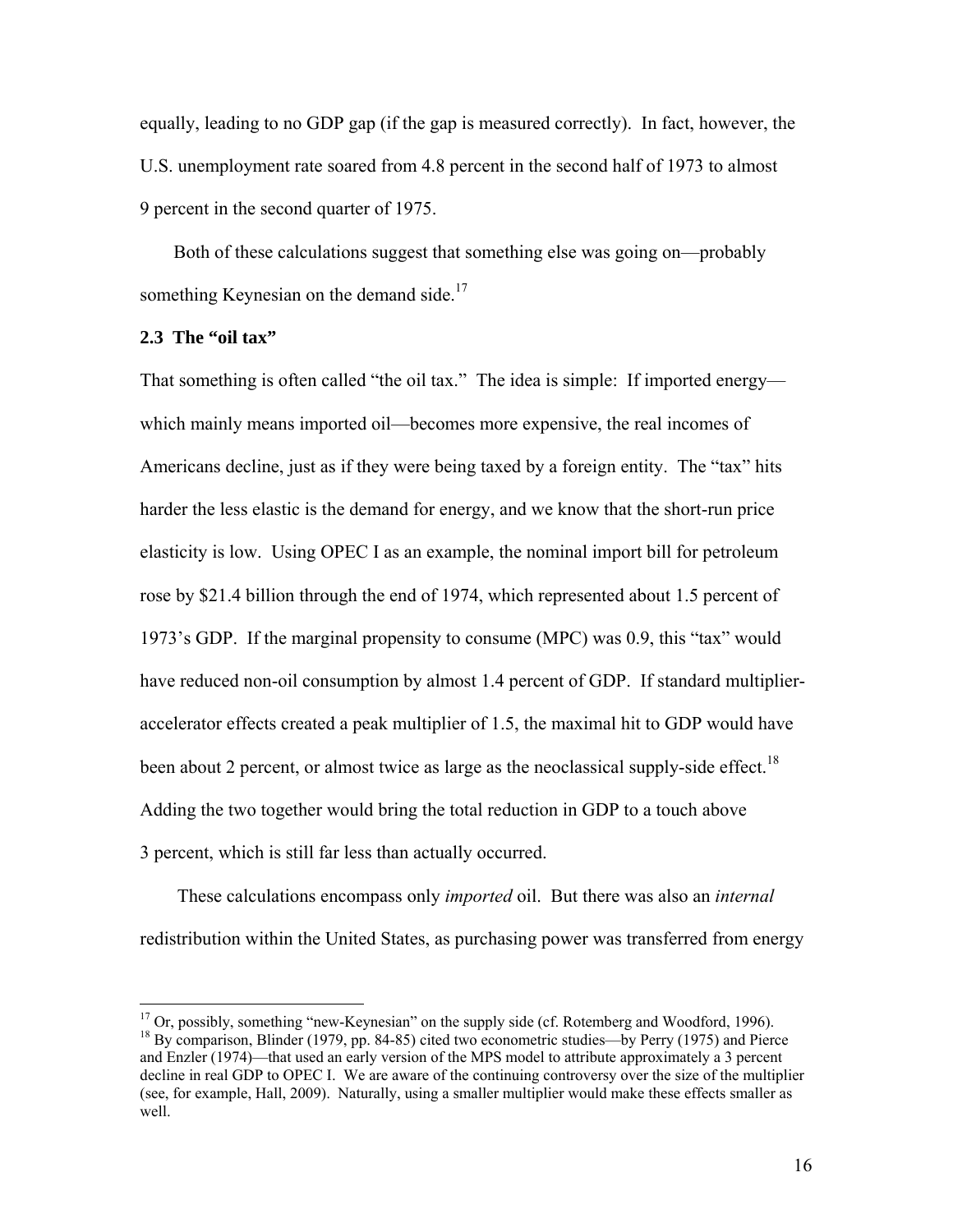users to energy producers. To the extent that the latter group—*e.g.*, oil companies and their shareholders—had lower MPCs than the average consumer, aggregate demand would be reduced further. And there are yet more demand-side effects from an oil shock. For example:

- i. In an unindexed tax system, which we had in 1973-1974, an upward shock to the price level leads to bracket creep, which amounts to a fiscal tightening. Inflation also raises the tax rates on capital since nominal interest rates and capital gains are taxed, and depreciation allowances are imputed on an historic-cost (nominal) basis.
- ii. To the extent that the Federal Reserve targets the nominal money supply, an upward shock to the price level reduces real balances, thereby inducing a monetary tightening. This channel was more relevant in 1973 than it is today, since the Fed now targets the federal funds rate.
- iii. A higher price level induces a negative wealth effect on consumer spending as both equity values and the real values of other financial assets decline.
- iv. The large change in relative input prices renders part of the capital stock obsolete, resulting in accelerated scrappage (see Baily,  $1981$ ).<sup>19</sup>
- v. The huge uncertainty induced by the oil shock (and subsequent recession) may lead investors and purchasers of consumer durables to "pause" while the uncertainty gets resolved (Bernanke, 1983). In addition, until new, energy-efficient capital becomes available, firms may postpone their investment spending (Sims, 1981).
- vi. Increased uncertainty may also induce consumers to increase precautionary saving (Kilian, 2007a).

 $19$  This is, strictly speaking, a supply-side effect. But it can also reduce demand by lowering equity values.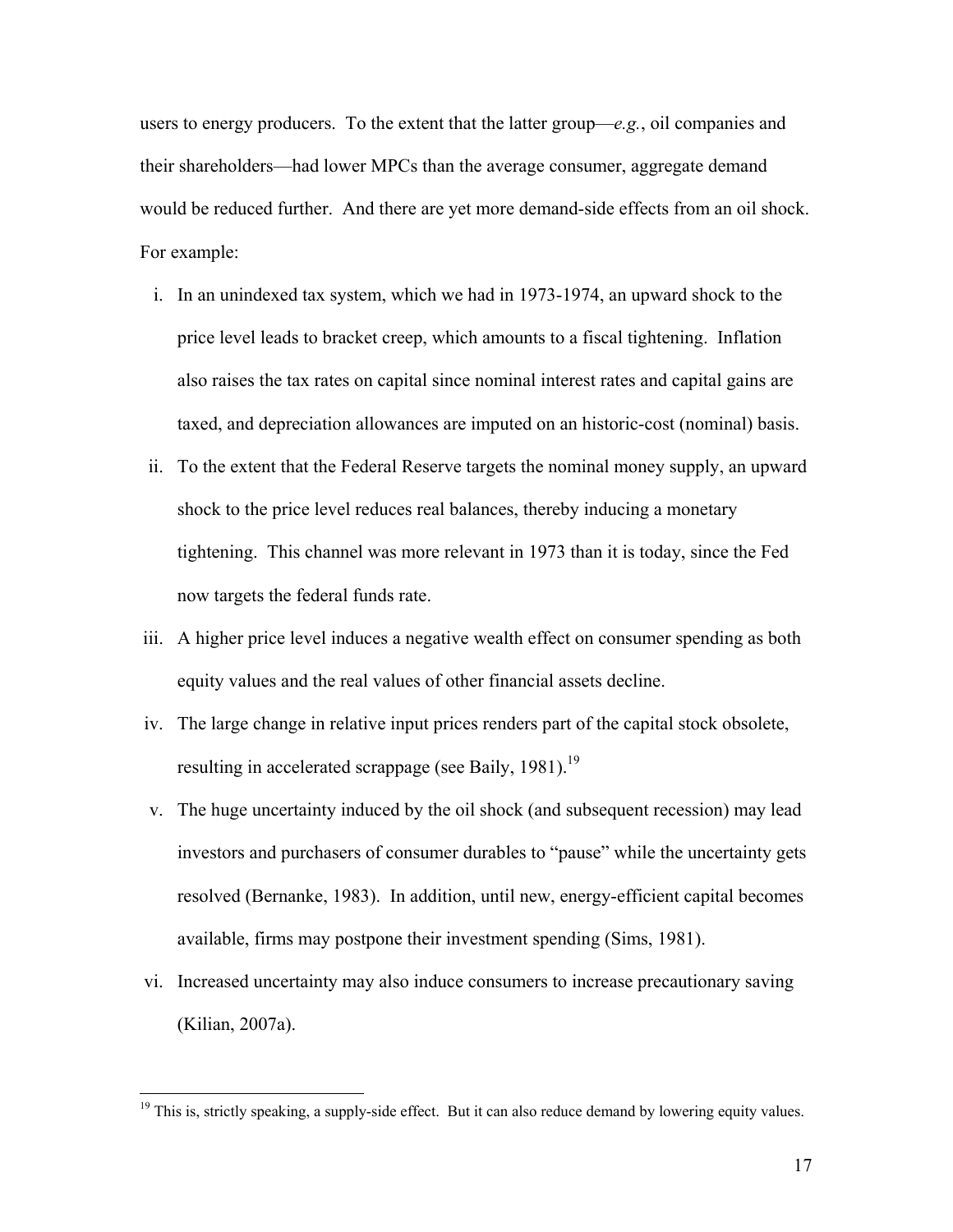Point (ii) above raises an important issue that we will return to several times in this paper: The impact of a supply shock on real output and inflation depends critically on how the monetary authorities react. Monetary accommodation to mitigate the incipient recession will produce larger effects on inflation and smaller effects on output and employment. Monetary tightening to mitigate the increase in inflation will produce just the opposite. This is one, though not the only, reason why responses to oil shocks vary both across countries and across time.

#### **2.4 "Second-round" effects**

1

Another important issue, related of course to monetary policy, is how much "secondround" inflation is induced by the "first-round" price-level effects of supply shocks—as, for example, higher energy costs creep into the prices of other goods and services and into wages.

Regarding the price channel, Nordhaus (2007, p. 223) recently used an input-output model to estimate that the long-run pass-through of energy costs into other *consumer* prices (which include airfares, apartment rents, and so on) is 80 percent as large as the direct effect of energy prices on the index. However, this estimate overstates the shortto- medium run effects of an energy-price shock. For example, airfares will react quickly to higher fuel costs, but the higher cost of the energy used to manufacture airplanes will probably not show up in airfares for years.<sup>20</sup> That said, there is still significant scope for sizable second-round price effects. Indeed, as might be expected, energy-intensive

<sup>&</sup>lt;sup>20</sup> Moreover, it matters whether an estimate of this sort is based on crude or finished energy. Using the 1992 input-output accounts, we estimate that finished energy costs accounted for 3.4 percent of non-energy PCE, while *crude* energy costs only accounted for 1.5 percent (these estimates include an imputation for the energy costs incurred in transporting and distributing consumption goods). For core PCE, the estimates are a little smaller (3 percent and 1.3 percent, respectively). That said, this still appears to be a reasonably large indirect effect given that the direct effect of finished energy on PCE prices (measured as the nominal share of energy goods and services in total consumption) was  $5\frac{1}{2}$  percent in that year, and also given that crude energy price changes tend to be much larger than changes in finished energy prices.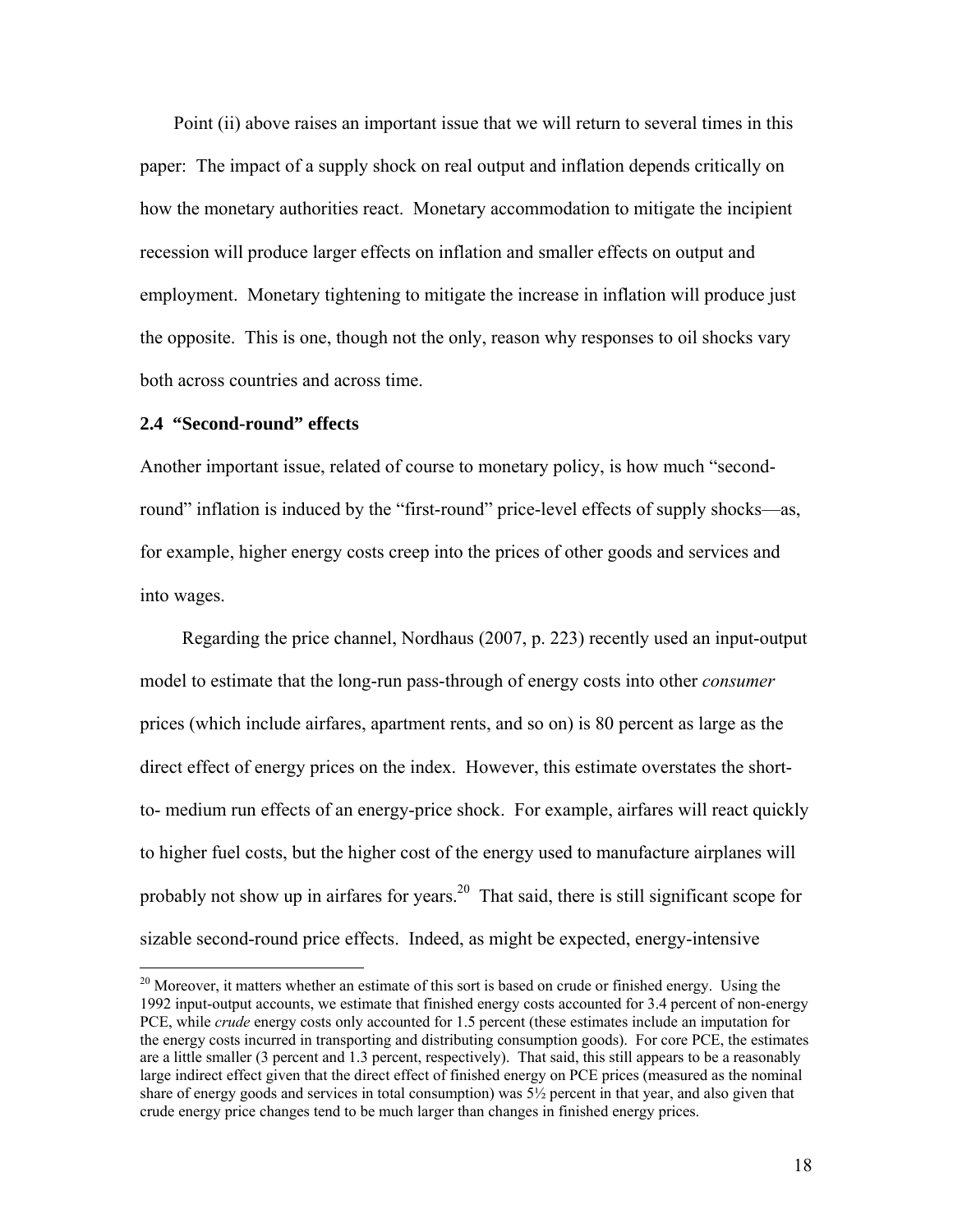consumption goods and services posted relatively larger price increases following the first two oil shocks.<sup>21</sup> As evidence, the first two columns of Table 1 report rank correlations between energy intensity and three-year price changes for various groupings of individual PCE components following OPEC I and OPEC II.22 These correlations are similar whether one looks at total, core, non-energy, or non-transportation components of PCE. (As is evident from the rightmost column of the table, however, similar correlations cannot be found during the most recent run-up in oil prices—a point to which we will return in Section 5.)

|                                                                                                    | Correlation with change in price from                              |                                                                 |                                           |  |  |
|----------------------------------------------------------------------------------------------------|--------------------------------------------------------------------|-----------------------------------------------------------------|-------------------------------------------|--|--|
|                                                                                                    | 1972 to 1975                                                       | 1978 to 1981                                                    | 2002 to 2007                              |  |  |
| 1. All PCE components<br>2. Nonenergy PCE<br>3. Nonenergy ex. transportation<br>4. Core components | $0.308$ **<br>$0.256$ **<br>$0.270$ **<br>$0.267$ **<br>$0.275***$ | $0.343***$<br>$0.283***$<br>$0.150^a$<br>$0.326$ **<br>$0.193*$ | 0.048<br>$-0.025$<br>$-0.057$<br>$-0.036$ |  |  |
| 5. Core ex. transportation                                                                         |                                                                    |                                                                 | $-0.072$                                  |  |  |

**Table 1. Rank Correlations between Energy Intensity and Price Change**

Note: \*\*/\*/<sup>a</sup> denotes significant at 1/5/10 percent level, respectively.

 $\overline{a}$ 

One simple way to study the pass-through question is to examine the impacts of supply shocks on measures of *core* inflation, which by definition remove the mechanical impacts of energy and food prices on headline inflation. We did this earlier in Figures 4 through 6, which showed the results of passing three different types of stylized supply

 $21$  In a more specialized context, Weinhagen (2006) finds evidence of significant pass-through of crude petroleum prices into the PPIs for plastics and organic chemicals over the period 1974-2003.

 $^{22}$  The rank correlation measure that we use is Kendall's "tau-b," which is more robust to the presence of ties across rankings. Energy intensities are estimated using data on total crude energy requirements from the 1972 and 1977 input-output tables. Price changes are December-over-December increases computed over the relevant periods.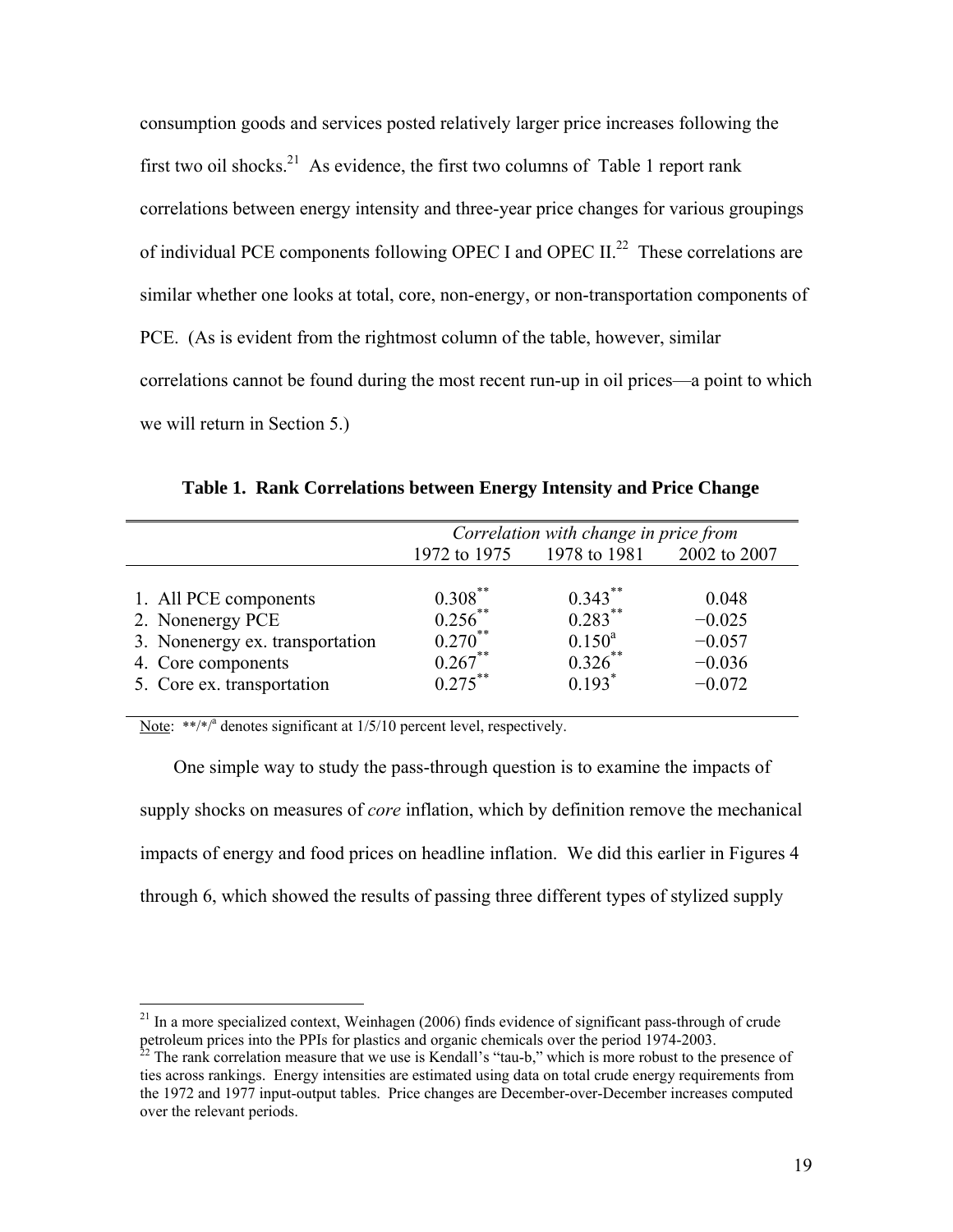shocks through a reduced-form price-price Phillips curve.<sup>23</sup> In this model, the effect of a sustained increase in relative energy prices yields, after one year, an indirect effect on core inflation roughly half as large as the direct effect on headline inflation. It is important to note that, in generating Figures 4 through 6, the path of the unemployment rate was held constant. Hence, each simulation tacitly gives the second-round effects on core inflation *with an accommodating monetary policy* that prevents the supply shock from causing a slump. (More on this shortly.)

Figure 4 showed that the second-round effects of a temporary energy-price spike on core inflation, while notable, are entirely transitory—disappearing after about 18 months. Thus core inflation displays a "blip" that vanishes by itself, without any need for the central bank to tighten—which can be thought of as justifying the policy decision to accommodate.

Figure 5, in which energy prices rise to a permanently higher plateau, shows another such blip, but one that does *not* disappear entirely of its own accord because of the presence of second-round effects. In this case, a central bank that does not want to see a persistent rise in core inflation would have to tighten.

Finally, Figure 6 shows that persistently higher energy-price inflation will lead to persistently higher core inflation as well—although the magnitudes are small. (In the example, a 6 percentage point increase in energy-price inflation induces less than a

1

 $^{23}$  No doubt, some of the effect of a supply shock in our price-price Phillips curves reflects the wage-price spiral—indeed, the textbook way to derive a price-price equation is by substituting a wage-price Phillips curve into a markup equation. In the case of food price pass-through, this channel is probably the main one at work. But, as suggested by the input-output analysis above, energy is also an important intermediate input into consumer goods production. Hence, both channels are likely being captured by the coefficients on relative energy prices in our price-price models.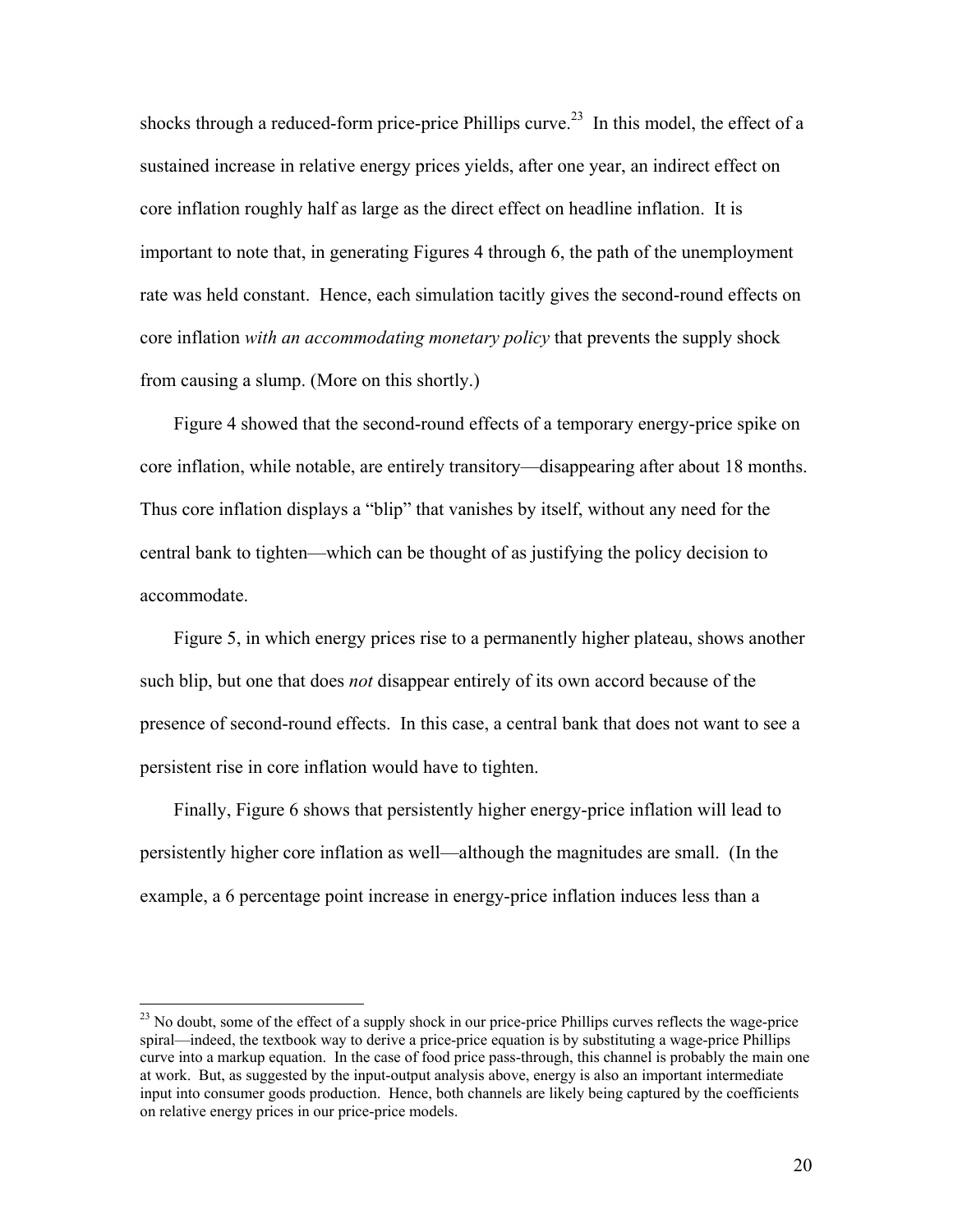1 percentage point increase in core inflation after five years.) In this case, a monetary response may be appropriate.

A second pass-through mechanism comes via expected inflation and wages. To illustrate the likely magnitudes and timing, we again consider a stylized supply shock the 35 percent one-time jump in real energy prices shown in Figure 5—in the context of an estimated wage-price model. The model consists of two equations, estimated on quarterly data from 1960:Q1 to 1985:Q4. The wage-price Phillips curve relates wage inflation (hourly compensation growth) to lagged *headline* CPI inflation, unemployment, and a long (40-quarter) moving average of trend productivity growth. The markup equation relates *core* CPI inflation to trend unit labor costs, unemployment, and several price-control terms explained later.

In contrast to the price-price Phillips curve discussed earlier, these models impose an accelerationist restriction: The coefficients on trend unit labor costs and lagged inflation in the markup equation are constrained to sum to one, and the coefficients in the wage equation are constrained so as to make the real consumption wage rise with trend productivity growth in a steady state. As a result, the implied pass-through of higher food and energy prices into core inflation is larger and more persistent than in the corresponding price-price model. (For more details, see Appendix 2.)

The response of this system to a jump in energy prices is shown in Figure  $7<sup>24</sup>$ Qualitatively, the paths of headline and core inflation following the shock are similar to those from the earlier exercise: Headline inflation spikes immediately but quickly recedes toward a core inflation rate that is persistently higher. Neither the magnitudes nor the exact dynamics are exactly the same, of course, because the mechanisms at work

<u>.</u>

 $^{24}$  Note that the time scale here is in quarters, in contrast to the monthly scale used in Figures 4 through 6.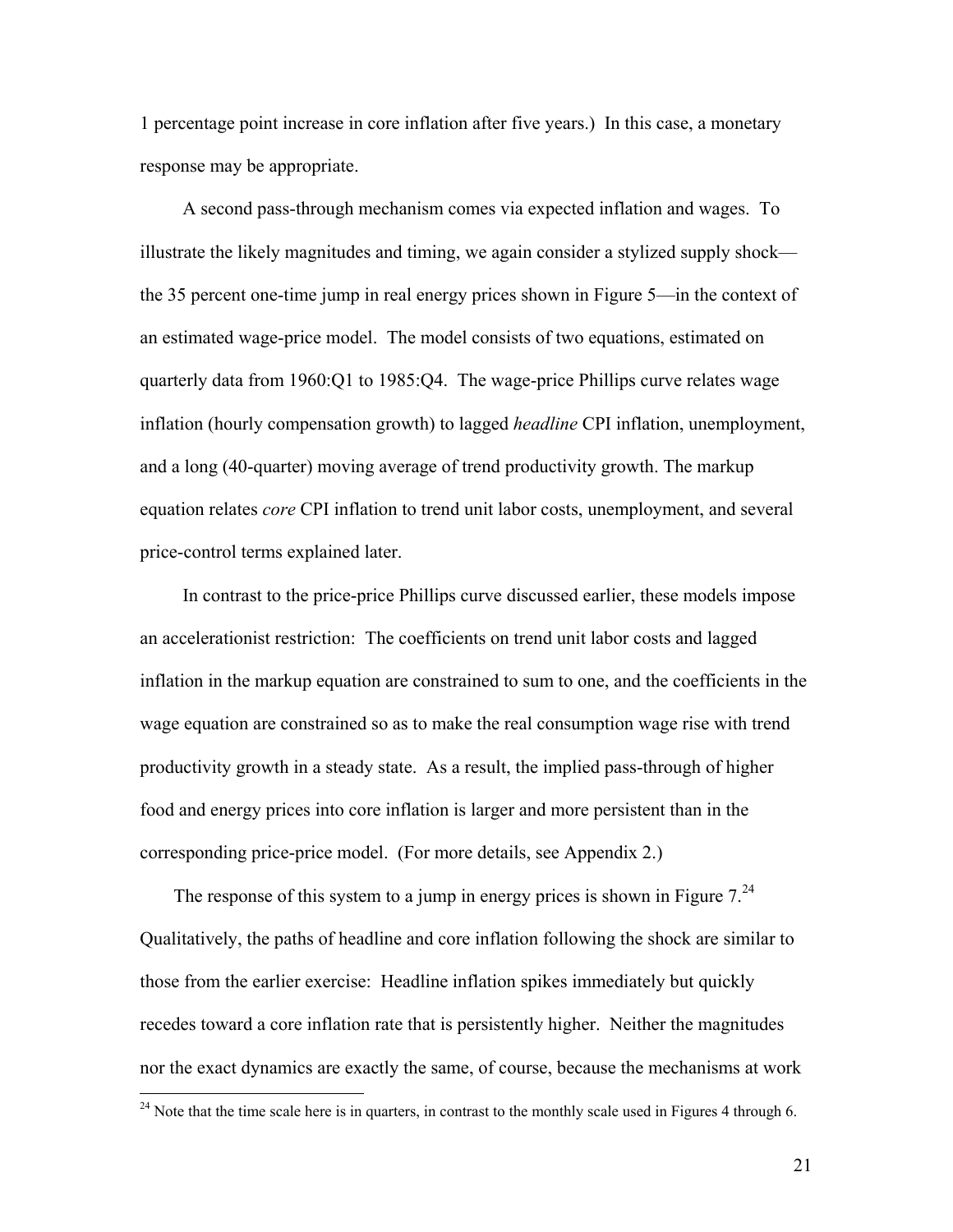are different. In the wage-price system, higher energy prices raise headline inflation, which feeds into wage inflation. Rising wages, in turn, raise firms' costs, thus putting upward pressure on core inflation. By the end of the simulation period, real wages are rising at the same rate as before the energy price shock because, as noted above, the model constrains real wages to move in line with productivity. But nominal wage growth and consumer price inflation are persistently higher.

#### **Figure 7 Effect of a permanent jump in energy prices (quarterly wage-price system)**







Finally, there is a countervailing force that offsets some of the "second-round" effects we have just estimated: Each of the two oil shocks of the 1970s was associated with a deep recession. For example, the unemployment rate rose more than four percentage points in the recession that followed OPEC I. Such an increase in laborand product-market slack puts significant *downward* pressure on core inflation. How much? In the simple pass-through model used for Figure 5, each point-year of higher unemployment reduces core inflation by about ½ percentage point (on average) over the first year and by about  $\frac{1}{4}$  percentage point (on average) over the second year. Using this estimate, which is broadly consistent with many Phillips curves estimated by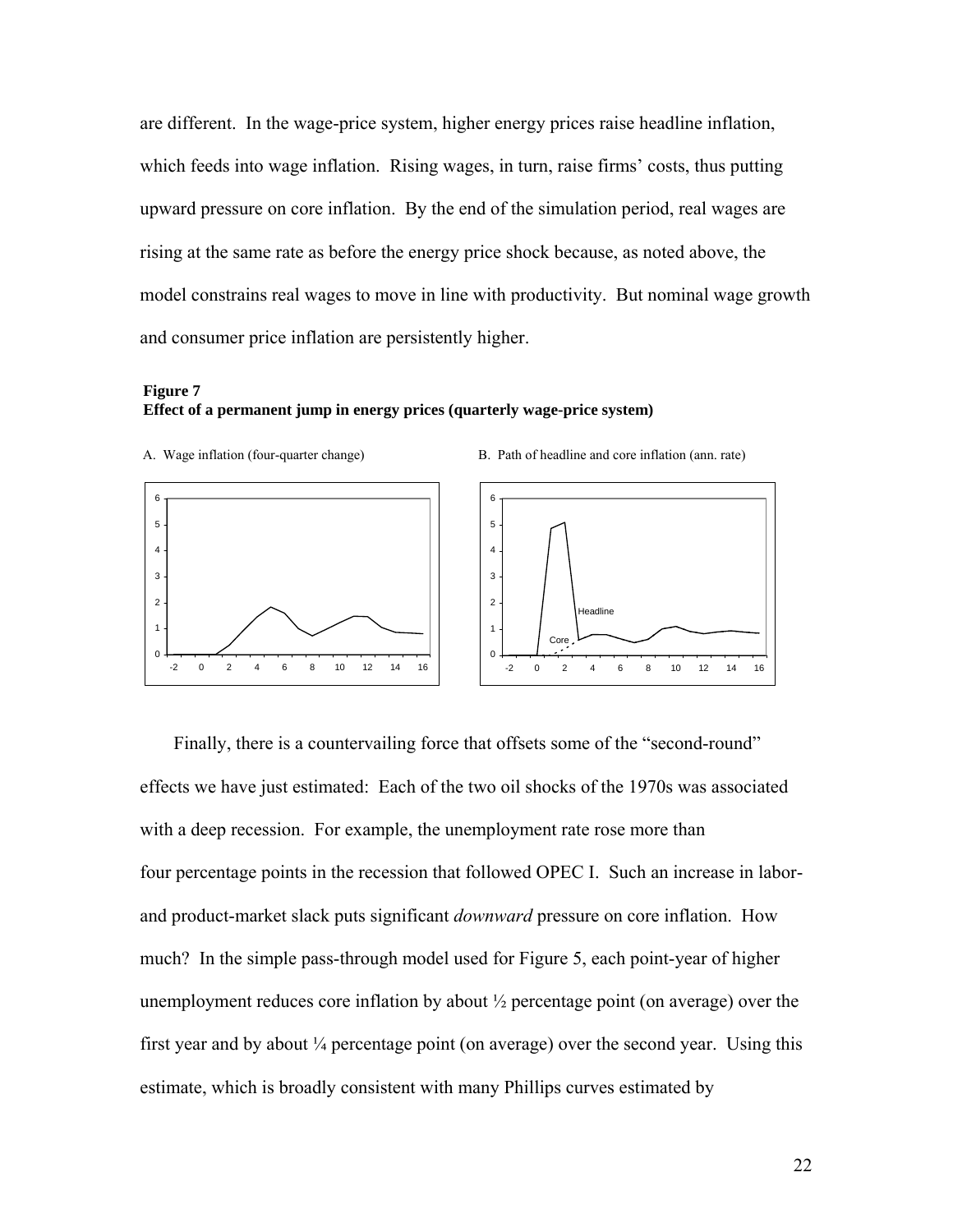Gordon (1977, 1982, and others), the four-point run-up in unemployment would have been more than sufficient to offset the impact of OPEC I on core inflation.<sup>25</sup>

Of course, not all of the rise in unemployment that resulted from the 1973-75 recession can be attributed to higher oil prices. Other supply shocks also hit the economy during this period, and there were significant swings in fiscal and monetary policy as well. Using a VAR model, Blanchard and Gali (2007) estimate that exogenous oil-price shocks were responsible for only about a third of the swing in real GDP.<sup>26</sup> If we impute one-third of the observed rise in unemployment to the oil shock, and feed this estimate into our model, we find very little offset from slack in the year following the shock, about a 50 percent offset in the second year, and a virtually complete offset by the end of the third year.

#### **2.5 Lagging perceptions of productivity growth**

 $\overline{a}$ 

Almost everything we have discussed up to now was already on economists' radar screens by the late 1970s. But there is an additional inflationary channel that few people were talking about back then: the impact of lagging perceptions of productivity growth on inflation.

In principle, there is no reason why inflation and productivity growth should be systematically linked. According to simple economic theory, the trend growth rate of *real* wages should equal the trend growth rate of productivity (*g*), making the trend growth rate of *nominal* wages (*w*) equal to *g* plus the rate of inflation,  $\pi$ . If  $w = g + \pi$ ,

 $25$  However, virtually all of the first-year effect on core inflation would have remained because the unemployment rate rose relatively slowly at first.

<sup>26</sup> Blanchard and Gali find that the shock accounts for roughly half of the reduction in *employment*. However, this overstates the effect of the shock on the *unemployment* rate, because Blanchard and Gali define employment as hours worked. In addition, our calculation is actually based on historical movements in an estimate of the unemployment *gap*, not the unemployment rate, to capture the fact that the rate of unemployment consistent with stable inflation (the NAIRU) was likely rising over this period. (See Section 2.5.)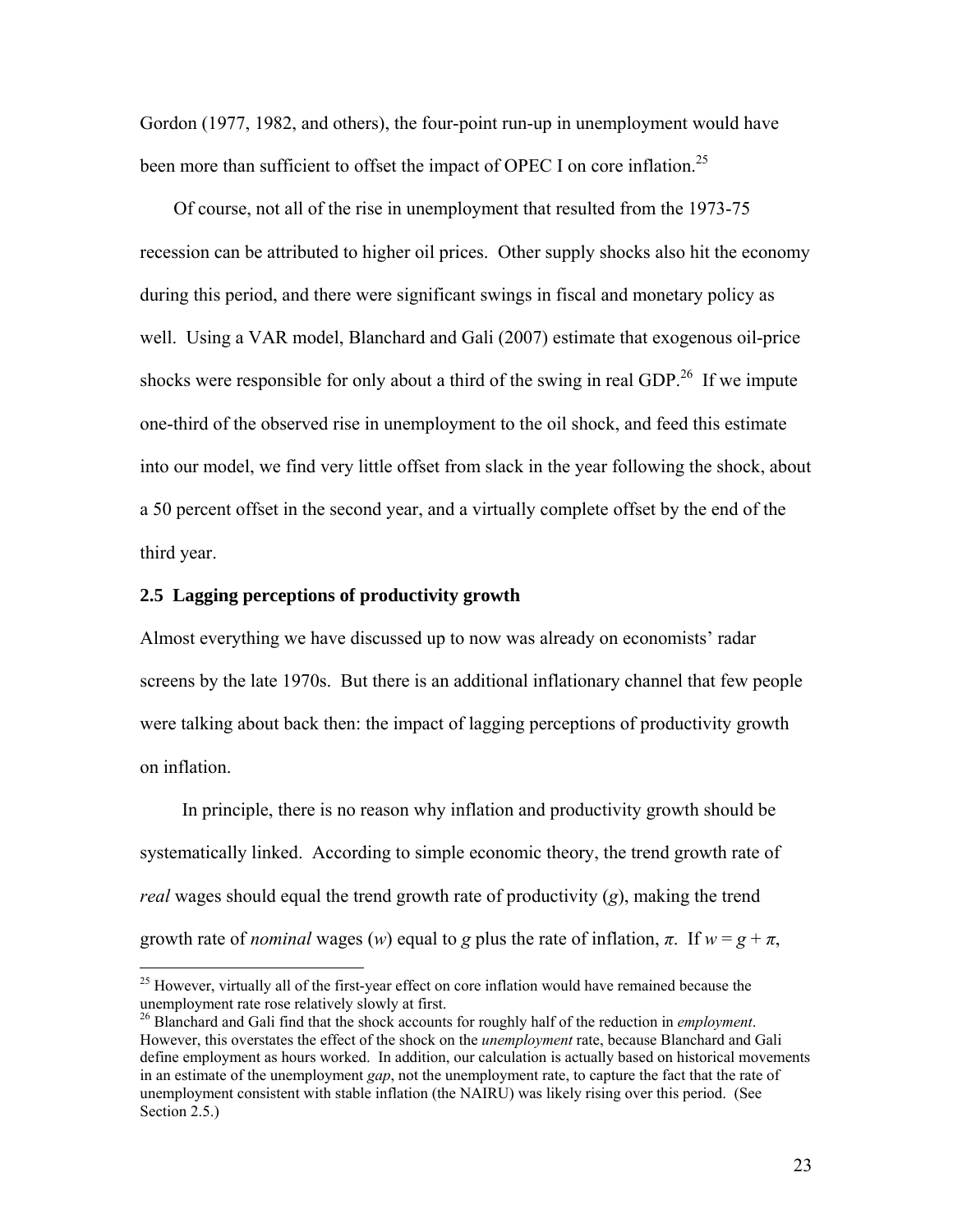workers receive a constant share of national income *regardless of the inflation rate*. And in this frictionless and rational world, any decline in *g* would show up immediately as a decline in the growth rate of real wages, with no particular implications for inflation.

In practice, however, there are at least two *perceptual* channels through which a decline in productivity growth might boost inflation. The first stems from the possibility that a drop in the productivity growth rate is not promptly and fully reflected in real wage gains. If workers and firms are slow to recognize that the productivity growth rate has fallen, they may agree on real wage increases that are too high relative to actual increases in productivity. That would put upward pressure on unit labor costs, and hence on inflation. High real wages would also reduce employment demand and, therefore, tend to raise the level of unemployment consistent with stable inflation—the NAIRU.<sup>27</sup>

The second channel through which a productivity slowdown can raise inflation arises if *policymakers* fail to recognize it in time. If the central bank overestimates the growth rate of potential output—that is, if it fails to recognize that *g* has fallen—it will target a rate of aggregate demand growth that is too high, leading to increasing inflation. Furthermore, since the abovementioned mistakes by workers and firms will raise the NAIRU, policymakers may aim for a level of labor market slack that results in accelerating prices.

Arguably, both of these channels were at work during the Great Stagflation, especially the first episode. Productivity growth actually began to slow in the late 1960s as the expansion of the preceding decade came to an end. By the time of OPEC I, trend

1

 $27$  In our empirical work, we control for changes in the NAIRU by detrending the unemployment rate with a band-pass filter. Staiger, Stock, and Watson (2001) argue that such a measure yields an unemployment gap that captures essentially all of the variation in labor-market slack that is relevant for inflation dynamics in a Phillips curve. In addition, they show that the resulting trend is suggestively (and negatively) correlated with low-frequency movements in U.S. productivity growth.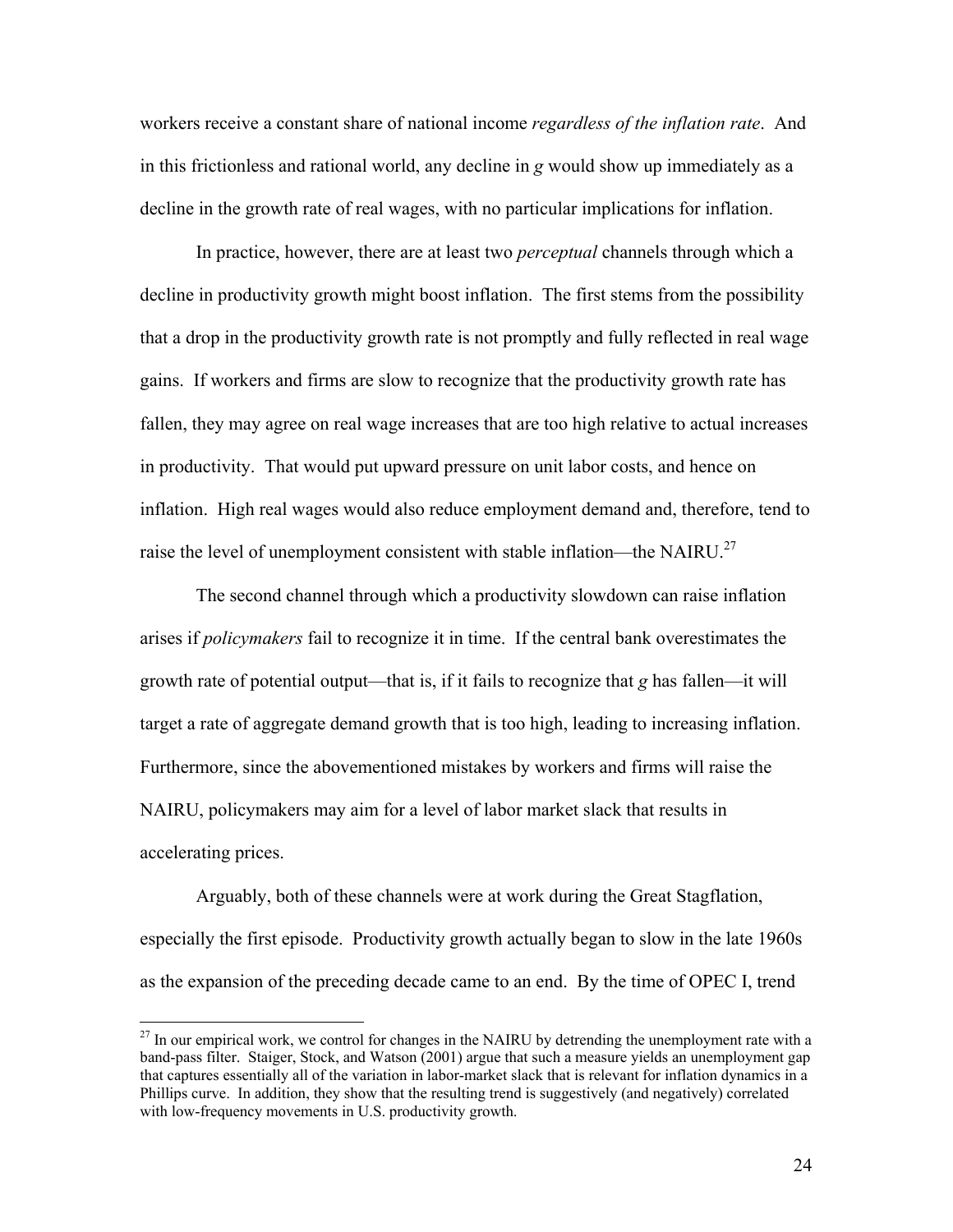productivity growth had moved about a percentage point below the rate that had prevailed over the preceding twenty years. The failure of real wage growth to adjust downward can be seen in the behavior of labor's share of income over this period (Figure 8). Labor's share started to move higher in the late 1960s and spiked during the 1969-70 recession—a pattern typically seen during an economic downturn. But rather than moving back down, labor's share remained high over the 1970s and even appears to have trended upward slightly, since each successive cyclical peak was higher than the preceding one.





Note: Total compensation, nonfinancial corporate sector, divided by nominal nonfinancial corporate output.

Regarding policy errors over the period, Orphanides (2003) has argued persuasively that contemporaneous estimates of the output gap (and, by extension, of the NAIRU) were far too optimistic. In addition, the natural rate of unemployment was itself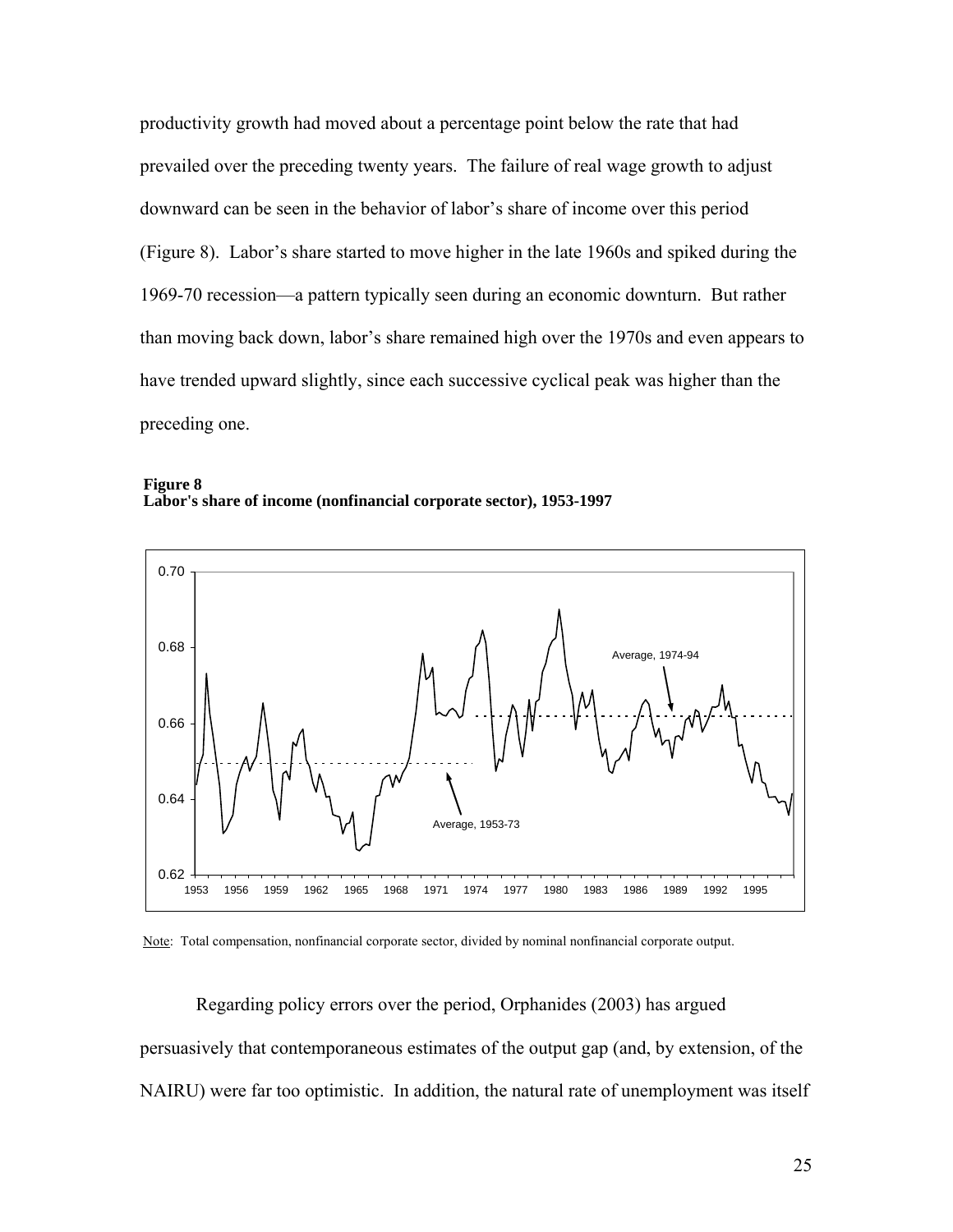drifting upward over the period, partly as a result of the increased entry of young baby boomers and women into the labor force. These demographic developments also appear to have eluded policymakers at the time. Besides resulting in an inflationary monetary policy, these mis-estimates of the output gap may have raised the perceived cost of bringing inflation under control. If policymakers see little reduction in inflation despite what they perceive to be a large margin of slack, they may erroneously conclude that the sacrifice ratio is higher than it really is.

In brief, when *actual* productivity decelerated in the early 1970s, sluggish adjustment of *beliefs* about productivity growth probably became a source of stagflation in its own right.

Blinder and Yellen (2001) and Ball and Moffitt (2001) turned this argument on its head to suggest that the opposite happened after the *speedup* in productivity growth in the mid-1990s—and that a surprising *disinflation* ensued. In support of this notion, Figure 8 shows that labor's share fell to a 30-year low over this period as real wage gains lagged far behind productivity growth.<sup>28</sup> In contrast to the experience of the 1970s, however, policymakers (specifically, Alan Greenspan) recognized the productivity acceleration early enough to prevent the Fed from running an inappropriately tight monetary policy.<sup>29</sup>

## **3. Reexamining the evidence on the Great Inflation**

The supply-shock "story" of the Great Inflation, which was summarized in points 5 through 10 of Section 1, emphasizes four salient empirical observations:

 $^{28}$  Unfortunately, labor's share becomes harder to read after the late 1990s because of the surge in stock option exercises that occurred around that time. <sup>29</sup> See Blinder and Yellen (2001) and Meyer (2004).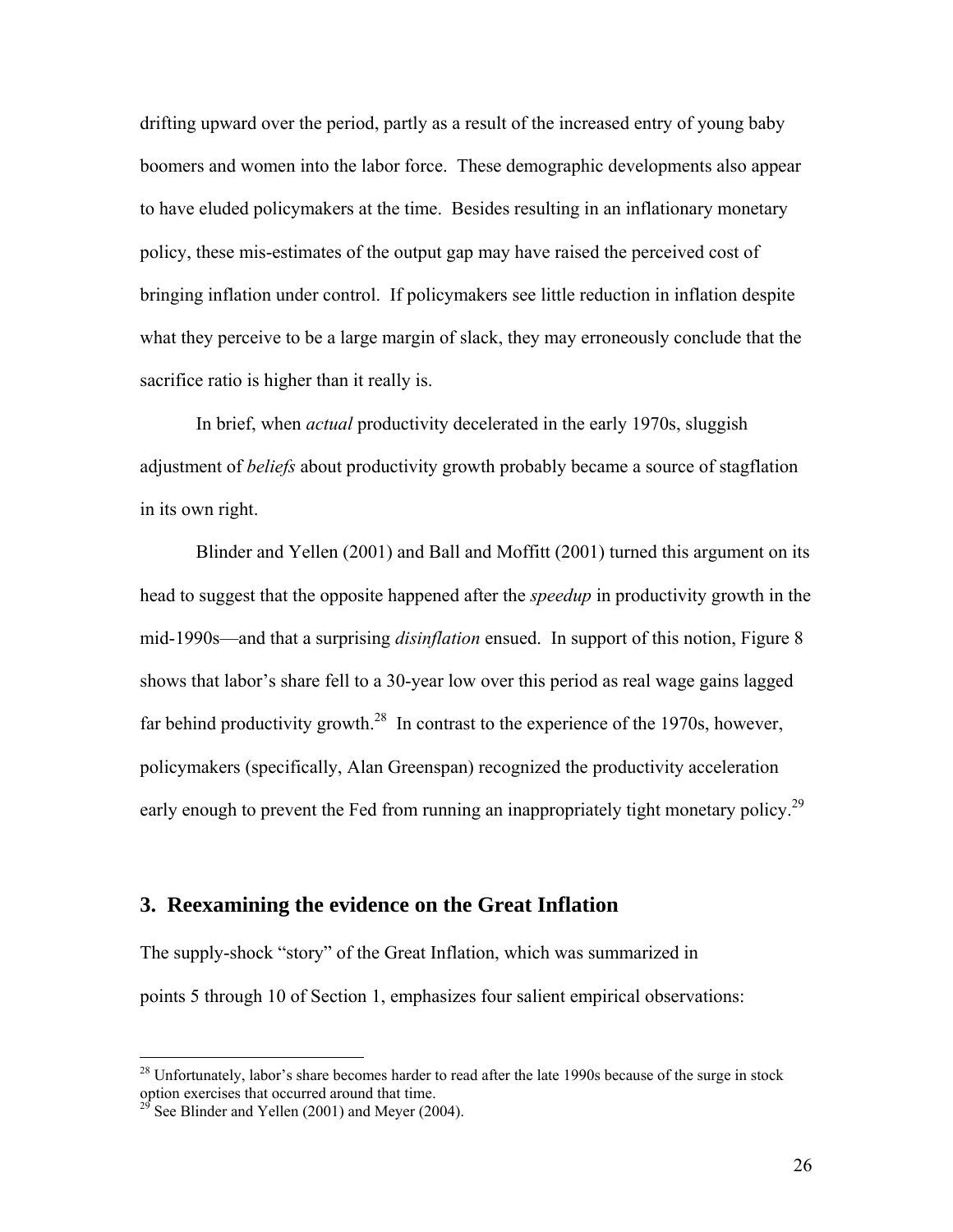- 1. The Great Inflation was actually *two* episodes of sharply higher inflation, *each of which was followed quickly by a disinflation*—a fact we emphasized in discussing Figure 1. That inflation receded notably and quickly in the 1975-1977 period, and then again after 1980, is an important part of the story—one that is too often ignored. $30$
- 2. Blinder (1979, 1982) emphasized the strong *symmetry* apparent in the two inflation "hills" of Figure 1. In each case, the graph provides circumstantial evidence that something—to wit, the supply shocks—"came and went."
- 3. Core inflation rose and fell, but by less than headline inflation in each direction. That observation is also consistent with the notion that each episode was dominated by food and/or energy shocks that then disappeared.<sup>31</sup>
- 4. Ignoring the two inflation "hills," core inflation rises from about four percent in the late 1960s and early 1970s to around six percent in the mid-to-late 1970s, but then ends up back at four percent in the mid-to-late  $1980s$ .<sup>32</sup>

Let us now examine this story in more detail.

#### **3.1 The initial shocks**

 $\overline{a}$ 

The near-symmetry point (number 2 above) is an important part of the supply-shock story. Table 2 displays three measures of consumer price inflation over the years 1972-1982: the current-methods CPI, the published PCE deflator, and the deflator for

 $30$  For example, models generating "inflation bias" became popular in the 1980s. But they can explain only why inflation is too high, not the ups, and certainly not the downs. For an attempt, see Ireland (1999).

<sup>&</sup>lt;sup>31</sup> This is not meant to deny that the deep recessions that followed OPEC I and OPEC II brought both core and headline inflation down further. They did, just as strong aggregate demand pushed inflation a bit higher in 1977 and 1978.

<sup>&</sup>lt;sup>32</sup> From 1985 through 1990, core PCE inflation averaged 3.9 percent per year.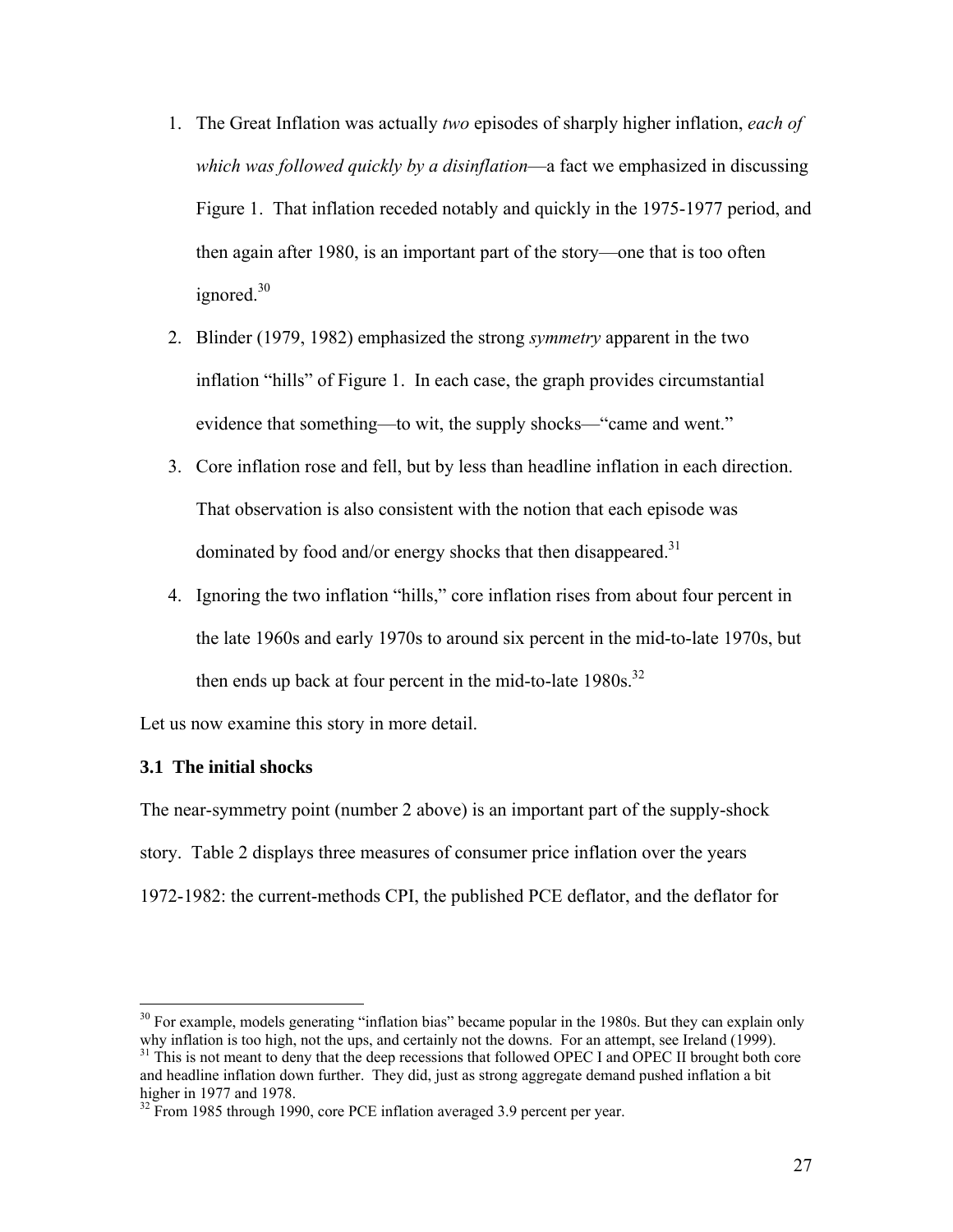market-based PCE.<sup>33</sup> For each price measure, the table gives both headline and core inflation rates. The near symmetry of the rise and fall of inflation in the two episodes is apparent. In fact, these numbers correspond very closely to a similar table constructed by Blinder (1982, Table 12.2, p. 265) from the data available then to make the same point.<sup>34</sup> Thus, our first conclusion is that *historical data revisions have not changed the basic story* of two nearly symmetrical episodes of rising and then falling inflation.<sup>35</sup>

|      | Headline measures |            |             |            | Core measures |             |  |
|------|-------------------|------------|-------------|------------|---------------|-------------|--|
|      | <b>CPI</b>        | <b>PCE</b> | <b>MPCE</b> | <b>CPI</b> | <b>PCE</b>    | <b>MPCE</b> |  |
| 1972 | 3.0               | 3.4        | 3.0         | 2.6        | 3.1           | 2.5         |  |
| 1973 | 8.3               | 7.2        | 7.0         | 3.8        | 4.5           | 3.8         |  |
| 1974 | 10.9              | 11.4       | 11.2        | 9.4        | 9.6           | 8.9         |  |
| 1975 | 6.4               | 6.9        | 6.9         | 5.9        | 6.8           | 6.8         |  |
| 1976 | 4.9               | 5.2        | 5.5         | 6.4        | 6.0           | 6.6         |  |
| 1977 | 6.3               | 6.6        | 6.4         | 5.5        | 6.4           | 6.0         |  |
| 1978 | 7.8               | 7.6        | 7.1         | 6.8        | 6.8           | 6.1         |  |
| 1979 | 10.8              | 9.8        | 9.9         | 7.4        | 7.4           | 7.2         |  |
| 1980 | 10.9              | 10.6       | 10.5        | 10.0       | 9.6           | 9.3         |  |
| 1981 | 8.2               | 7.6        | 7.9         | 8.8        | 7.9           | 8.4         |  |
| 1982 | 5.1               | 5.0        | 4.8         | 6.6        | 6.0           | 5.9         |  |

**Table 2 Inflation Rates in the United States, 1972-1982**

Note: Inflation rates computed as percent changes. The CPI data are expressed on a methodologically consistent basis, December over December. MPCE is a measure of market-based PCE prices (see Appendix 1 for details). PCE and MPCE inflation rates are Q4-over-Q4 changes.

Simply eyeballing these data suggests that one or more shocks pushed inflation up

*and then disappeared*. In the first episode, the headline inflation rate jumped from about

<sup>&</sup>lt;sup>33</sup> Market-based PCE is intended to capture market transactions for which actual prices are paid—with the exception of owner-occupied housing, which is included in market-based PCE. It is therefore more comparable to, though by no means identical to, the CPI than the standard PCE deflator. (As discussed in Appendix 1, we construct the market-based PCE deflator ourselves prior to 1997.) In the 1960s and 1970s, market-based goods and services represented about 90 percent of total nominal PCE and about 87 percent of the core; currently, the corresponding shares are 85 and 81 percent.

 $34$  The only notable difference between these data and Blinder's is that the latter included the effects of mortgage interest rates (we discuss this influence later).

<sup>&</sup>lt;sup>35</sup> Blinder (1979, 1982) had to construct PCE minus food and energy on his own. Core PCE is now an official BEA series, and the vintage used here matches Blinder's original construction very closely.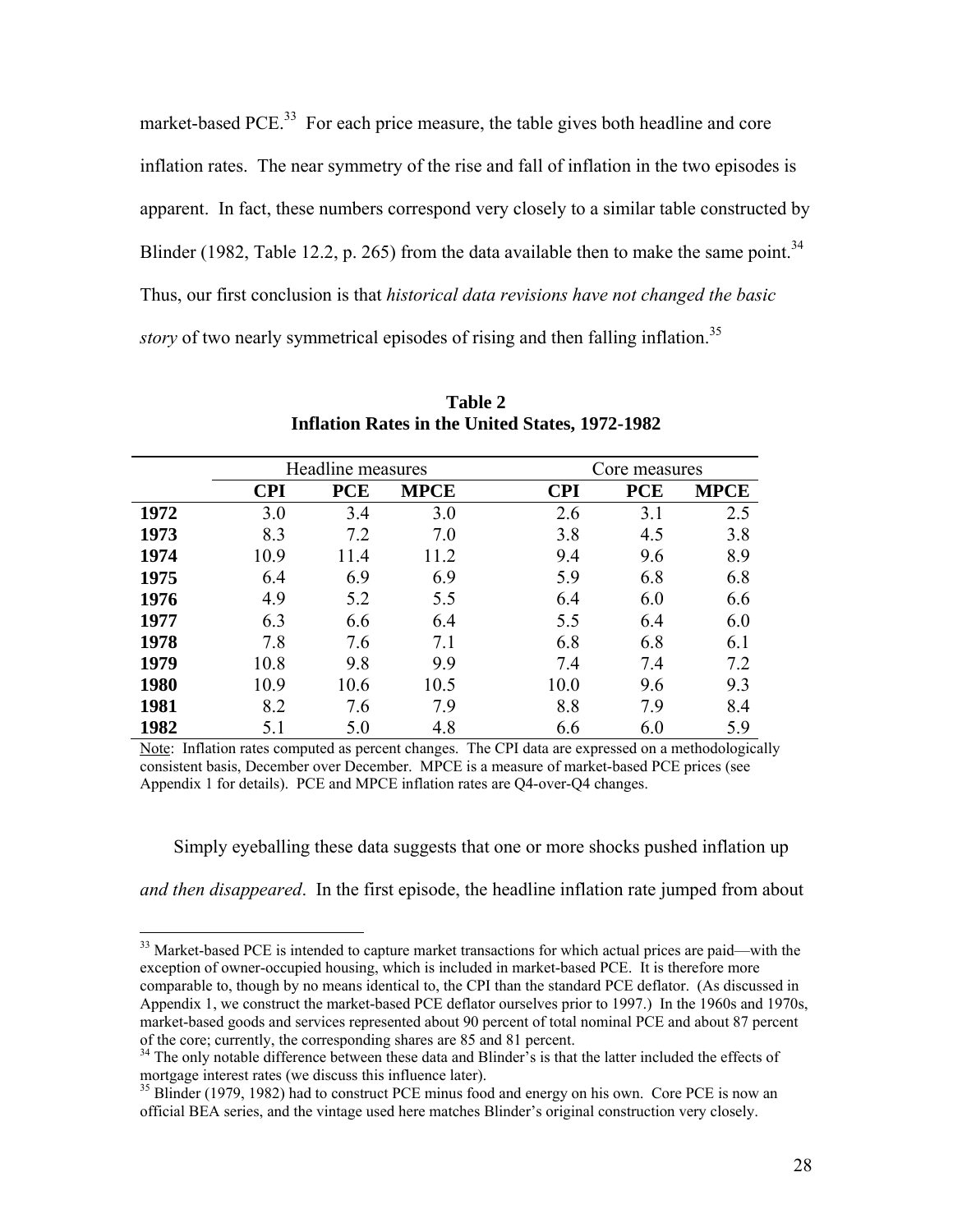3 percent in 1972 up to around 11 percent in 1974, and then fell back to about 5 percent by 1976. In the second, it rose from about 6½ percent in 1977 to around 10-11 percent in 1979 and 1980, and then dropped back to 5 percent or so by 1982. But this is not an unobserved-components exercise in which the econometrician must use statistical techniques to identify unseen shocks. The shocks were plainly visible, and we know precisely what they were: oil, food, and price controls. We take them up in turn.

*3.1.1 The oil price shocks of 1973-1974 and 1979-1981* 

Since the two OPEC shocks are well-known and have been studied extensively, we can be brief. Figure 9 displays the behavior of PCE energy inflation from 1968 to 1985.





Note: Annualized quarterly log differences of the energy component of the PCE deflator.

OPEC I, which resembled the jump to a higher plateau shown in Figure 5(a), was kicked off by the so-called Arab oil embargo in October 1973, which roughly quadrupled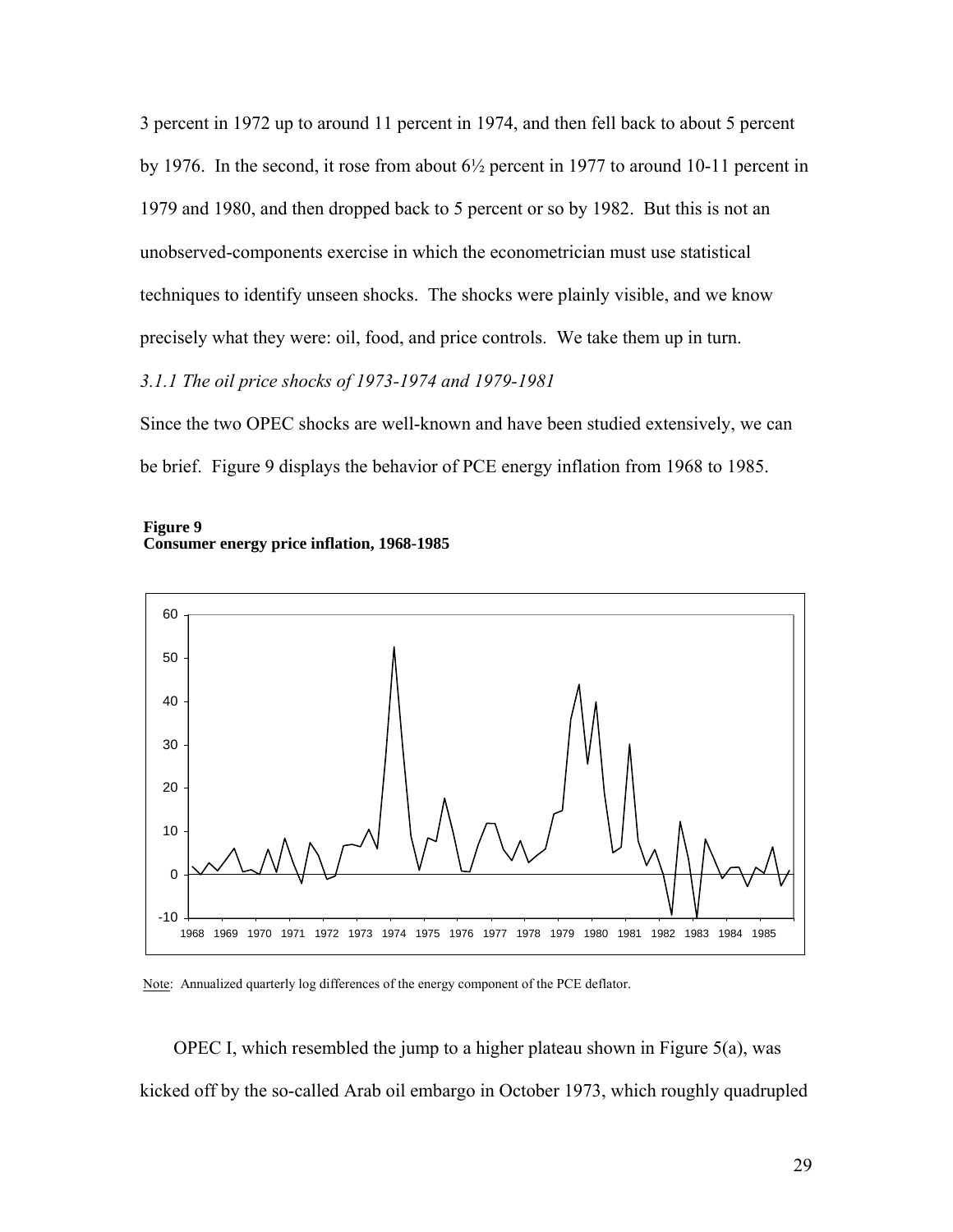the OPEC price of crude.<sup>36</sup> But given transportation costs and the blending of lowerprice domestic crude (which then predominated) with imported oil, the composite U.S. refiners' acquisition cost (RAC) "only" doubled. As one example of the retail price impact, the CPI for motor fuel rose 42 percent between September 1973 and May 1974, which is a 68 percent annual rate. At the macro level, energy *directly* added 2½ percentage points to the annualized PCE inflation rate during the last quarter of 1973 and the first two quarters of 1974. Then energy ceased being an engine of inflation as the real price of crude oil remained roughly flat from 1974 until late 1978 (see Figure 3).

OPEC II came when the 1978-1979 revolution in Iran, followed by the 1980 invasion of Iran by Iraq, sent crude prices skyrocketing again.<sup>37</sup> From 1978 to 1981, the composite RAC nearly tripled. But unlike OPEC I, OPEC II proved to be short-lived, looking much more like the price spike in Figure 4(a) than the jump to a higher plateau in Figure 5(a). The composite RAC fell from its 1981 peak (\$35.24 per barrel) to a trough in 1986 (\$14.55 per barrel) that was not much above its 1978 average (\$12.46 per barrel). It did not persistently rise above \$30 per barrel (in nominal terms) until 2004, and it only re-attained its 1981 real price peak in late 2007.

Two points are worth emphasizing for later reference, especially in Section 4, where we will examine the claims that inflationary monetary policy caused the oil shocks, rather than the other way around. First, it should be obvious that both OPEC shocks were set in motion by geopolitical events that cannot possibly be attributed to, say, money growth in the U.S. or even to world economic growth.<sup>38</sup>

<sup>&</sup>lt;sup>36</sup> See Yergin (1993, chapters 29-30) for an historical account, and Adelman (1995, chapter 5) for a detailed analysis.

 $37$  See Yergin (1993, chapters 33-34) and Adelman (1995, chapter 6).

<sup>&</sup>lt;sup>38</sup> This is not to deny that strong world growth helped OPEC make the price increases stick.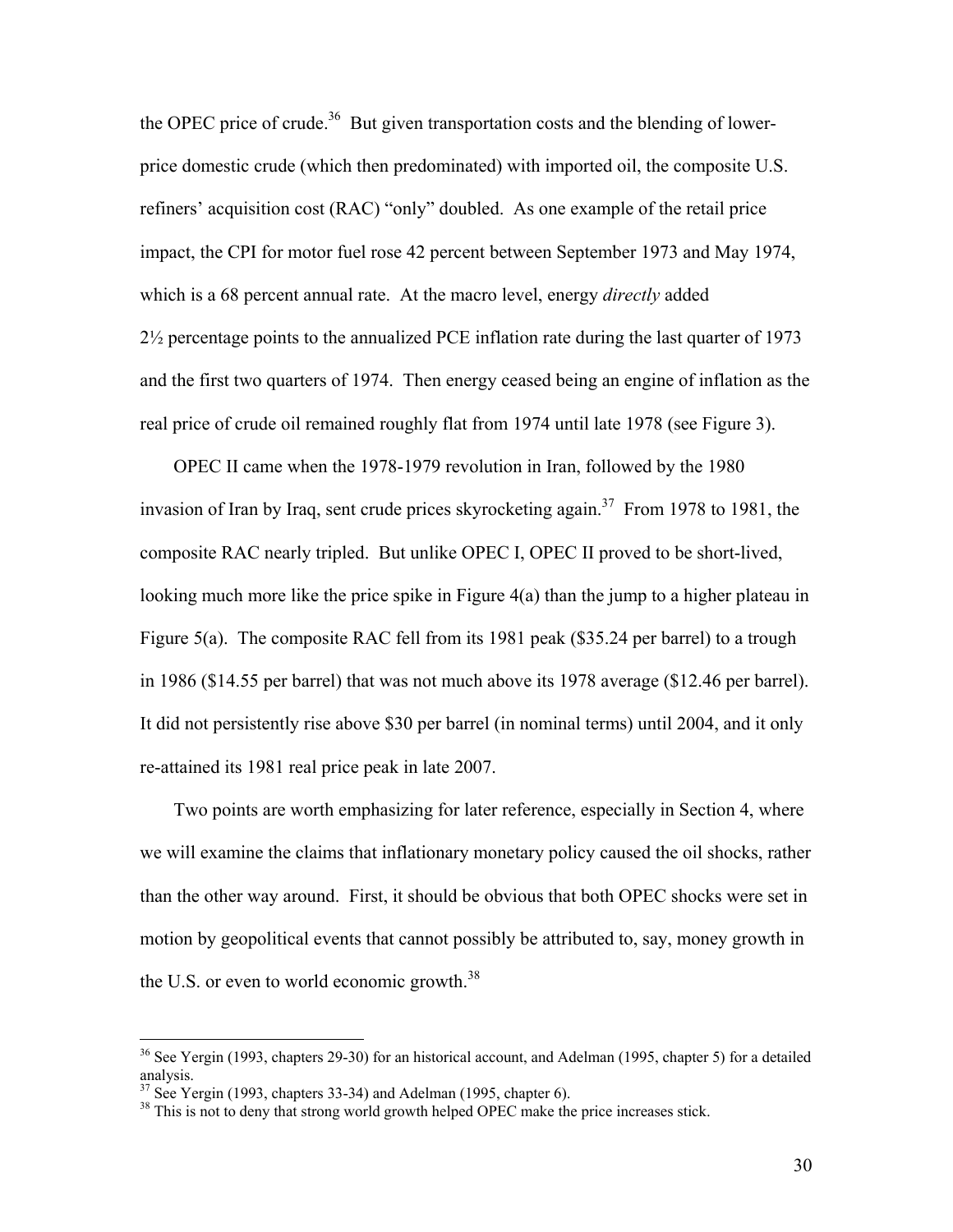Second, notice how sharply price increases are damped as we move up the stage-ofprocessing chain from crude oil prices to overall inflation. In the case of OPEC I, a 300 percent increase in crude prices led to a 100 percent increase in refiners' acquisition costs, and thence to a 45 percent (annualized) increase in total retail energy prices, and finally to a 2½ percentage point increase in overall inflation. If OPEC had, hypothetically, reacted by restoring the real value of its crude oil, it would have raised prices by another 2½ percent. The subsequent reactions of overall US inflation would have amounted to rounding error. Thus, observers who fretted about the feedback loop from U.S. inflation back to OPEC pricing (via the exchange rate, say) in both the 1970s and in 2006-2008 should have been thinking harder about magnitudes.

### *3.1.2 The food price shocks of 1973-1974 and 1978-1980*

 $\overline{a}$ 

We all remember the big oil shocks, but many economists seem to have forgotten that each of the two inflationary episodes also featured a sizable food-price shock. The two food shocks are apparent in Figure 10. Since food has a much higher weight in the price indexes than energy, ignoring them constitutes a major omission.<sup>39</sup>

<sup>&</sup>lt;sup>39</sup> In December 1972, food was 22.5 percent of the CPI and 20.7 percent of the PCE deflator; energy was only 6 percent of the CPI and 6.5 percent of PCE.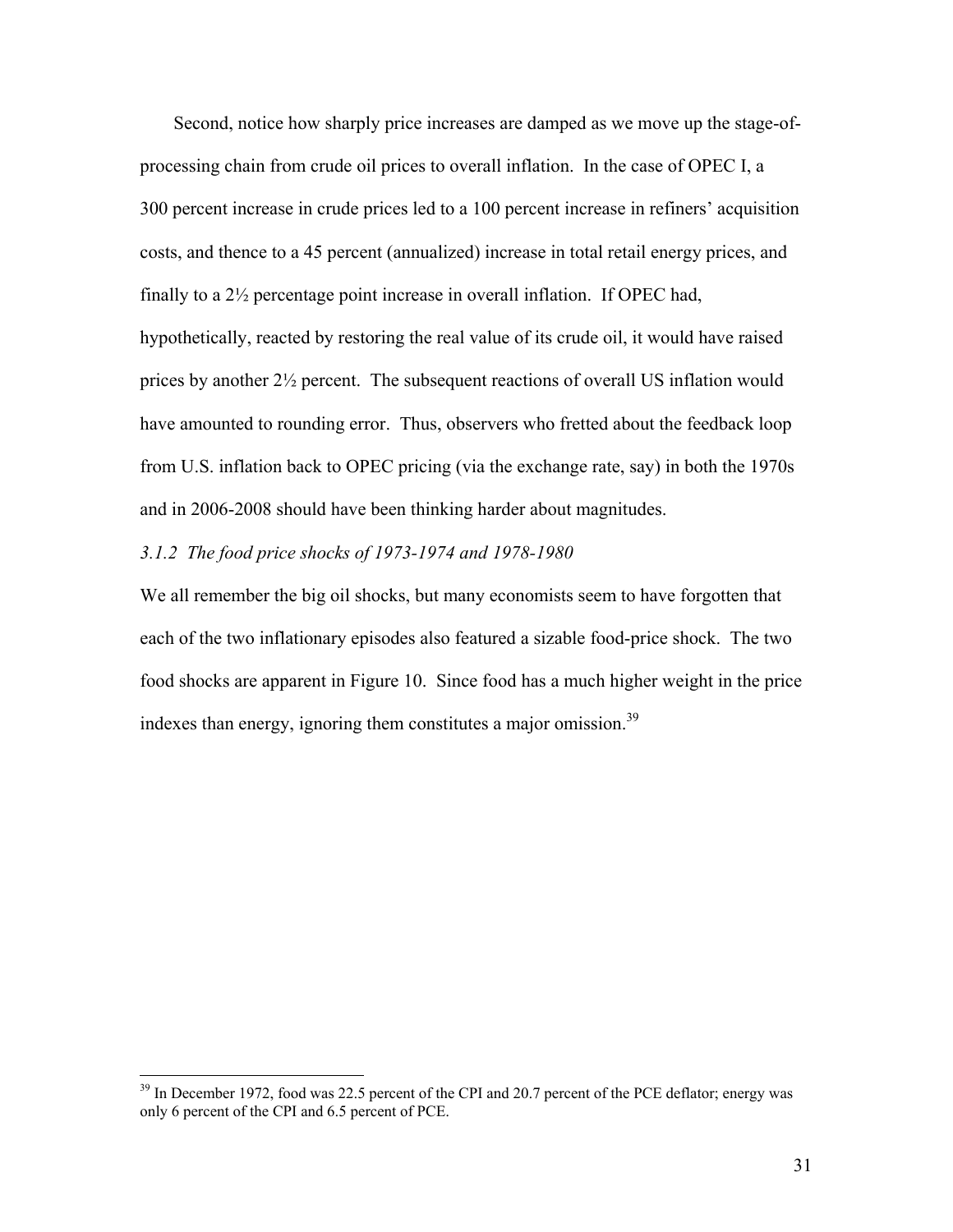$\overline{a}$ 





At the retail level, the 1973-1974 food-price shock corresponded pretty closely to the 24 calendar months of those two years. The CPI for food rose 20.1 percent from December 1972 to December 1973 and another 12.1 percent from December 1973 to December 1974. Compared to the 4.6 percent rate in the year preceding the shock or the 6.7 percent rate in the year following it, that represents a sharp though temporary burst of food inflation. In terms of their contribution to overall inflation, food prices added 4½ percentage points to headline inflation in 1973, and a touch less than 3 percentage points in 1974 (and nothing directly to core inflation).<sup>40</sup>

 $40$  The corresponding contribution of food prices to headline PCE price inflation was 3.1 percentage points in 1973 and 2.7 percentage points in 1974. Note that the core PCE deflator removes food *and* alcoholic beverages from the headline index; this is also the definition we use in discussing the contribution of "food" to headline PCE inflation.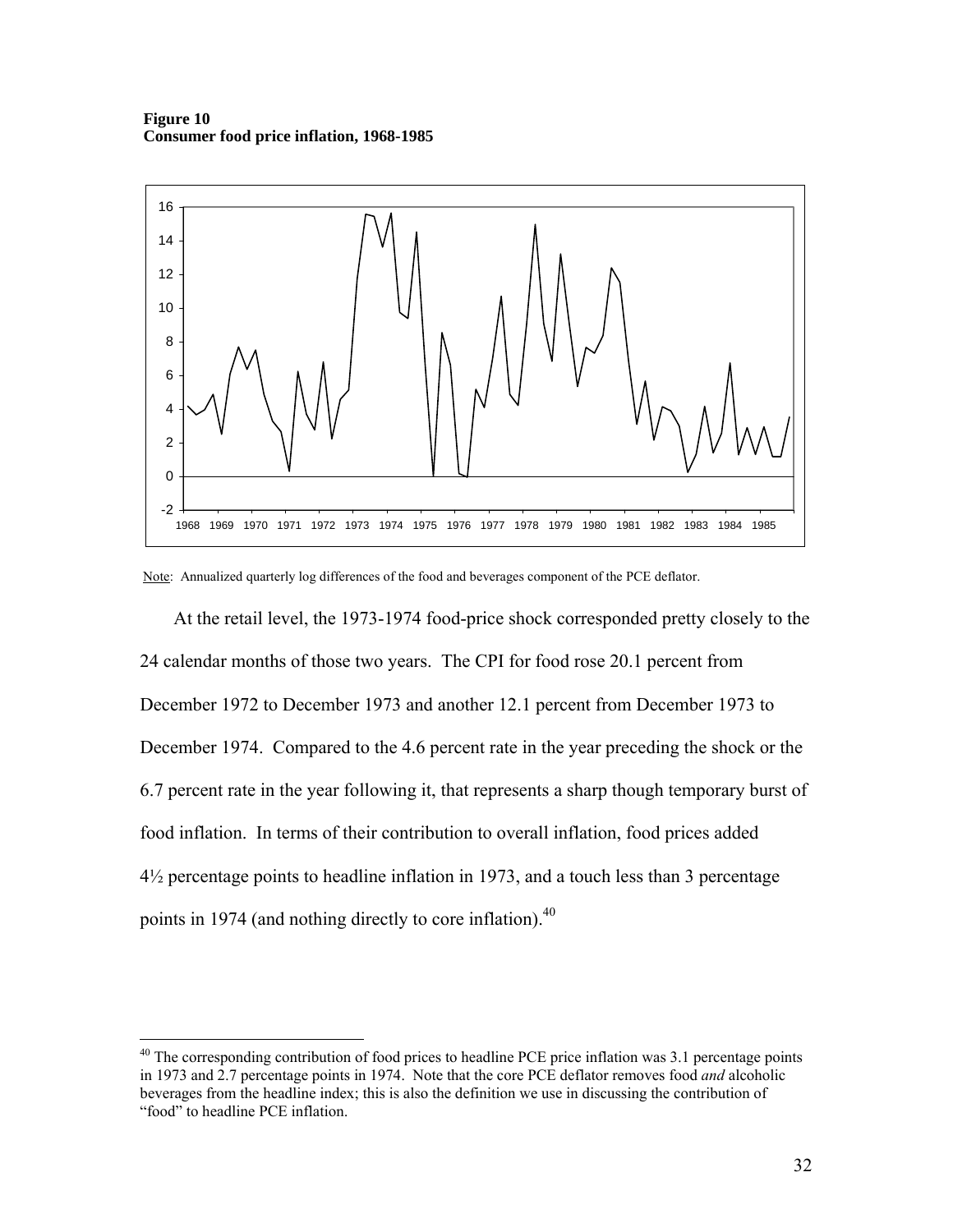What happened to cause this stunning turn of events? Seemingly everything including corn blight, crop failures and depleted inventories in many parts of the world (especially for grains), and the then-famous disappearance of the Peruvian anchovies.<sup>41</sup>

The 1978-1980 food shock was less dramatic, but it lasted longer and was far too large to ignore—even though most economists have managed to do so. The aforementioned food component of the CPI rose 11.4 percent in 1978, and 10.3 percent in both 1979 and 1980, before falling back to 4.4 percent in 1981. Food price inflation contributed 2 percentage points to overall inflation in 1978, and 1¾ percentage points in both 1979 and 1980.<sup>42</sup> Weather and disease, of course, explained most of the food problems. Again, we are deeply skeptical that agricultural diseases, bad weather, and the hog cycle were lagged effects of monetary policy.

#### *3.1.3 The end of price controls, 1973-1974*

 $\overline{a}$ 

A third shock—the removal of wage and price controls in stages starting in 1973—also made an important contribution to the 1973-1974 burst of inflation, but was often ignored in the subsequent economic literature.<sup>43</sup> Unlike OPEC and the weather, the 1971-1974 price controls might conceivably be viewed as a lagged effect of earlier inflation. But other episodes of inflation *in peacetime*, both before and since, were *not* followed by controls. So we prefer to view the price controls more as a part of Richard Nixon's re-election campaign than as an endogenous response to past inflation.

 $41$  See Bosworth and Lawrence (1982, pp. 88-107) for a detailed discussion.

<sup>&</sup>lt;sup>42</sup> Food's relative importance in the CPI dropped in 1977 (to 17.7 percent of the overall index) with the introduction of the all-urban CPI-U. (Prior to this time, the published CPI only covered urban wage earners.) Food continued to represent about 20 percent of PCE; the corresponding contributions of food to PCE price inflation over the three years 1978-80 were 2.1, 1.9, and 2.0 percentage points, respectively.

<sup>&</sup>lt;sup>43</sup> A major exception is the series of Phillips curve papers by Robert Gordon—see, for example, Gordon (1977, 1982). In addition, several studies of the effects of price controls appeared in the mid 1970s.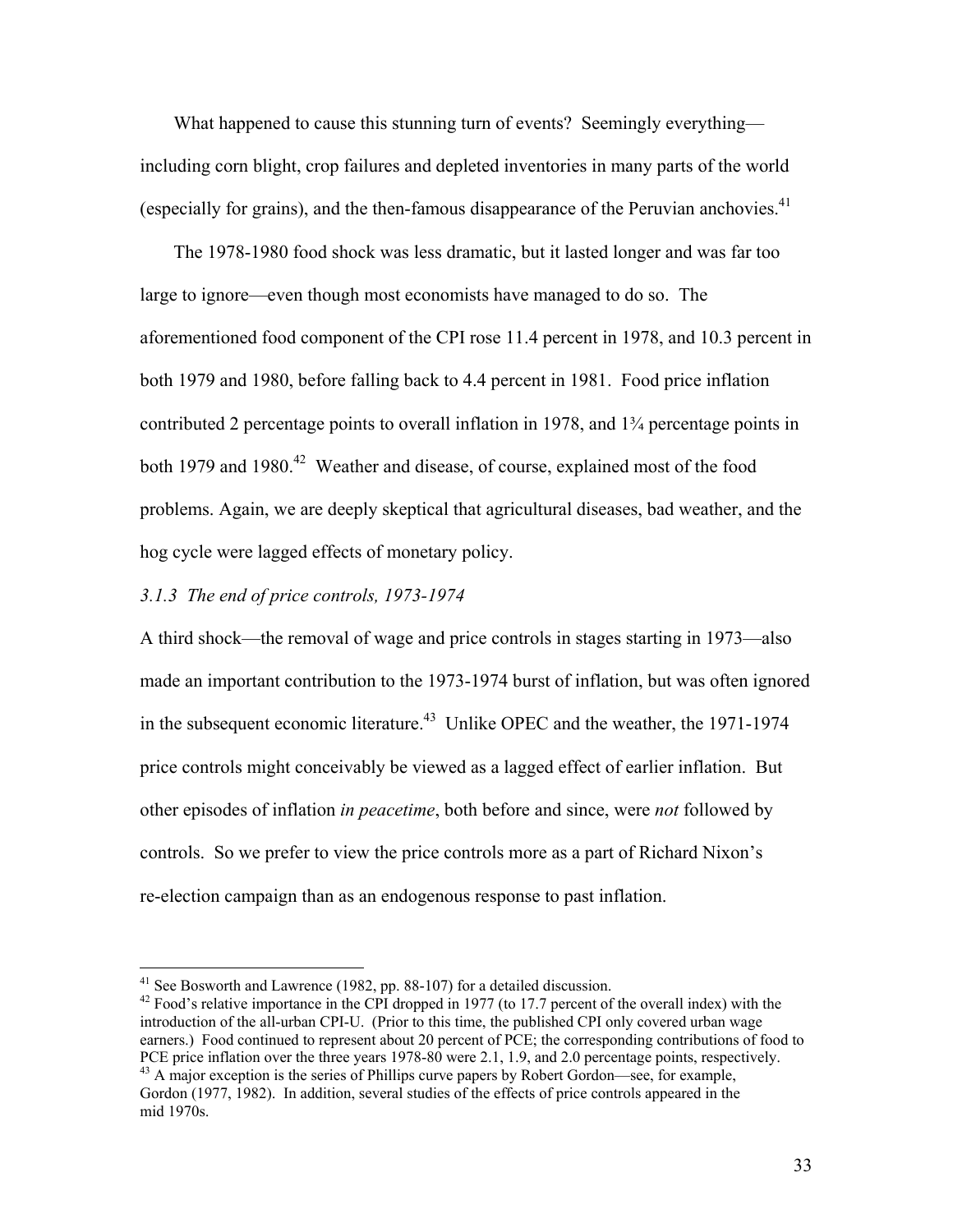Price controls were first put in place on August 15, 1971, starting with a short-term freeze. As measured by the fraction of the CPI that was subject to controls, they had their maximum effect in the period from September 1971 to April 1973. After that, they began to be dismantled in stages, and were completely removed by May 1974.<sup>44</sup> The two biggest doses of decontrol came in July-September 1973 and February-May 1974. Notice how well the timing of decontrol aligns with the first of the two inflation hills.

It is obvious that removing price controls—thereby letting prices that were held artificially low bounce back to equilibrium levels—should result in a sudden burst of inflation that naturally peters out. In Figure 11, which illustrates the effect of controls in a single market, the controlled price,  $P^c$ , is held below the equilibrium price,  $P^*$ , which forces the market to equilibrate at point *A* (with excess demand) rather than at point *E*. When controls are lifted, the market quickly moves from point *A* to point *E*. If the percentage price gap  $\Delta$  ( $\equiv P^*/P^c - 1$ ) is erased quickly, the item-specific inflation rate can be enormous.<sup>45</sup>

<sup>&</sup>lt;sup>44</sup> Their removal was briefly interrupted by "Freeze II" in the summer of 1973.

<sup>&</sup>lt;sup>45</sup> For example, if  $\Delta = 0.07$  and the gap is closed in three months, the item-specific annualized inflation rate is 31 percent. Blinder and Newton (1981) estimated the typical value of *Δ* to range from 0.062 to 0.088, depending on the specification of their wage-price system. In our own replication of Blinder and Newton's work (discussed below), we obtain estimates for this parameter that range from 0.062 to 0.075, remarkably similar to their estimates.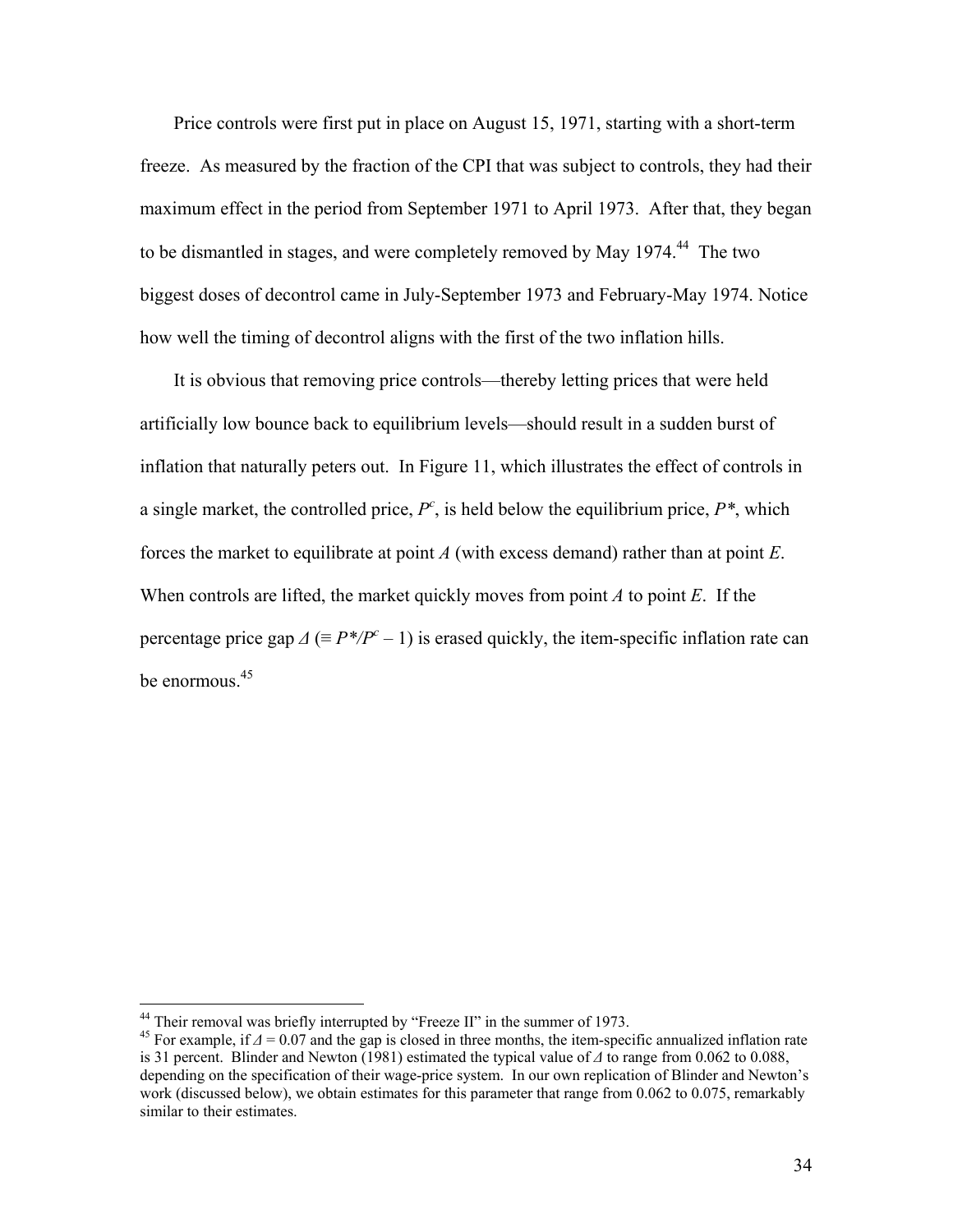**Figure 11 Effect of price controls in a single market**



Blinder and Newton (1981) used this simple idea—together with a monthly time series that they constructed for the fraction of the CPI under price controls—to assess the impact of controls on U.S. inflation in the 1970s. They fit wage-price systems with two different measures of aggregate demand, and then ran simulations that allowed them to estimate both the *reduction* in core inflation that resulted from the controls and the *increase* in inflation that occurred when the controls were lifted. They found that the maximum *negative* effect of price controls on the core *price level* came in February 1974; its estimated magnitude was 3.1 or 4.2 percent, depending on the model used. In their first specification, the estimated contribution that controls made to reducing the price level dropped to zero by October 1974—implying that decontrol raised the *annual* rate of core CPI inflation during the February-October 1974 period by a stunning 4.6 percentage points. In their second specification, the estimated price level impact declined only to −2.2 percent by October, which implies a 3 percentage point contribution to annualized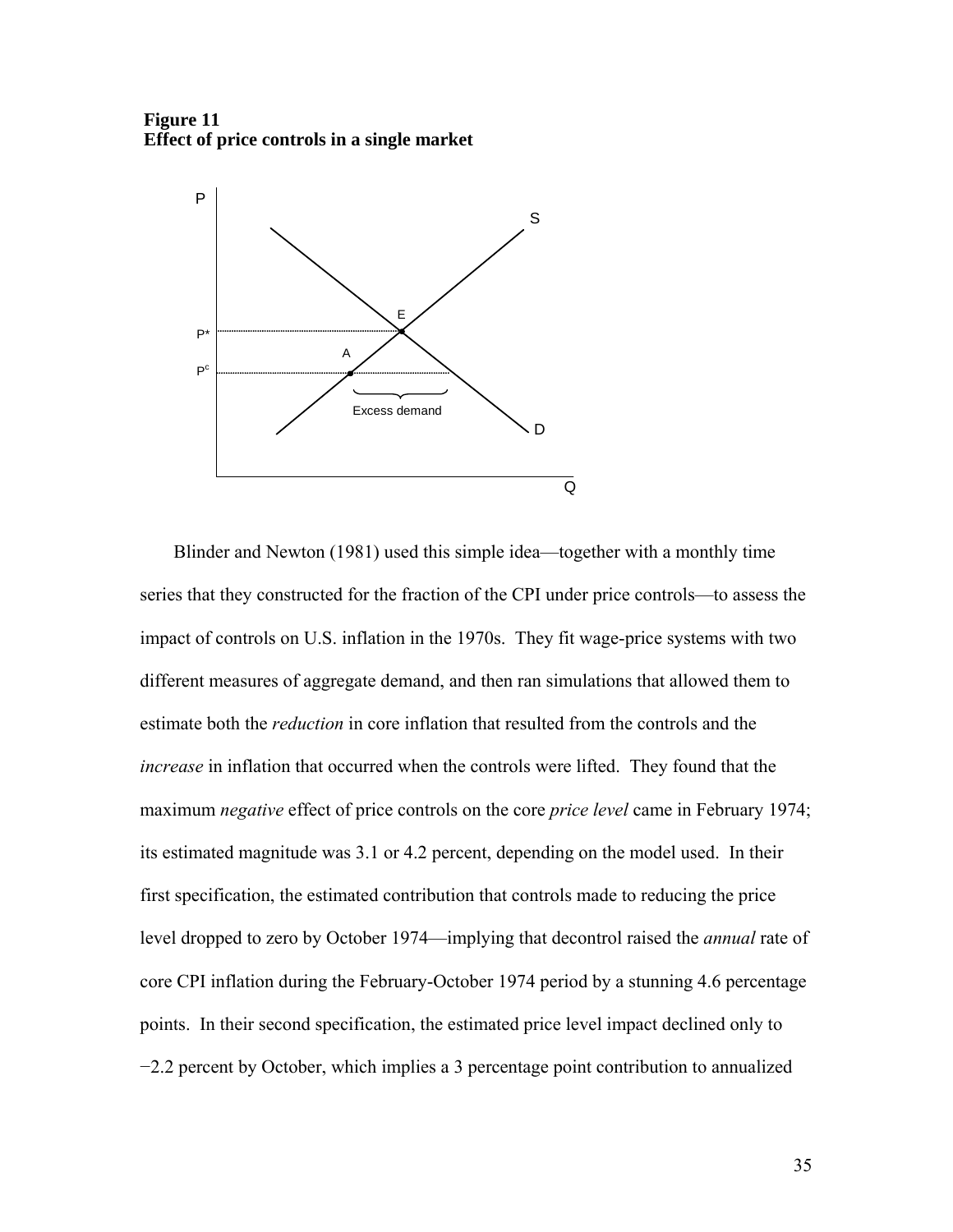core inflation. In both cases, the estimated inflation impacts were negligible after October 1974.46

Panel A of Table 3 reproduces results from Blinder and Newton (1981, Table 4, p. 20). They observed that core CPI inflation reached a double-digit "peak" rate over the eight months from February to October 1974, with much lower inflation rates over the eight-month periods either immediately before or immediately after. Specifically, in the CPI data that were available to Blinder and Newton at the time, the run-up in core inflation from the pre-peak period to the peak was 6.8 percentage points, and the subsequent decline from peak to post-peak was 4.9 percentage points (line 2 in the table). According to their first model, lifting price controls accounted for virtually the *entire* swing in core inflation (see line 4 of the table); in their second model, controls accounted for about half (line 6).

To take a fresh look at this old finding, we used the Blinder-Newton time series for the fraction of the CPI under controls in a monthly price-price Phillips curve model fit to the current-methods core CPI. (Appendix 2 provides details on the model's specification.) The current-methods CPI suggests a slightly different dating for the inflation peak, so we considered a *nine*-month peak period from February to November of 1974, with nine-month pre- and post-peak periods defined symmetrically.

<sup>&</sup>lt;sup>46</sup> However, the first model found roughly a zero long-run effect on the price level, while the second found that price controls permanently reduced the price level by about 2.4 percent.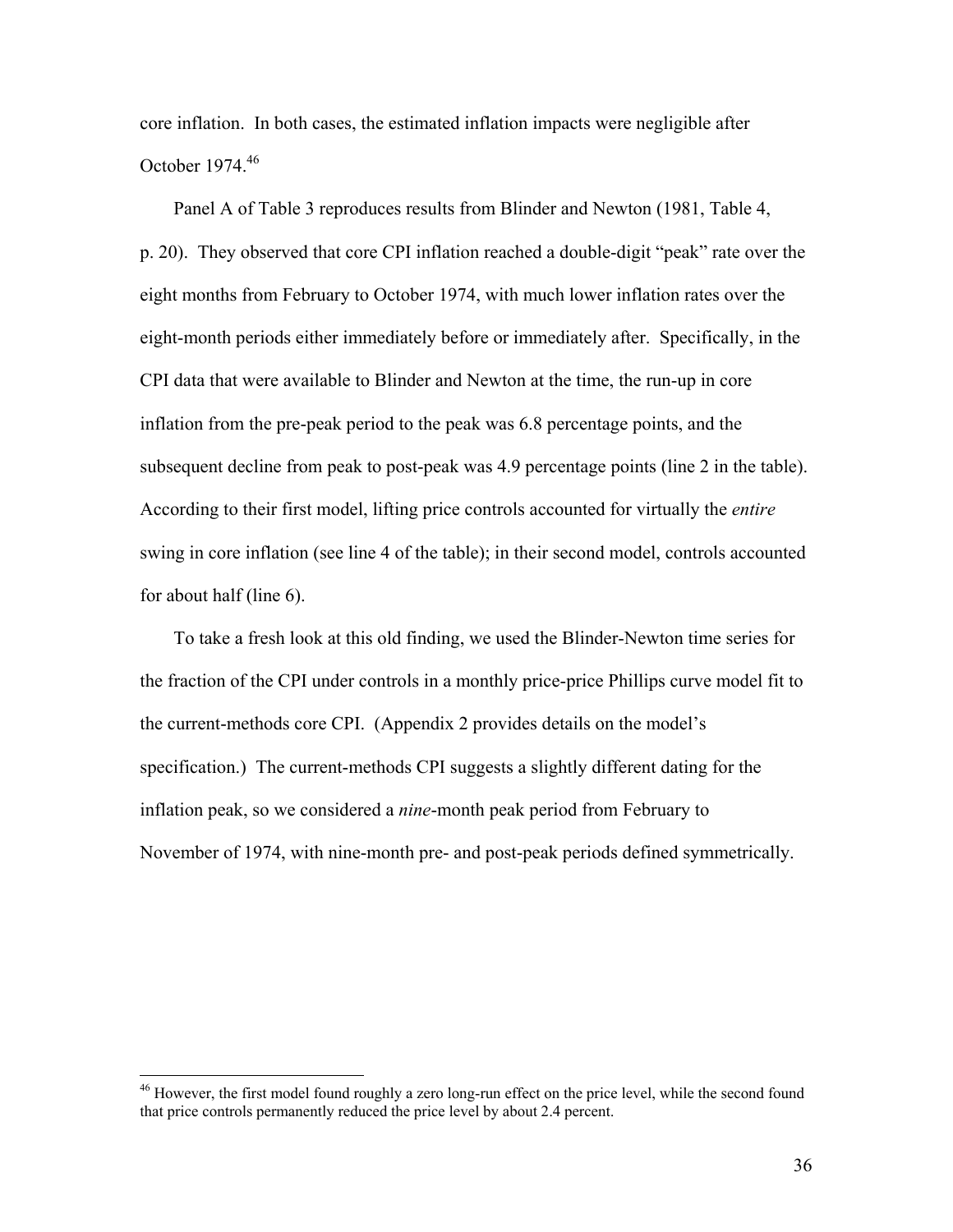|                                       |                                               | Pre-peak | Peak    | Post-peak |
|---------------------------------------|-----------------------------------------------|----------|---------|-----------|
|                                       | A. Results from Blinder-Newton (1981)         |          |         |           |
|                                       | Actual data                                   |          |         |           |
| 1.                                    | Inflation rate (AR)                           | 5.90     | 12.72   | 7.84      |
| 2.                                    | Change in inflation                           |          | $+6.82$ | $-4.88$   |
| Estimated effect of controls, model 1 |                                               |          |         |           |
| 3 <sub>1</sub>                        | Contribution to inflation                     | $-1.34$  | 5.12    | 0.28      |
| 4.                                    | Contribution to change in inflation           |          | $+6.46$ | $-4.84$   |
|                                       |                                               |          |         |           |
|                                       | Estimated effect of controls, model 2         |          |         |           |
| 5.                                    | Contribution to inflation                     | $-1.82$  | 2.17    | $-0.20$   |
| 6.                                    | Contribution to change in inflation           |          | $+3.99$ | $-2.37$   |
|                                       | <b>B.</b> Results from current data and model |          |         |           |
|                                       | Actual data                                   |          |         |           |
| 7.                                    | Inflation rate (AR)                           | 3.94     | 10.00   | 5.58      |
| 8.                                    | Change in inflation                           |          | $+6.06$ | $-4.42$   |
|                                       |                                               |          |         |           |
|                                       | Estimated effect of controls                  |          |         |           |
| 9.                                    | Contribution to inflation                     | $-1.73$  | 2.73    | 0.77      |
| 10.                                   | Contribution to change in inflation           |          | $+4.45$ | $-1.96$   |

## **Table 3. Contribution of Price Controls to Core CPI Inflation, 1973-1975**

Note: Dating of inflation peaks differs across Blinder-Newton results and results using current data; see text for details. Inflation rates from Blinder-Newton paper are average monthly percent changes at annual rates; rates using current data are annualized log differences. All contributions and changes are given in percentage points.

Panel B of Table 3 summarizes our updated results. First, as can be seen from line 8

of the table, our revised definition of the peak inflation period implies a pre- and post-

peak swing that is not too different from what Blinder and Newton obtained with their

dating.<sup>47</sup> Second, the estimated contribution of controls to the swing in core inflation that

we find (line 10) implies that controls account for more than two-thirds of the increase in

<sup>&</sup>lt;sup>47</sup> The levels and changes in inflation given in lines 7 and 8 of the table differ from Blinder and Newton's for three reasons: We use a current-methods CPI, we use a slightly longer peak period, and we compute the inflation rate as an annualized log change.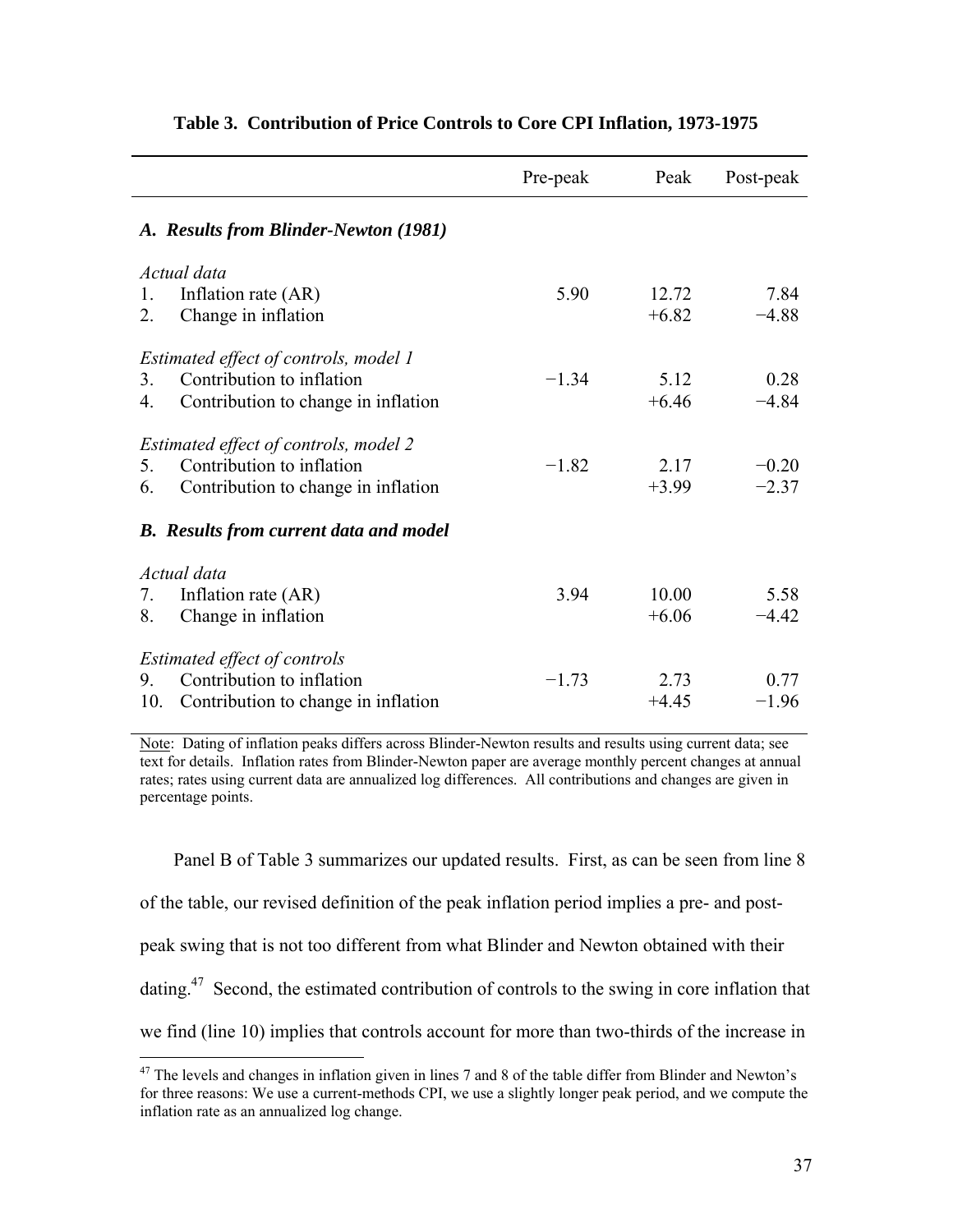core CPI inflation and nearly half of its subsequent decline—magnitudes that are roughly comparable to what Blinder and Newton found with their second specification. Our estimate of the depressing effect of controls on inflation in the "pre-peak" period is also very close to Blinder and Newton's.<sup>48</sup>

These updated results verify that price controls made significant contributions to both sides of the first inflation "hill." And they show that anyone who tries to explain the rise and fall of *core* inflation over the 1972-1975 period *without* paying careful attention to price controls is missing something very important.

*3.1.4 The mis-measurement of homeownership costs, 1979-1980* 

Our last important special factor during the Great Inflation was not a shock at all, but rather a measurement problem. We mention it briefly here only for completeness.

Prior to January 1983, the nominal mortgage interest rate was among the prices included in the CPI, and it had a large weight. Since the nominal mortgage rate, *R*, depends *inter alia* on expected inflation,  $R = r + \pi^e$ , and since  $\pi^e$  surely reacts to  $\pi$ , this odd treatment created a dynamic feedback loop within the measurement system: Any increase (decrease) in  $\pi$  would raise (lower)  $R$ , which would in turn feed back into yethigher (lower) measured *π*. When mortgage rates fluctuated a lot, as they did in the late 1970s and early 1980s, this quirk induced a great deal of volatility in measured inflation—which is why the Bureau of Labor Statistics changed its procedure for measuring the price of owner-occupied housing services in 1983. Specifically, Blinder

<sup>&</sup>lt;sup>48</sup> As noted, Blinder and Newton's first specification implied that controls left the price level 0.2 percent higher in the long run (defined as the estimated impact in December 1975), while their second specification yielded a long-run reduction in the price level of 2.4 percent. Our updated model implies a long-run reduction in the price level of 0.7 percent, which is within Blinder and Newton's range of estimates.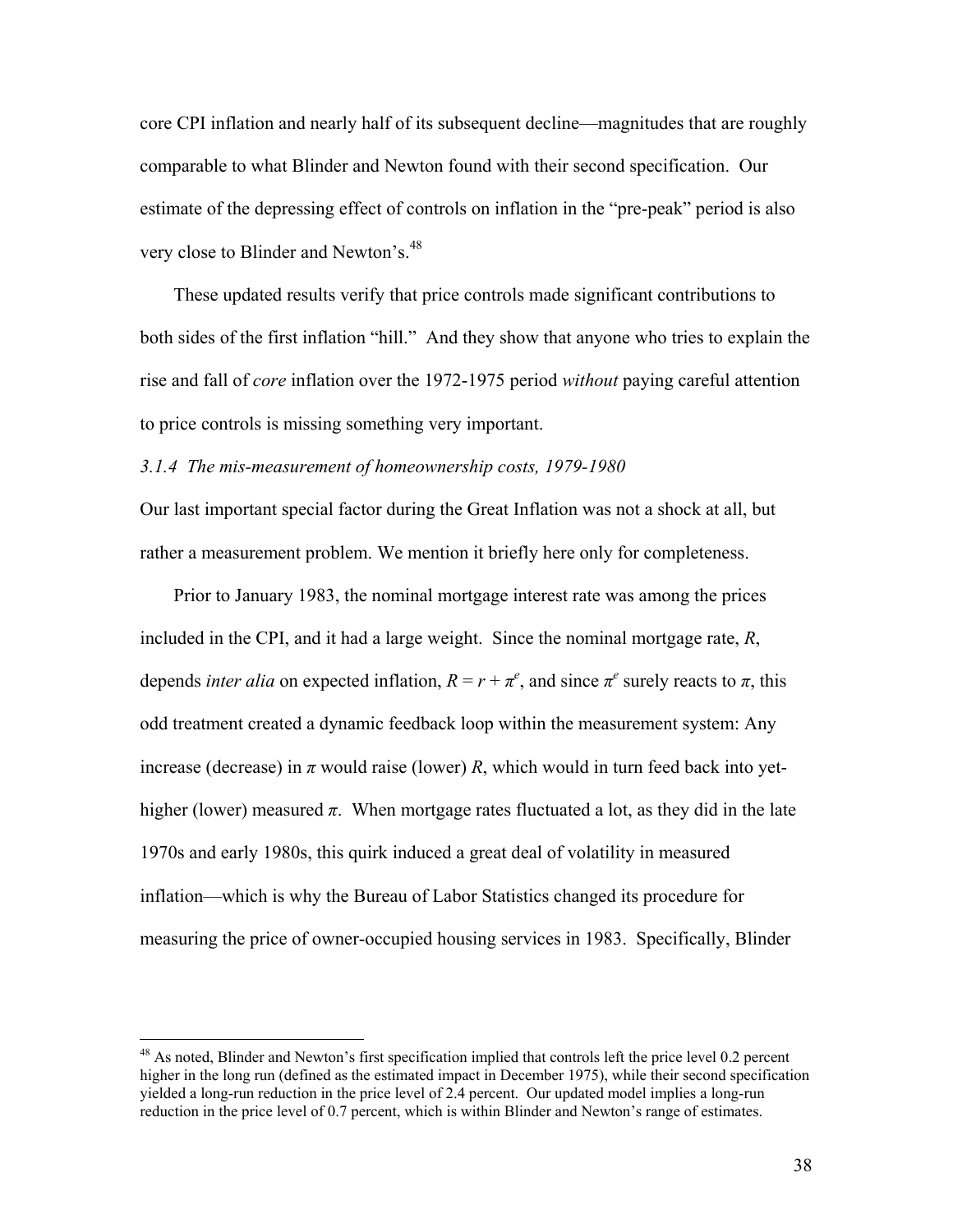(1982, p. 273) showed that mortgage interest costs added about  $2\frac{1}{2}$  percentage points to CPI inflation in both 1979 and 1980.

Since we use the current-methods CPI here, this measurement problem disappears. Indeed, that is the main reason why the data shown in Figure 1 display a smaller inflation "hill" in 1978-1980 than the data showed in real time. $49$ 

#### **3.2 The pass-through of food and energy shocks into core inflation**

One key question about supply shocks is how they filter into other prices (including wages), thereby inducing "second-round" effects. In Section 2, we used an estimated price-price Phillips curve (described in Appendix 2) to show how some highly stylized energy shocks would pass through into core inflation. We now perform that same exercise using the time series on *actual* food and energy shocks during 1973-1980 period. The counterfactual question to which we seek an answer is this: How different would the Great Inflation (1972-1982) have been if the food and energy shocks had never occurred?

To do so, we compare a baseline path for core inflation, obtained by inputting the actual behavior of food and energy prices, with a counterfactual path in which food and energy prices grow steadily at 4 percent and 3 percent per annum respectively. We perform the simulations separately for current-methods core CPI inflation (Figure 12) and market-based core PCE inflation (Figure 13). In each figure, the upper panel plots actual inflation together with the baseline and counterfactual paths, while the lower panel shows the difference between the two paths (that is, the estimated contribution of food and energy price pass-through to core inflation).

 $49$  Consistent with Blinder's (1982) calculation, the difference in annualized inflation rates between the officially published CPI-U and an experimental CPI that uses a rental-equivalence approach to recalculate the owner-occupied housing component of the index (the CPI-U-X1) is  $2\frac{1}{4}$  percentage points over the twoyear period from May 1978 to May 1980. (On a twelve-month-change basis, the differential reaches a peak of 3¼ percentage points in June 1980.)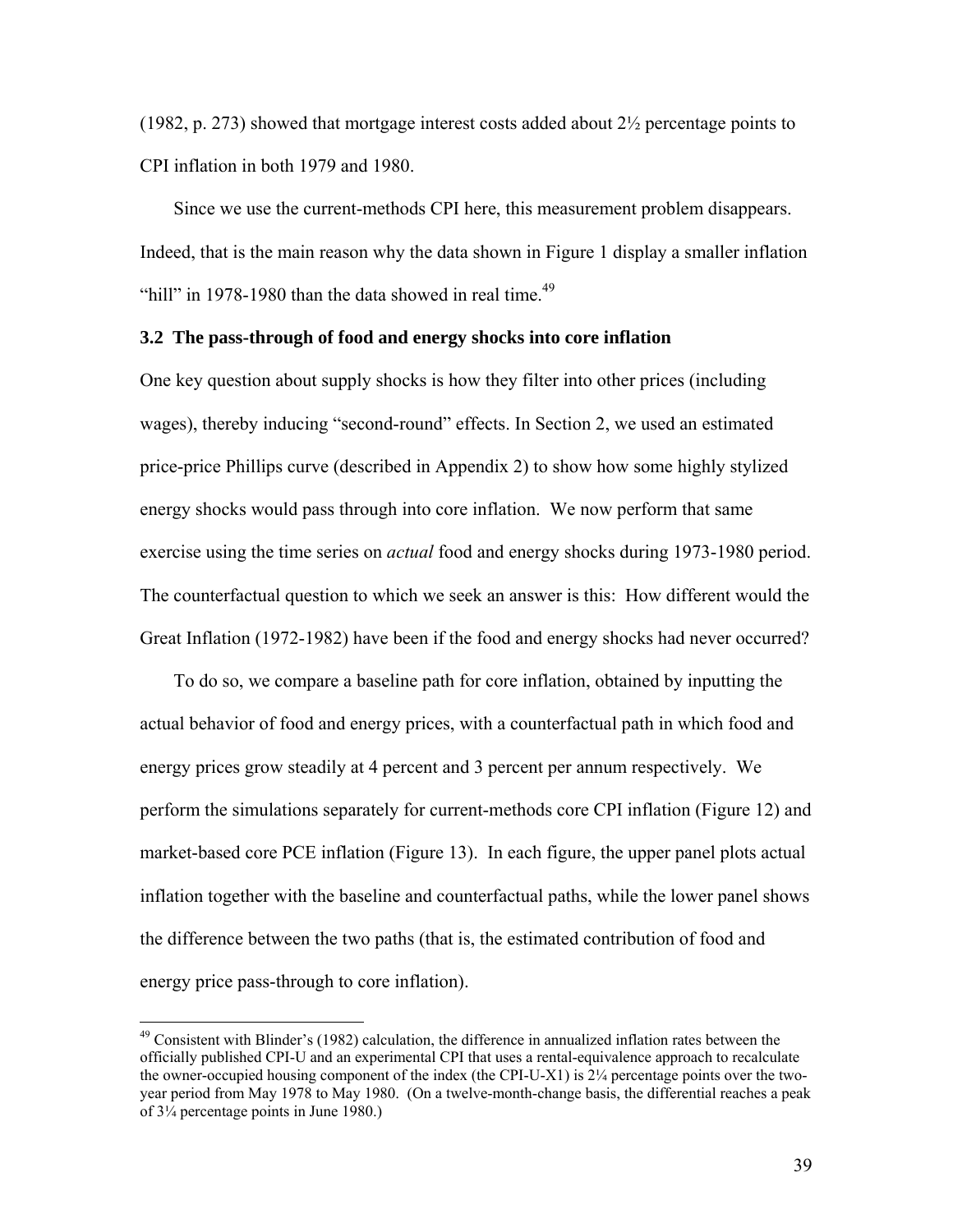In the 1973-1974 episode, the simulations indicate that pass-through of food and energy prices added about 2½ percentage points to core CPI inflation and about  $1\frac{1}{2}$  percentage points to core market-based PCE inflation.<sup>50</sup> And in both cases, core inflation remained above its pre-shock level after the supply shocks dissipated, precisely as suggested by Figure 5. In the 1978-1980 episode, the simulations imply that passthrough of the supply shocks contributed about 3 percentage points to core inflation by either measure. In this period, the energy shock was larger, and the food price shock persisted longer.

A second way to estimate pass-through is to simulate a two-equation wage-price system. As the first step, we estimate a wage-price Phillips curve in which wage inflation depends on *headline* price inflation, generate fitted values using *actual* food and energy inflation, and compare this to the fitted values that obtain under the *counterfactual* path for food and energy inflation. The results are shown in the upper panel of Figure 14; as can be seen, wage inflation would have been roughly flat over much of this period had headline inflation not been boosted by the food and energy price shocks.

<sup>&</sup>lt;sup>50</sup> The difference between the two estimates mainly reflects the fact that the CPI for food rose faster than the PCE-based measure of food price inflation. Food prices also receive a slightly smaller coefficient in the PCE model.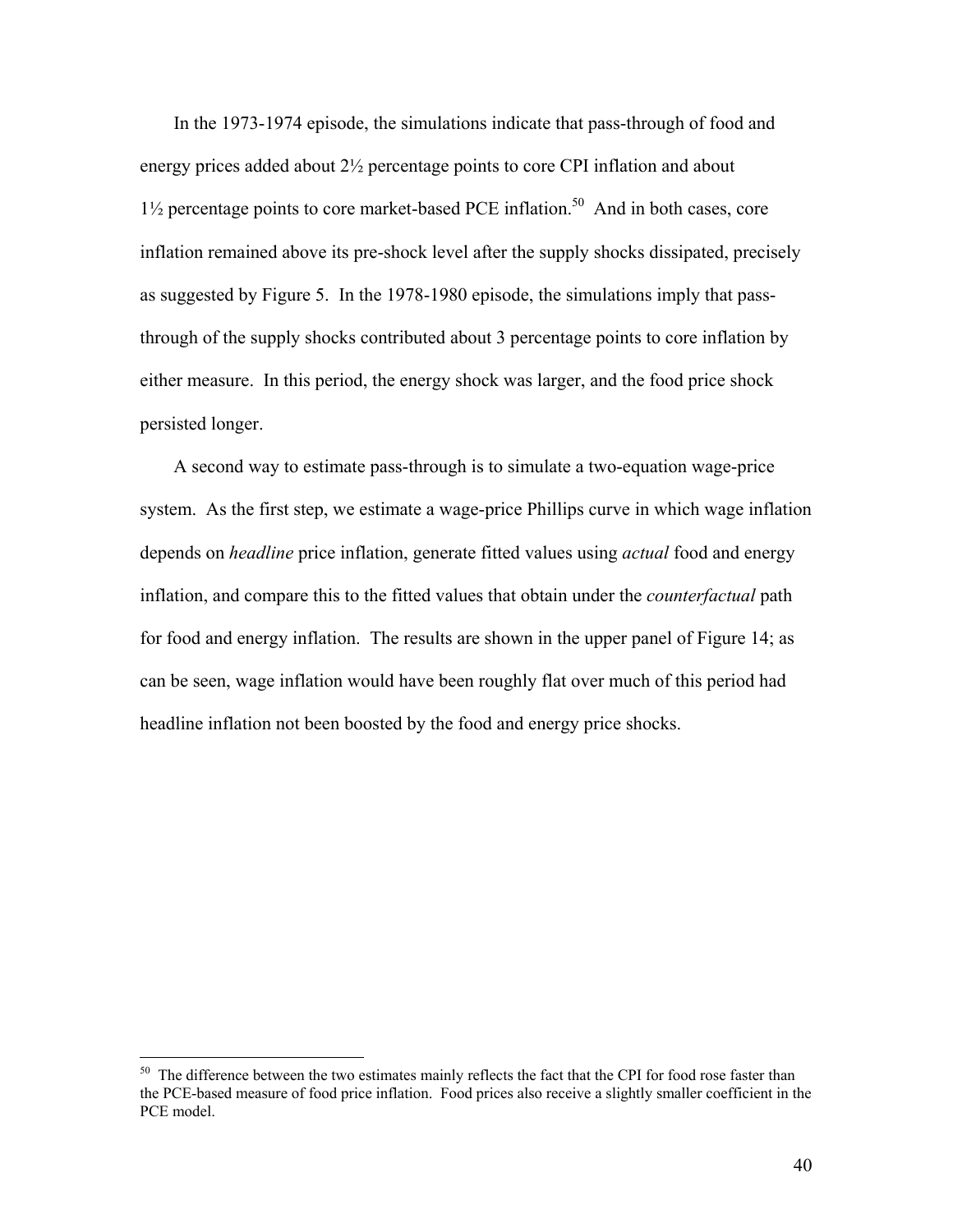# **Figure 12 Effects of supply shocks on core CPI inflation**



A. Baseline and counterfactual core CPI inflation

#### B. Difference between baseline and counterfactual paths



Note: Inflation rates expressed as annualized monthly log differences.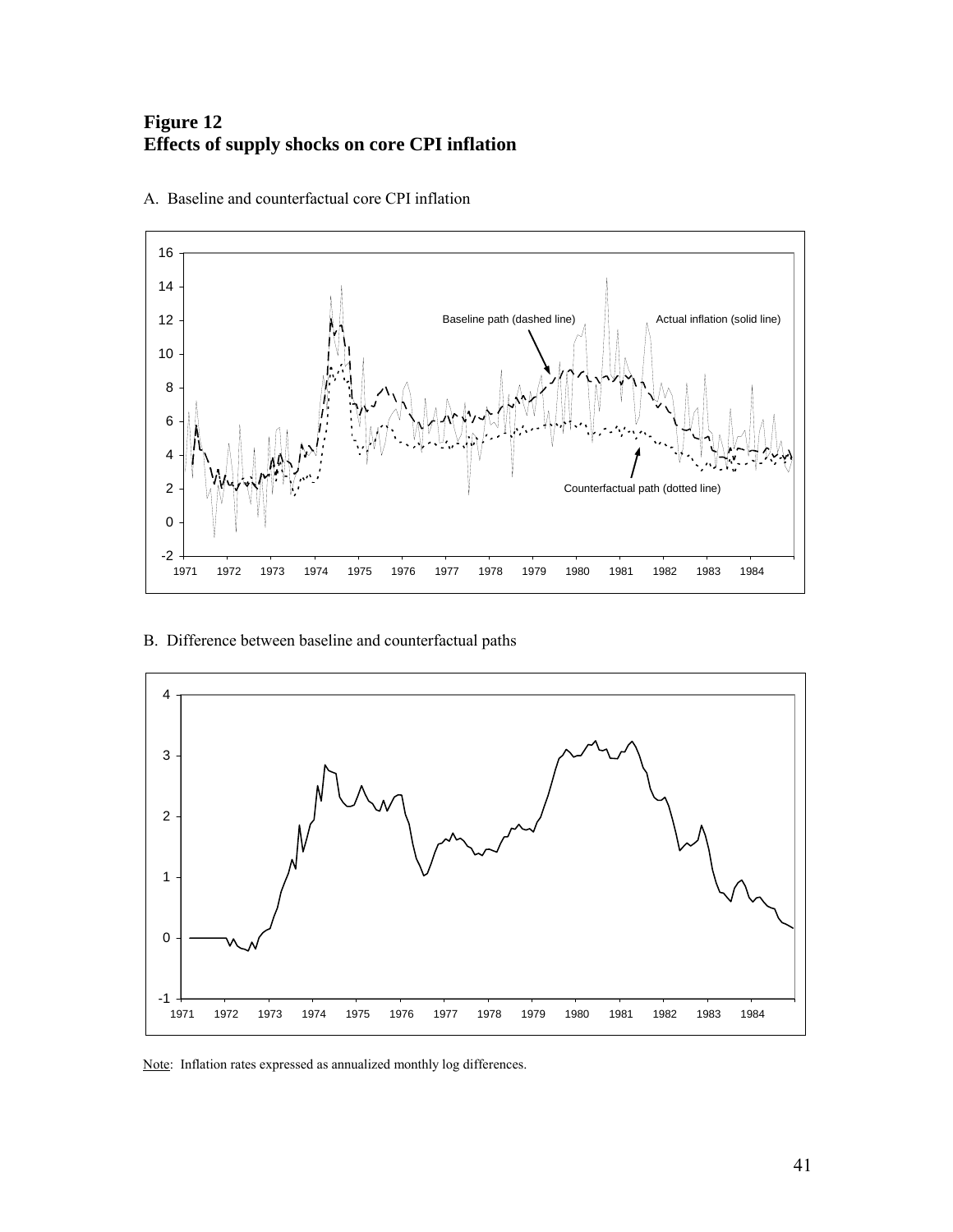# **Figure 13 Effects of supply shocks on core market-based PCE inflation**



A. Baseline and counterfactual core market-based PCE inflation

#### B. Difference between baseline and counterfactual paths



Note: Inflation rates expressed as annualized monthly log differences.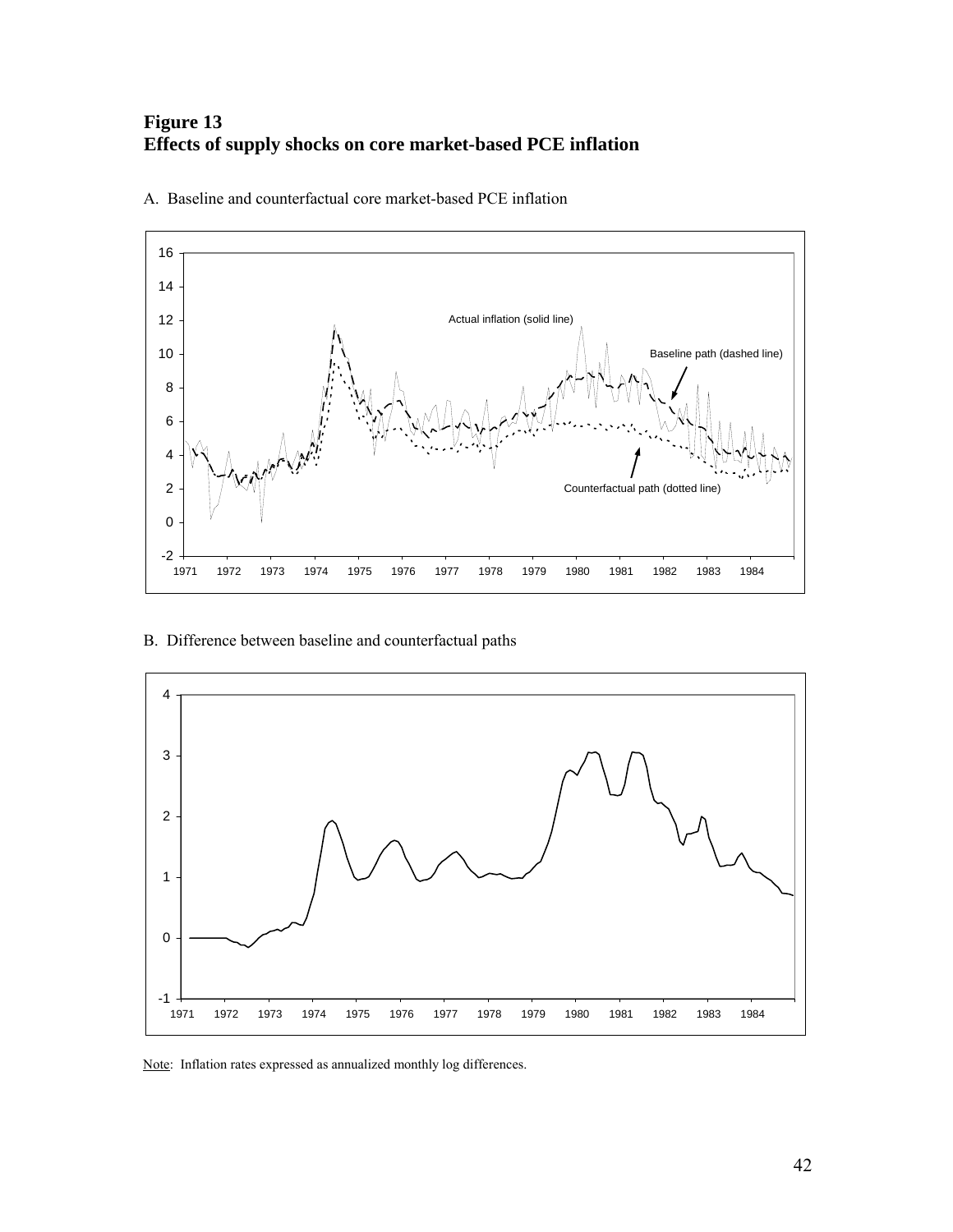# **Figure 14 Supply shocks and wage-price dynamics**



A. Nonfarm business compensation inflation from wage-price equation

## B. Core CPI inflation from wage-price system



Note: Inflation rates expressed as annualized quarterly log differences.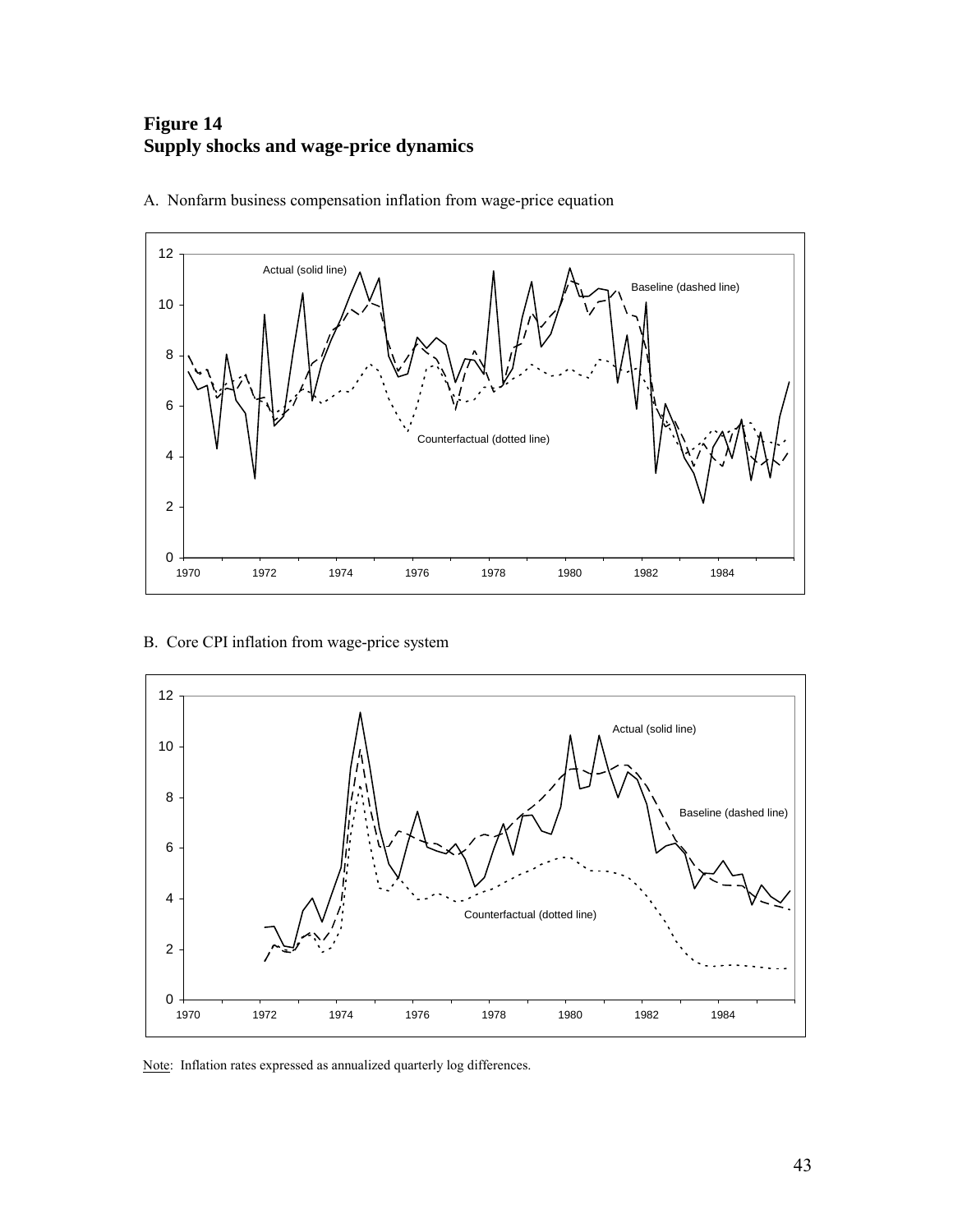As was shown in the stylized example in Section 2.4, the lower unit labor costs that result from less wage inflation lead to lower core price inflation as well. This in turn puts additional downward pressure on wage inflation, leading to further reductions in core inflation, and so on. These familiar wage-price interactions are captured by a twoequation system consisting of the aforementioned wage-price Phillips curve and a markup equation relating core CPI inflation to unit labor cost growth.<sup>51</sup> The results are shown in the lower panel of Figure 14, which plots *actual* core CPI inflation against two simulated paths from the full wage-price system. The two simulations differ in their assumptions about food and energy prices. As can be seen in the figure, the model implies a comparably large pass-through of food and energy prices into core inflation, despite the fact that these shocks now affect the core *only* to the extent that they feed into wages.

### **3.3 The effect of the business cycle**

1

As we have mentioned repeatedly, oil and food shocks are expected to be contractionary as well as inflationary. But by how much? And by how much would we expect the resulting recessions to mitigate the inflationary consequences of the shocks?

 To obtain quantitative answers, we use a small structural VAR model to estimate how much of the increase in unemployment that followed the energy and food shocks can be attributed to them. Our baseline VAR includes core PCE inflation, the unemployment rate, the weighted sum of relative (to core) food and energy price inflation, and the federal funds rate, with the variables ordered so that inflation is at the top of the ordering

<sup>&</sup>lt;sup>51</sup> We also considered a version of the model that used the market-based PCE price index; the results were essentially similar. (Details of both models' specifications are in Appendix 2.)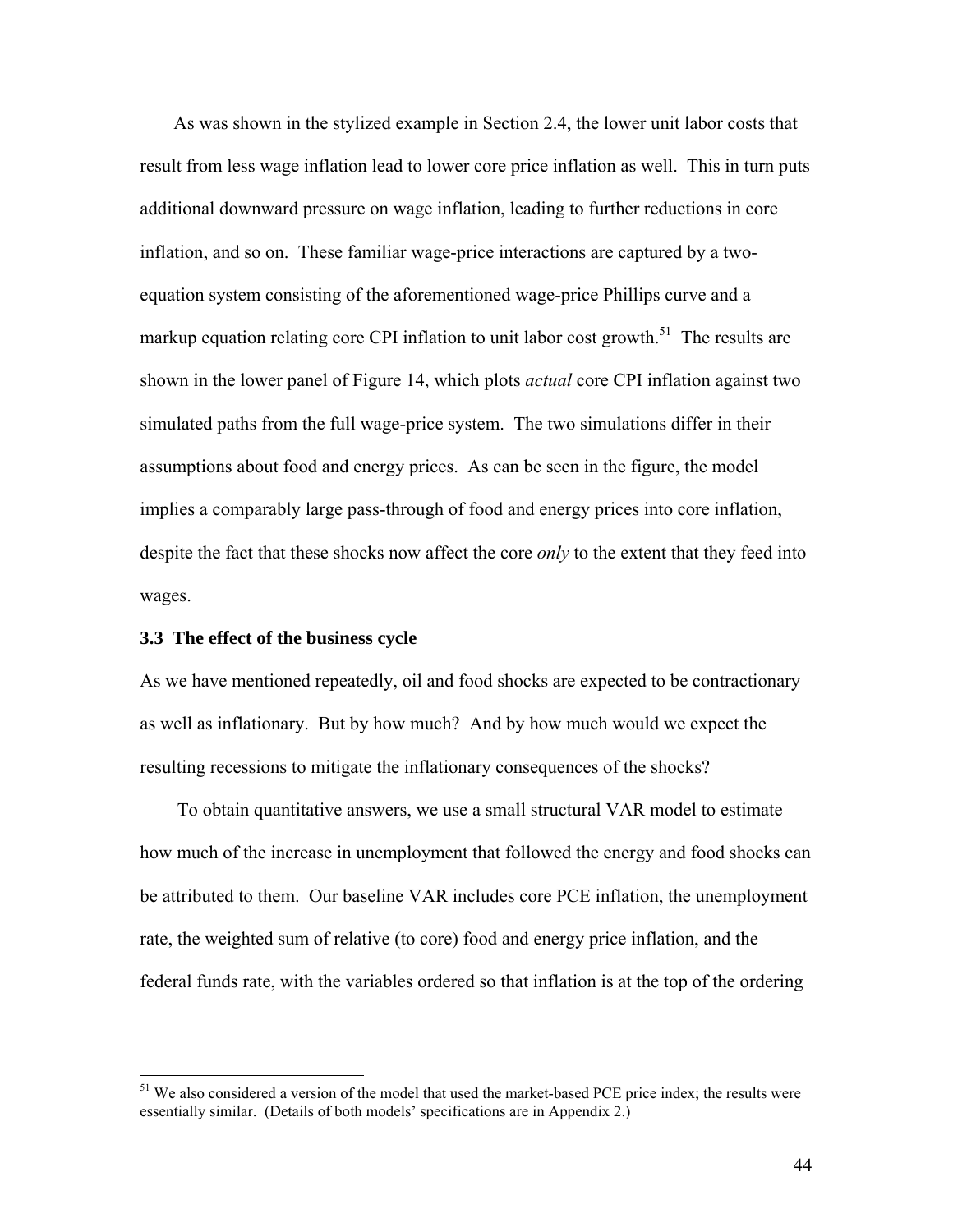and the federal funds rate is at the bottom.<sup>52</sup> We also consider an augmented system in which commodity price inflation (measured by the log change in the crude PPI) is included after the food and energy price term and before the funds rate.

 To assess the contribution of the supply shocks to the 1973-75 and 1980-82 recessions, we utilize a standard variance decomposition technique to apportion actual movements in the unemployment rate into a baseline path (the forecast implied by the VAR with all shocks set to zero) and the contributions of each stochastic shock. The contributions of the shocks, of course, reflect the full dynamic structure of the VAR. For example, one key way in which a positive shock to food and energy price inflation raises unemployment is through its effect on the federal funds rate (higher inflation results in a higher funds rate, which reduces activity). $53$ 

 The results from the two VAR models for the 1973-75 and 1980-82 recessions are shown in Figures 15 and 16, respectively. For each specification, the figure shows the baseline forecast for the unemployment rate along with the estimated effects of the food and energy shocks in the left-hand panels and the combined effects of the commodity, food, and energy shocks in the right-hand panels. Taken together, the four figures show that the models attribute a significant share of the increases in unemployment to the supply shocks that occurred in both recessions. But they also remind us that the effects are long delayed. In the 1973-75 episode, the supply shocks only start to have appreciable effects on the unemployment rate after the end of 1974. Similarly, the supply

 $52$  Specifically, the food and energy term is defined as the difference between headline and core PCE inflation. It is straightforward to demonstrate that this equals the weighted sum of *relative* food and energy inflation, where the relatives are expressed in terms of core inflation and the weights are the shares of food and energy in the total index.

<sup>&</sup>lt;sup>53</sup> Full details on the VAR specifications can be found in Appendix 2.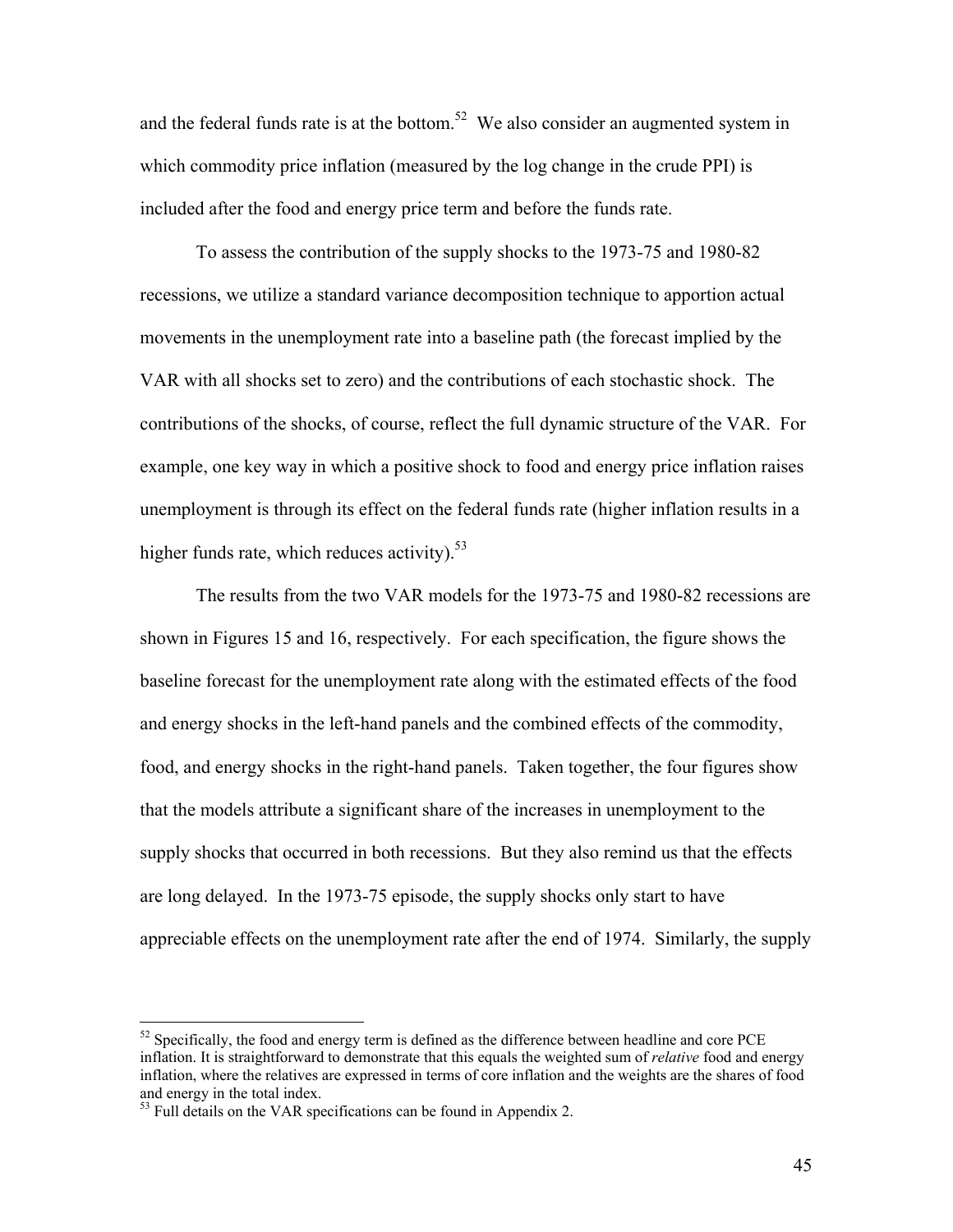shocks make a relatively small contribution to unemployment in the first year of the 1980-82 downturns.

#### **Figure 15 Contribution of supply shocks to unemployment rate increase, 1973-75 recession**

A. Food and energy price shocks only B. Food, energy, and crude PPI shocks





## **Figure 16 Contribution of supply shocks to unemployment rate increase, 1980-82 recessions**

A. Food and energy price shocks only B. Food, energy, and crude PPI shocks



 One important implication of this familiar lag pattern is that the recessions that followed each supply shock came *after* most of the inflation damage was already done. While the two recessions no doubt played roles in the downsides of each inflation hill in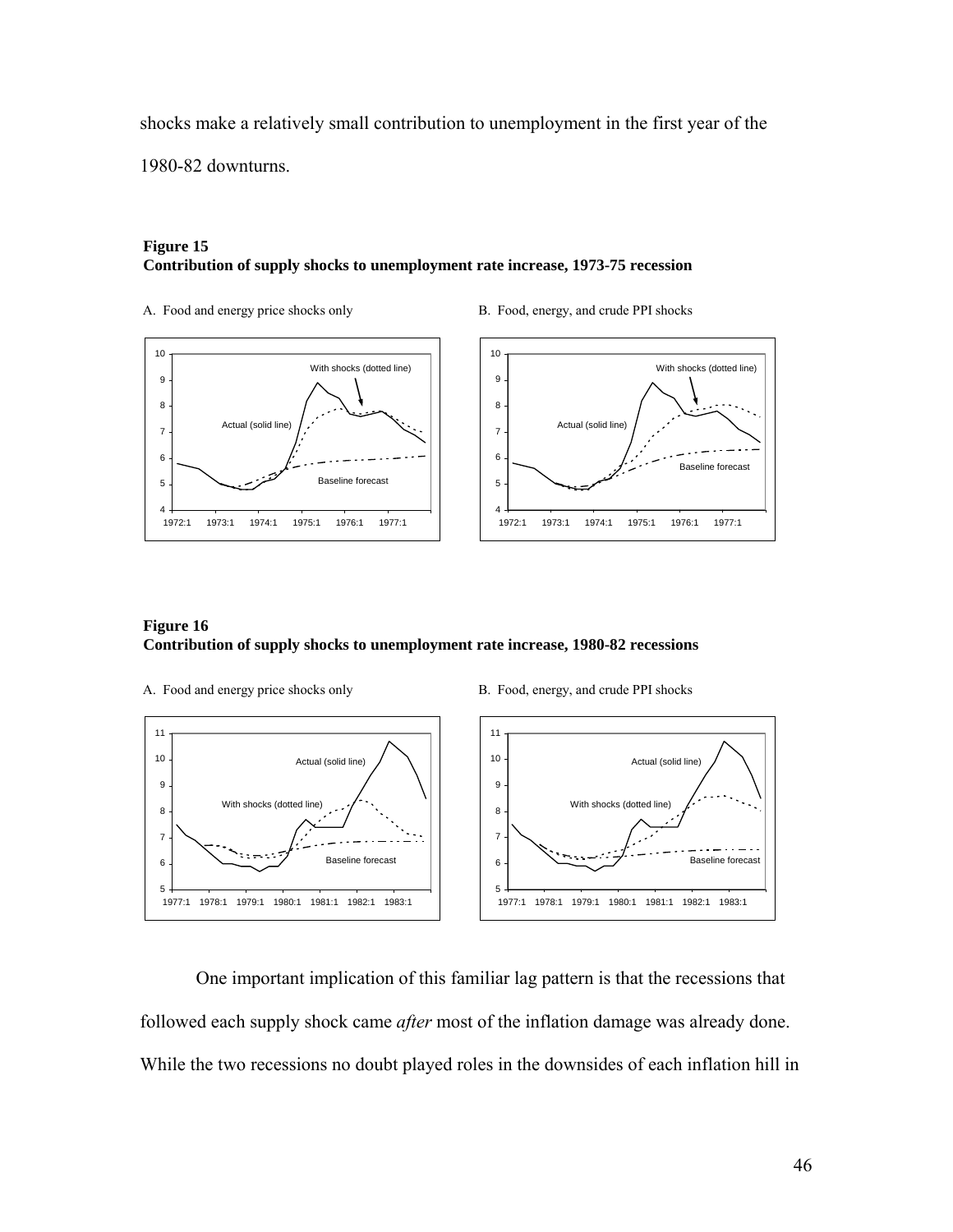Figure 1 (and thereafter), they played little role in limiting the upsides.<sup>54</sup> Thus, since our focus is on explaining the two hills, the offset from economic slack is small enough to be ignored.

 On this point, our results are consistent with recent work of Blanchard and Gali (2007), who use a VAR model in which oil prices are replaced by a broader measure of crude materials prices to consider the contributions of materials price shocks to output fluctuations. For the 1973-75 recession, they find that these shocks account for about half of the swing in real GDP, with the biggest contribution coming at roughly the same time as the trough in output—which is comparable to the effect that we find in our baseline VAR (see panel A of Figure 15). For the back-to-back recessions of 1980-82, the Blanchard-Gali model attributes a larger fraction (perhaps two-thirds) of the swing in output to materials price shocks. But actual output falls faster in 1980 than their model predicts, with the most rapid predicted declines in output occurring in 1981. Once again, this seems consistent with our finding of only a small effect.

#### **3.4 Putting the pieces together**

 $\overline{a}$ 

Table 4 is a rough—and deliberately impressionistic—summary of the findings of this long section. It puts together the estimated contributions to *headline* inflation of the two energy shocks (Section 3.1.1), the two food shocks (Section 3.1.2), their pass-through into core inflation (Section 3.2), and the end of price controls (Section 3.1.3). In coming up with these numbers, we roughly average our findings both over the two different price indexes (CPI and PCE) and over time—and we stick to round numbers. Thus we view

 $54$  For the 1973-75 recession, this conclusion is strengthened by the observation that the NAIRU was likely increasing rapidly over much or all of this period. For example, our simple estimate of trend unemployment rises nearly a percentage point from the end of 1973 to the end of 1975. (Note that the trend continues to rise—albeit at a slower rate—until the start of the 1980s.)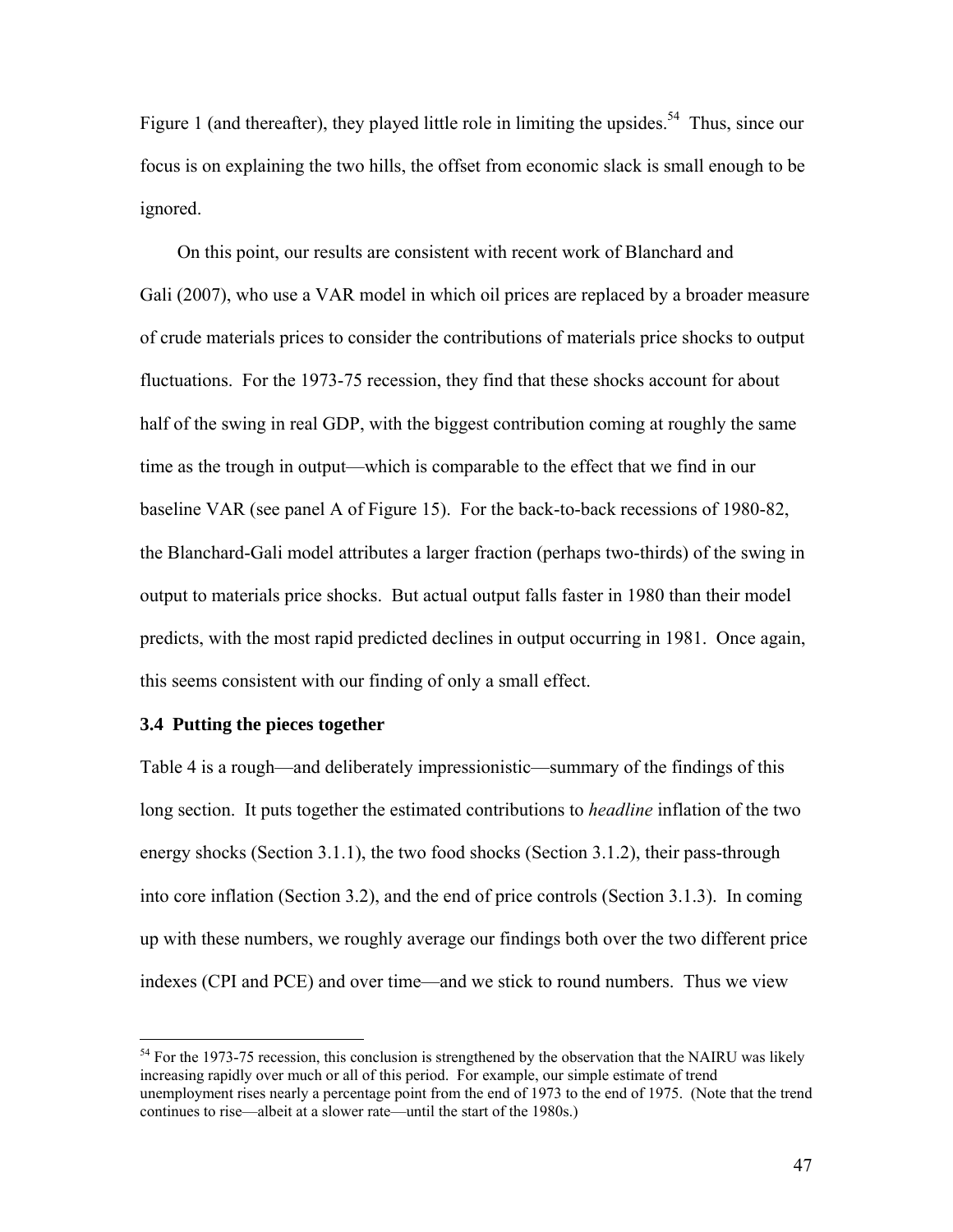the first of the two inflation "hills" as rising from about 4 percent to about 10 percent and the second as rising from a bit over 6 percent to a bit over 10 percent (see Figure 1).

| Table 4                                                             |  |  |  |  |
|---------------------------------------------------------------------|--|--|--|--|
| Approximate Impacts of Special Factors on the Two Inflation "Hills" |  |  |  |  |
| (in percentage points)                                              |  |  |  |  |

| <b>Special Factor</b>                  | 1973-1974 episode | 1978-1980 episode |
|----------------------------------------|-------------------|-------------------|
| Energy prices                          | $2\frac{1}{2}$    |                   |
| Food prices                            | $3\frac{1}{2}$    |                   |
| Pass-through of food and energy prices | $1\frac{1}{2}$    | $2\frac{1}{4}$    |
| End of price controls <sup>*</sup>     |                   |                   |
| <b>Total</b>                           | 91/2              | $6\frac{1}{4}$    |
| Memo: Actual rise in inflation         |                   |                   |

**\*** Adjusted for core inflation's weight in overall inflation.

The basic finding is dramatic, although it should come as no surprise at this point. For each of the two inflation hills shown in Figure 1, the special factors account for *much more than 100 percent* of the rise (and subsequent fall) of headline inflation—that is, the supply shock explanation, with no role for aggregate demand, actually *over-explains* the Great Inflation.

But since we have emphasized that the Great Inflation was really the Great

*Stagflation*, we also note that the numbers underlying Figure 15 imply that roughly

60 percent of the run-up in unemployment in the 1973-75 recession, and roughly

45 percent of the run-up in the back-to-back recessions of 1980-82, can be attributed to

the supply shocks.

## **4. Arguments against the supply-shock explanation**

Four related sets of arguments have been raised against the supply-shock explanation of the Great Stagflation. Each evokes, in its own way, shadows of the classical dichotomy: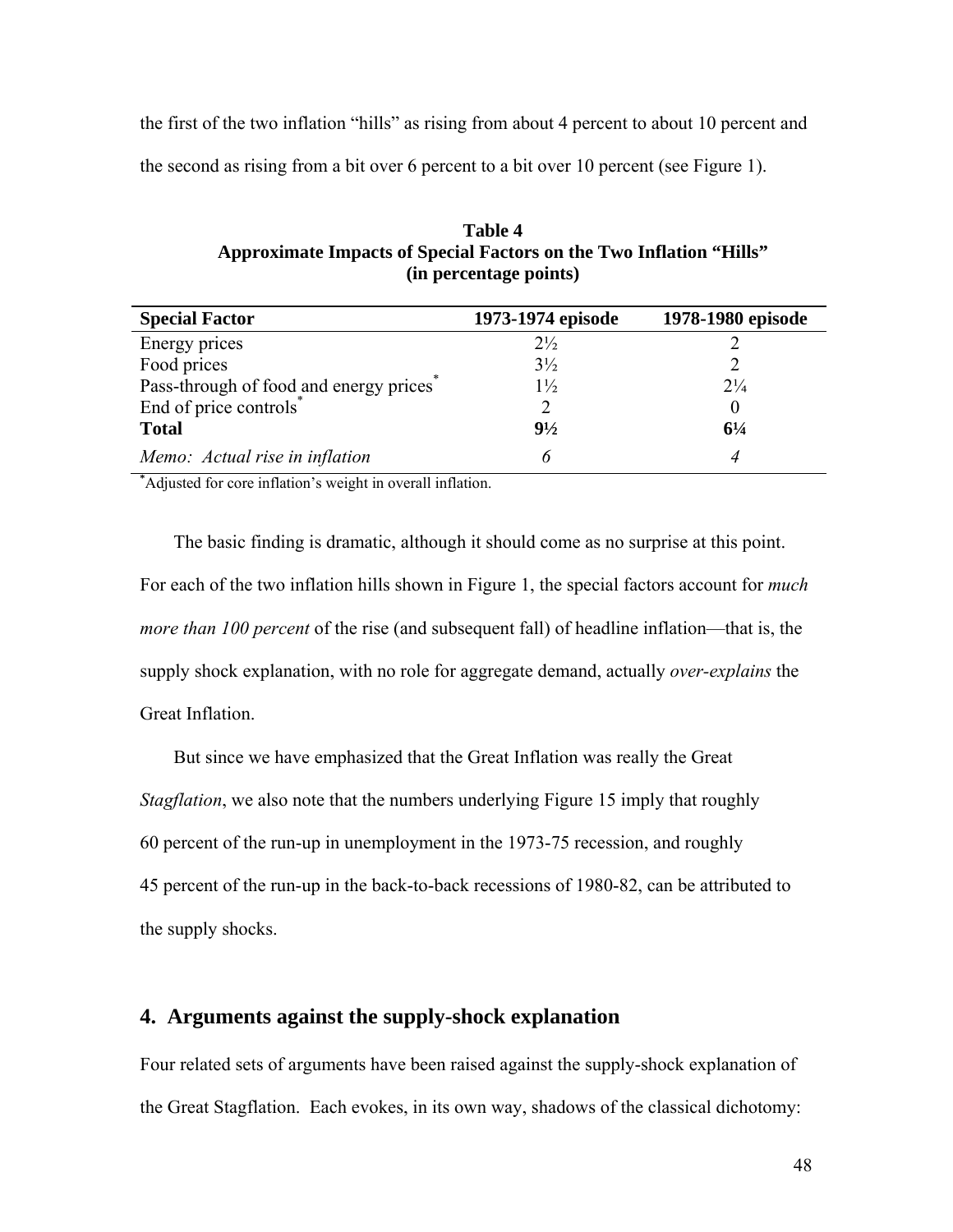that real phenomena cannot affect inflation. But since they are subtly different, we take each one up in turn.

#### **4.1 Relative price shocks cannot affect absolute prices.**

The simplest argument, which was raised immediately after OPEC I, holds that it is logically fallacious to believe that a change in a *relative* price can be a source of generalized *inflation*. Instead, a rise in the relative price of energy  $(P_F/P)$  should be effectuated by some combination of higher nominal prices for energy products  $(P_E)$  and lower nominal prices for a variety of other things (call these  $P<sub>O</sub>$ , for "other" prices). There is no reason for the overall price level,  $P = \omega P_E + (1-\omega)P_O$ , to rise unless the money supply does. As Milton Friedman (1975) asked at the time in a much-quoted *Newsweek* column, "Why should the *average* level of all prices be affected significantly by changes in the prices of some things relative to others?"<sup>55</sup>

This attitude, of course, reflects pre-Keynesian thinking. Ever since the Keynesian revolution, most (but not all) economists have believed in pervasive nominal price and wage rigidities, so that relative price increases can and do lead to a higher price level as, for example, when  $P_E$  rises and  $P_O$  does not fall. Furthermore, if one of the sticky nominal prices is the nominal wage, then real wages will get stuck too high for a while, causing unemployment.

We find it remarkable that the classical dichotomy still has such a hold on the minds of economists. Indeed, as recently as 2006, Ball made much the same argument in a different context—namely, that globalization cannot possibly affect inflation because it is

<sup>&</sup>lt;sup>55</sup> In the next sentence—which is never quoted—Friedman provided a partial answer: "Thanks to delays in adjustment, the rapid rises in oil and food prices may have temporarily raised the rate of inflation somewhat." As with so many "strong monetarist" positions, the question boils down to one of degree, not direction.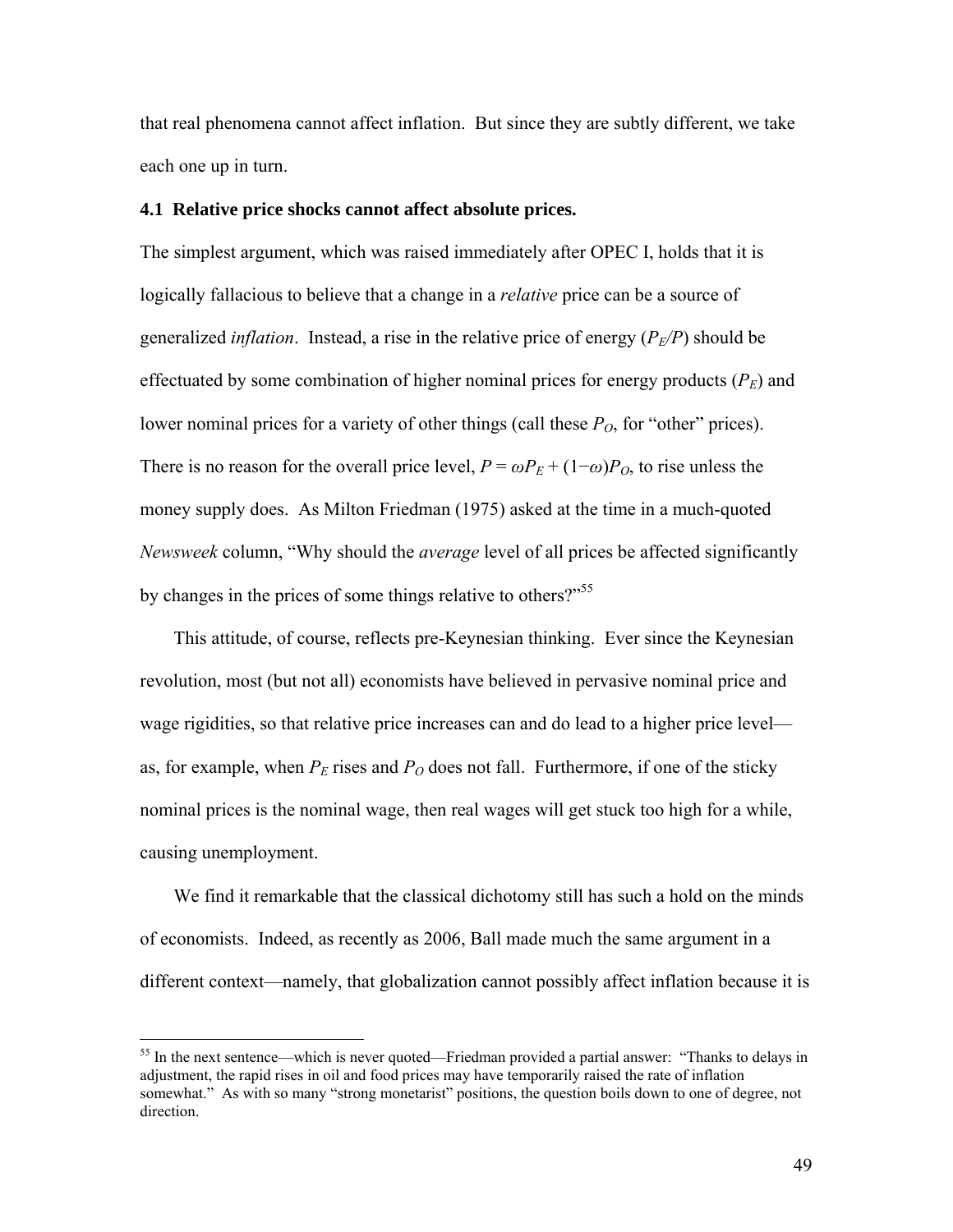fundamentally a series of *real* events. A similar view underpins Barsky and Kilian's (2002) attempt to re-write the history of the Great Inflation. They argue that oil price shocks can affect "gross output price measures such as the CPI, but not necessarily the price of value added" (such as the GDP price index). We have already studied one counterargument: The wage-price spiral provides an obvious channel through which higher food and energy prices can affect domestic output prices, even if food and energy are both imported.56

One way to conceptualize this debate is to recognize that, with sticky wages and prices, the causation between inflation and relative-price changes undoubtedly runs in both directions. On the one hand, since some prices are stickier than others, an inflationary demand shock will induce changes in relative prices. On the other hand, a supply shock that requires a large change in some relative price(s) can be a source of overall inflation because other prices do not fall easily. The empirical question then becomes: Which channel is quantitatively more important in practice? We think the answer is obvious, especially for the years of the Great Inflation.

Taylor (1981) noticed years ago that inflation accelerated in the late 1960s with *low*  relative price variability, but then accelerated much more in the 1970s with *high* relative price variability. He attributed the first acceleration to demand shocks and the second to supply shocks—precisely as we do. Based on his econometric investigation, he concluded that the data suggest "a causal ordering in which relative price variability (due to *exogenous* supply shocks) is the main reason for variability in the overall inflation rate" (p. 69, emphasis added).

<sup>&</sup>lt;sup>56</sup> See Blanchard (2002). In addition, the proposition that intermediate price increases (such as a rise in the price of oil) can have no effect on a value-added deflator only holds true under perfect competition, as Rotemberg and Woodford (1996) discuss.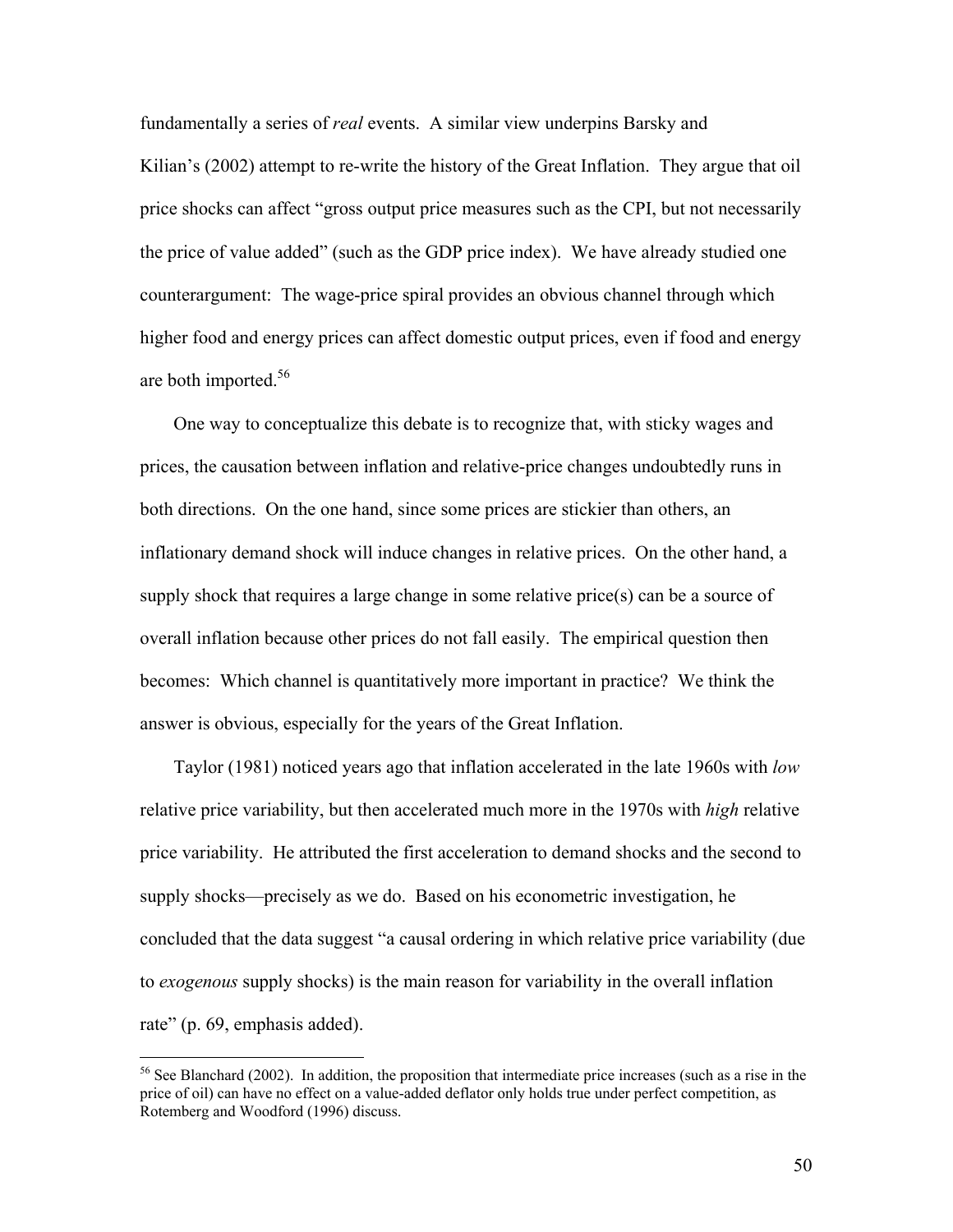Fourteen years later, focusing on the importance of the *skewness* rather than the *variance* (of relative price changes) in a menu-cost model of price stickiness, Ball and Mankiw (1995) argued for causation running from higher skewness (*e.g.*, very large increases in a few prices) to higher average inflation.<sup>57</sup> They pointed in particular to the extreme skewness of relative price changes in the years 1973-1974, 1979-1980, and 1986 (their sample ended in 1989). To Ball and Mankiw (1995, p. 190), "the explanation for these episodes is obvious: OPEC…The direction of causation is clear: *exogenous* events in the Middle East induced skewness in the distribution of relative prices, which led to changes in the U.S. inflation rate" (emphasis again added). This seems obvious to us, too, and we fail to see why some economists are so intent on denying the obvious.

## **4.2 "Inflation is always and everywhere a monetary phenomenon."**

Friedman's famous dictum holds that an economy does not produce rising inflation without an increase in the growth rate of the money supply. And, indeed, he and his disciples emphasized this point in arguing for a tightening of monetary policy at the time of OPEC I. In this view, supply shocks could not have been the main culprit explaining the surge in inflation. It must have been excessive money growth.

This is neither the time nor the place to document and discuss the profound disconnect between inflation and *measured* money growth since the 1970s. The literature on this issue is vast, but not much of it is recent because the issue was resolved years ago. However, one should not read too much into this dismissal of "the Ms": After all, "money growth" and "monetary policy" are not synonymous. We would certainly never

 $57$  Not everyone agreed with their interpretation. For example, Balke and Wynne (2000) suggested that an alternative theoretical model with flexible prices and suitably distributed technology shocks could give rise to a similar relation, while Bryan and Cecchetti (1999) argued that the statistical correlation between mean inflation and skewness is biased upward in small samples.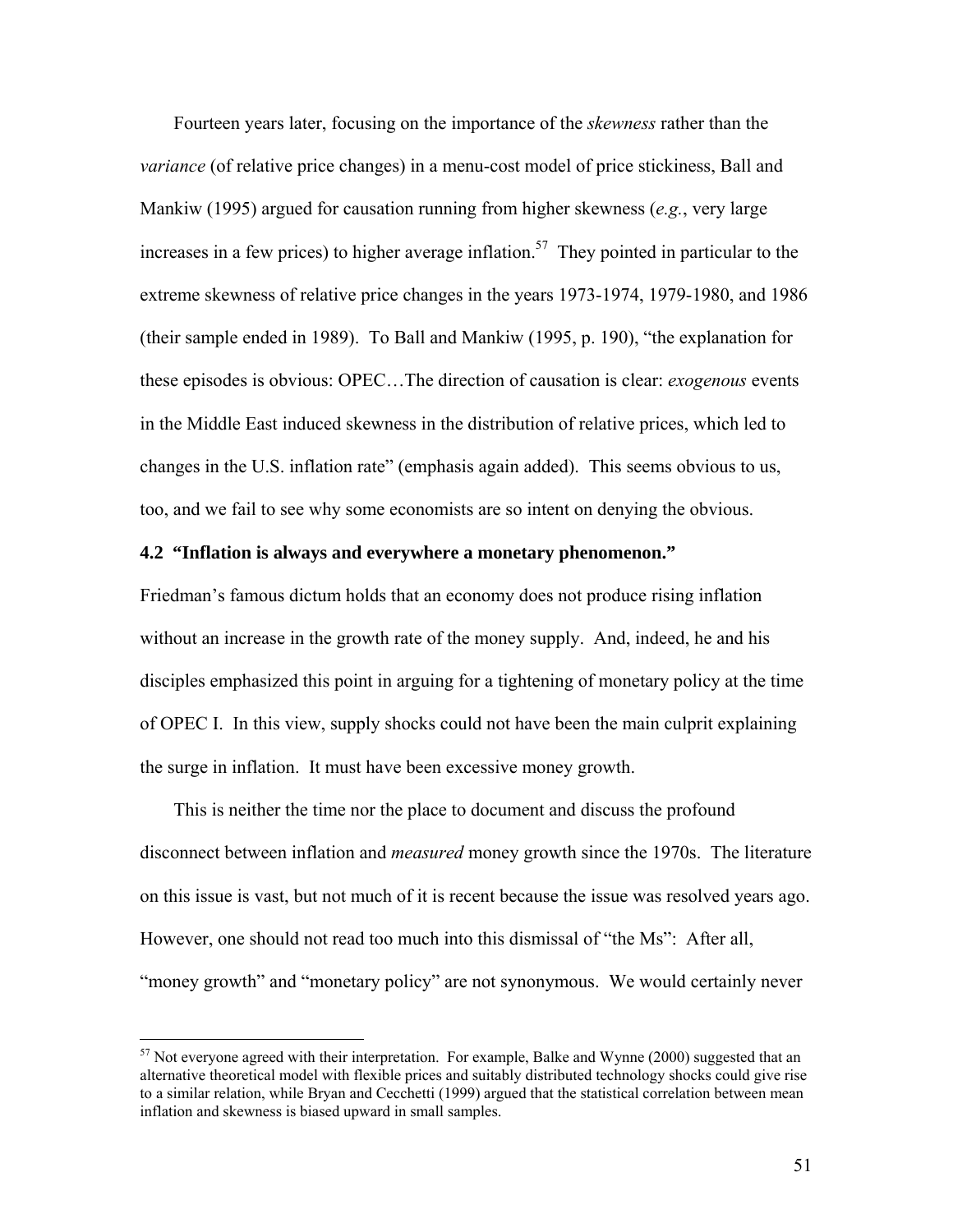claim that a central bank's reactions have nothing to do with the propagation of the inflationary impact of a supply shock.

#### **4.3 The Fed's reactions make supply shocks contractionary.**

Indeed, it has long been recognized that the central bank's reaction function exerts a strong—some might even say determinative—influence on the inflationary consequences of any shock, whether it comes from the demand or the supply side.<sup>58</sup> Refer back to the aggregate supply and demand diagram in Figure 2—which, we now assume, depicts what happens when the central bank holds the money supply constant. A more accommodative monetary policy, designed to cushion the impact on output, would shift the aggregate demand curve outward, causing more inflation. A tighter monetary policy, designed to limit the inflationary consequences of the supply shock, would shift the aggregate demand curve inward, causing a larger output decline. This is simple stuff that every Economics 101 student learns—or should learn.

Bernanke, Gertler, and Watson (1997) accept the notion that oil shocks are inflationary, but they dispute the idea that they are recessionary *per se.* Instead, they use VAR-based evidence to argue that it is the central bank's reactions—to wit, tightening monetary policy to fight inflation—that causes the ensuing recessions. In their words, "…the endogenous monetary policy response can account for a very substantial portion (in some cases, nearly all) of the depressing effects of oil shocks on the real economy" (p. 94).

In some sense, we have no need to dispute their proposition. After all, Bernanke *et al.* agree that *exogenous* adverse oil shocks lead to both higher inflation and

<sup>&</sup>lt;sup>58</sup> Some early papers on this subject, as it pertains to oil shocks, include Gordon (1975), Phelps (1978), and Blinder (1981).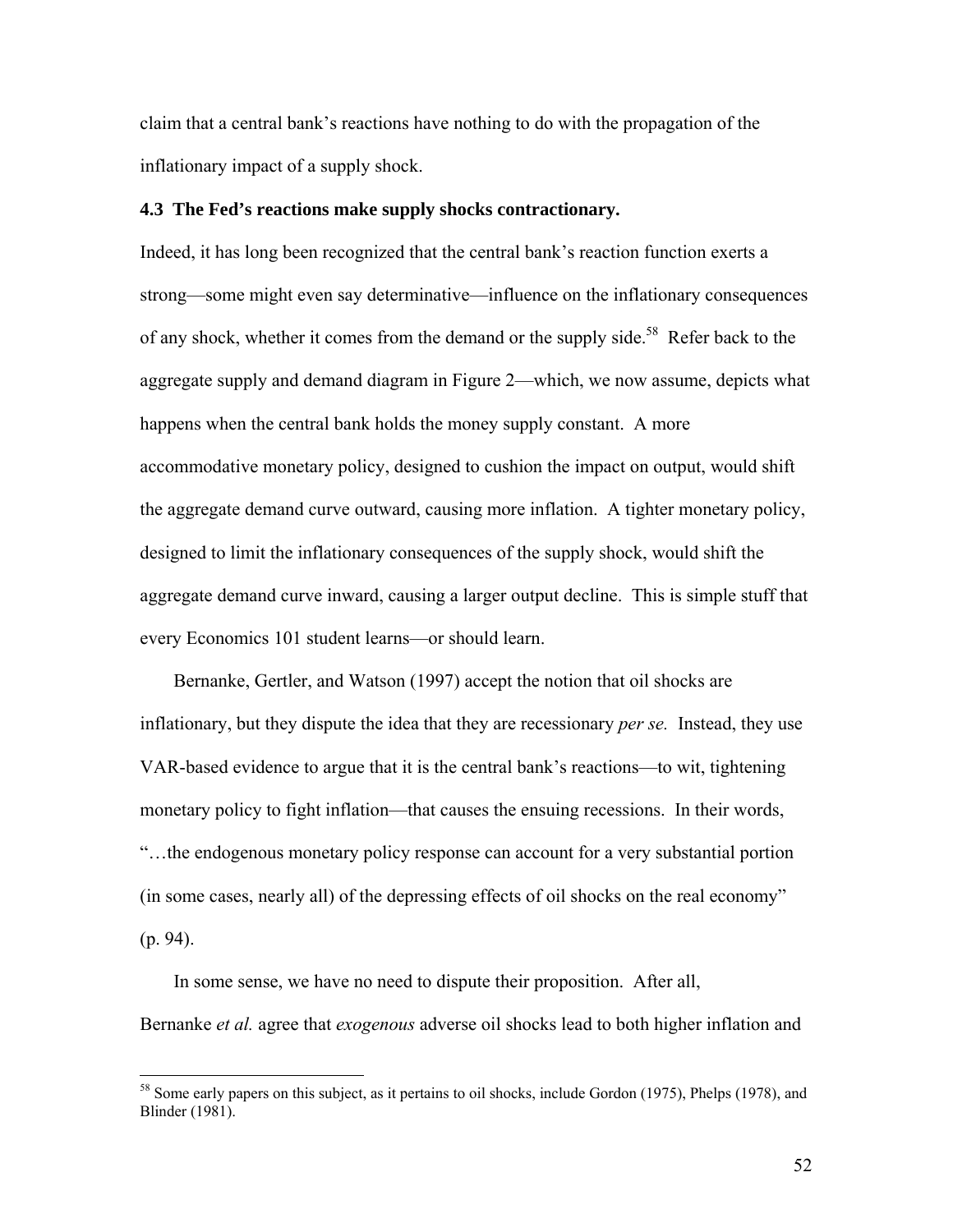slower real growth; they just attribute the latter to the Fed's monetary policy response rather than to OPEC directly. And we noted earlier that the pure neoclassical effects of oil shocks are far too small to explain actual events; large demand-side effects are necessary to explain the ensuing recessions.

However, the Bernanke *et al.* analysis of the two big oil shocks has been criticized by Hamilton and Herrera (2004) on a couple of grounds. First, Hamilton and Herrera argue that Bernanke *et al*.'s conclusions are based on unrealistic counterfactual assumptions—*e.g.*, very large changes in monetary policy—whose effects are unlikely to be captured well by a VAR estimated on historical data. Second, they argue that Bernanke *et al.*'s estimated real effects of oil shocks are too small; alternative estimates imply that oil shocks continue to have contractionary effects of their own, even after controlling for monetary policy.<sup>59</sup>

And there are other entrants in this debate. Leduc and Sill (2004) use a calibrated model to argue that roughly 40 percent of the observed drop in output after an oil shock is attributable to the monetary policy response, while Carlstrom and Fuerst (2006) use an alternative theoretical framework to conclude that a smaller amount (perhaps none) of the drop in output is due to monetary policy. After reviewing the literature, Kilian (2007a, p. 25) concludes that "how much the Fed's endogenous response to higher oil prices contributed to the subsequent economic declines still remains unresolved."

Stepping back from the detail, the central empirical question here is the degree to which the contractionary effects of the supply shocks were exacerbated or mitigated by tighter or looser monetary policy. To investigate this issue, we reprise the structural

<sup>59</sup> In their reply to Hamilton and Herrera, Bernanke *et al.* (2004) consider an alternative model and find that the response of monetary policy to an oil shock still accounts for roughly half of the shock's real impact. This is less than their original estimate, though still economically significant.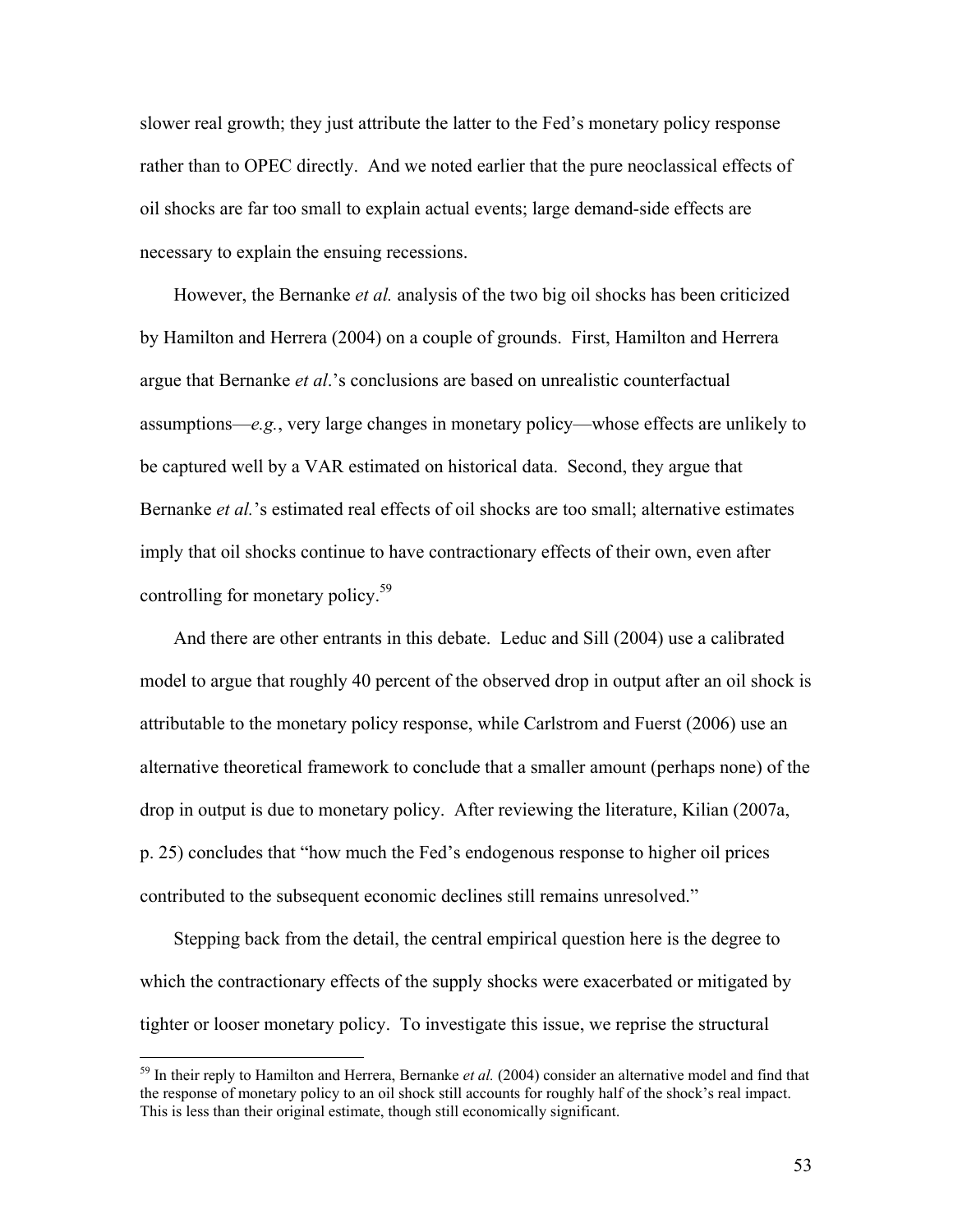VAR models that we used earlier in Section 3.3. In these models, a significant portion of the increase in the federal funds rate that follows an inflationary supply shock is offset by the subsequent rise in unemployment, as increasing slack induces an easing of monetary policy. We therefore consider a counterfactual specification in which the policy rate is constrained *not* to respond to unemployment. We focus on our four-variable VAR, since this model attributes relatively more of the increase in unemployment over the 1973-75 recession to the supply shocks. $^{60}$ 

Figure 17 depicts the responses of unemployment and core inflation under the two specifications following a sequence of supply shocks like those seen in 1973-74. As is evident from panel A, the Fed's accommodation of the shock (defined here as the reduction in the federal funds rate that the VAR attributes to the unemployment increase that results from the shock) has a large effect on the path of unemployment. Importantly, however, most of the impact on the unemployment rate comes some time *after* the recession because of the long lags between changes in the funds rate and changes in unemployment. Panel B shows the effects on core inflation under the two alternatives; accommodating the shock results in a core inflation rate that is nearly  $\frac{3}{4}$  percentage point higher by the end of the simulation period. $<sup>61</sup>$ </sup>

 $60$  The VAR system becomes very unstable when the response of the federal funds rate to unemployment is shut off. We therefore detrend the unemployment rate before including it in the VAR. However, we add the trend back in Figure 17 in order to make the simulated series comparable to the actual unemployment rate.

<sup>&</sup>lt;sup>61</sup> We would not want to push these results too hard. As our discussion of Bernanke, Gertler, and Watson (1997) makes clear, there are important econometric issues associated with an experiment of this sort. For example, our "no accommodation" scenario implies a federal funds rate that is on average more than 200 basis points higher than the baseline over the entire simulation period. At best, then, this exercise should be viewed as suggesting a likely order of magnitude for the effect of monetary accommodation following the 1973-74 shocks.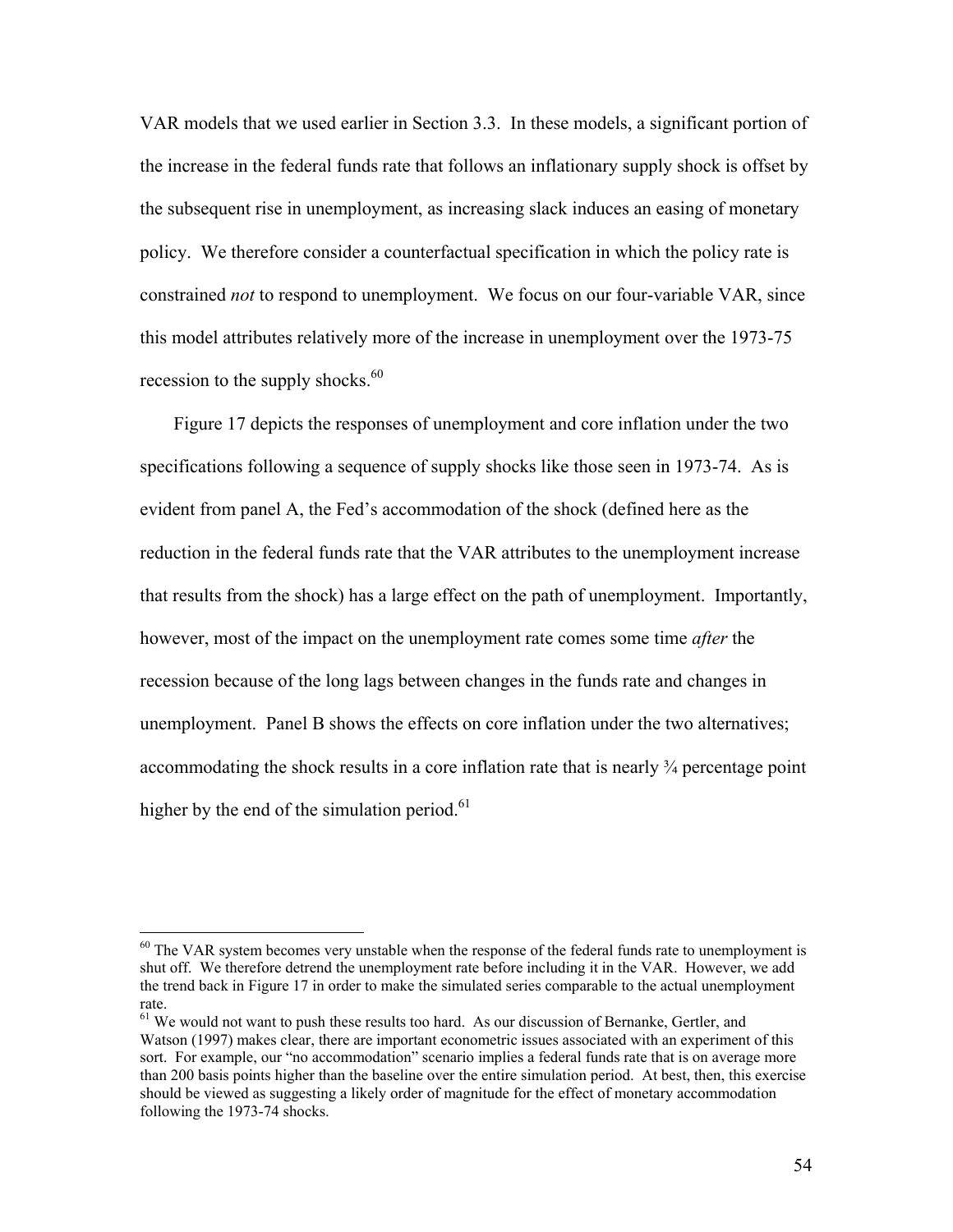#### **Figure 17 Contribution of policy accommodation to unemployment and inflation, 1973-75 recession**





## **4.4 Monetary policy, not supply shocks, caused the Great Inflation.**

Notice that the Bernanke, Gertler, and Watson (1997) critique does not dispute the idea that exogenous increases in the price of oil set in motion reactions, including those of the Fed, that resulted in both inflation and recession. Their quarrel is only with the notion that higher oil prices *per se*, rather than tighter monetary policy, caused the recessions that followed OPEC I and OPEC II.

The final version of the monetary-policy criticism of the supply-shock explanation of the Great Inflation goes a step further—a step too far, in our view. This criticism has been expressed in at least three different ways. What they have in common is that each lays the blame for the Great Inflation squarely at monetary policy's door. In its strongest form—which we consider first—the criticism argues that the jumps in oil prices in 1973-74 and again in 1979-80 were not really "exogenous," but rather were largely reactions to previous inflationary monetary policies.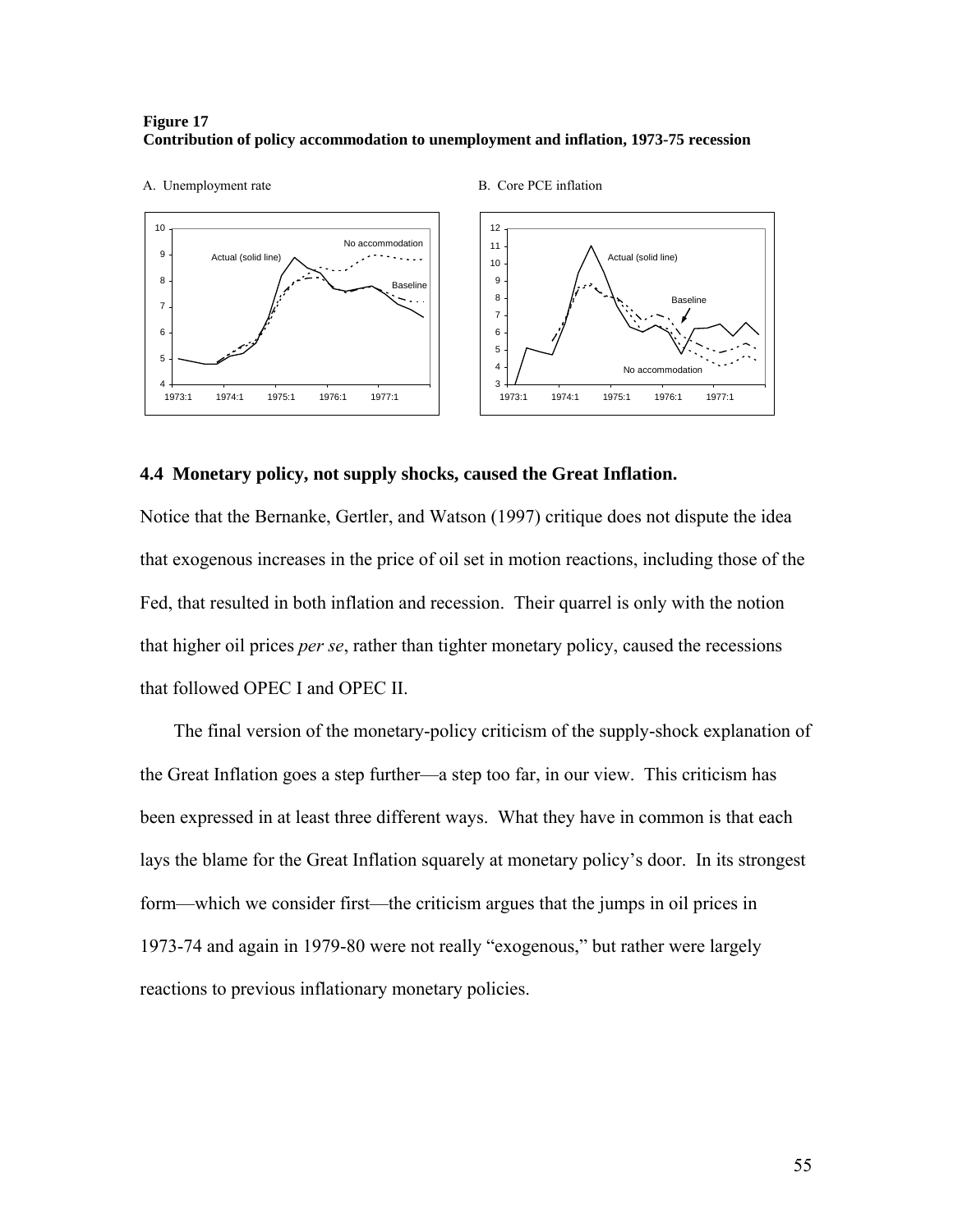### *4.4.1. Barsky and Kilian (2002)*

In the Barsky-Kilian (2002) variant, expansionary monetary policies in the U.S. and other countries led *both* to the aggregate inflation we observed in the 1970s and 1980s *and* to increases in world commodity prices—including the price of oil. In words that evoke what Friedman and other monetarists were saying at the time, they claim that "in the 1970s the rise in oil prices…was in significant measure a response to macroeconomic forces, ultimately driven by monetary conditions" (p. 139).

We would never claim that the state of world demand, of which a non-trivial share emanates from the U.S., is irrelevant to OPEC's ability to push through price increases *and make them stick*. So there must be *some* causal link from prior U.S. monetary policy to oil prices. The dispute is about magnitudes. Like Taylor (1981), Ball and Mankiw (1995), Gordon (in various papers), and many other observers, we can't help thinking that geopolitical factors were *far* more important in October 1973 than the state of world aggregate demand—which in any case fell sharply in 1974. In particular, should we ignore the fact that OPEC I came right after the Yom Kippur War? (Just a coincidence?) Or that OPEC's oil output *fell* rather than *rose* after the shock—suggesting that it was supply rather than demand driven?

Indeed, a close reading of the history of the period suggests that the main effect of the OPEC I production cuts, which were neither exceptionally large nor long-lasting, was to create significant uncertainties about oil supply, which induced a surge in precautionary *demand* for oil.<sup>62</sup> Similarly, the rise in prices associated with the second OPEC shock appears to have been driven more by fear of future shortages than by *actual*

<u>.</u>

 $62$  See Adelman (1995, pp. 110-18), and Yergin (1993, pp. 613-17).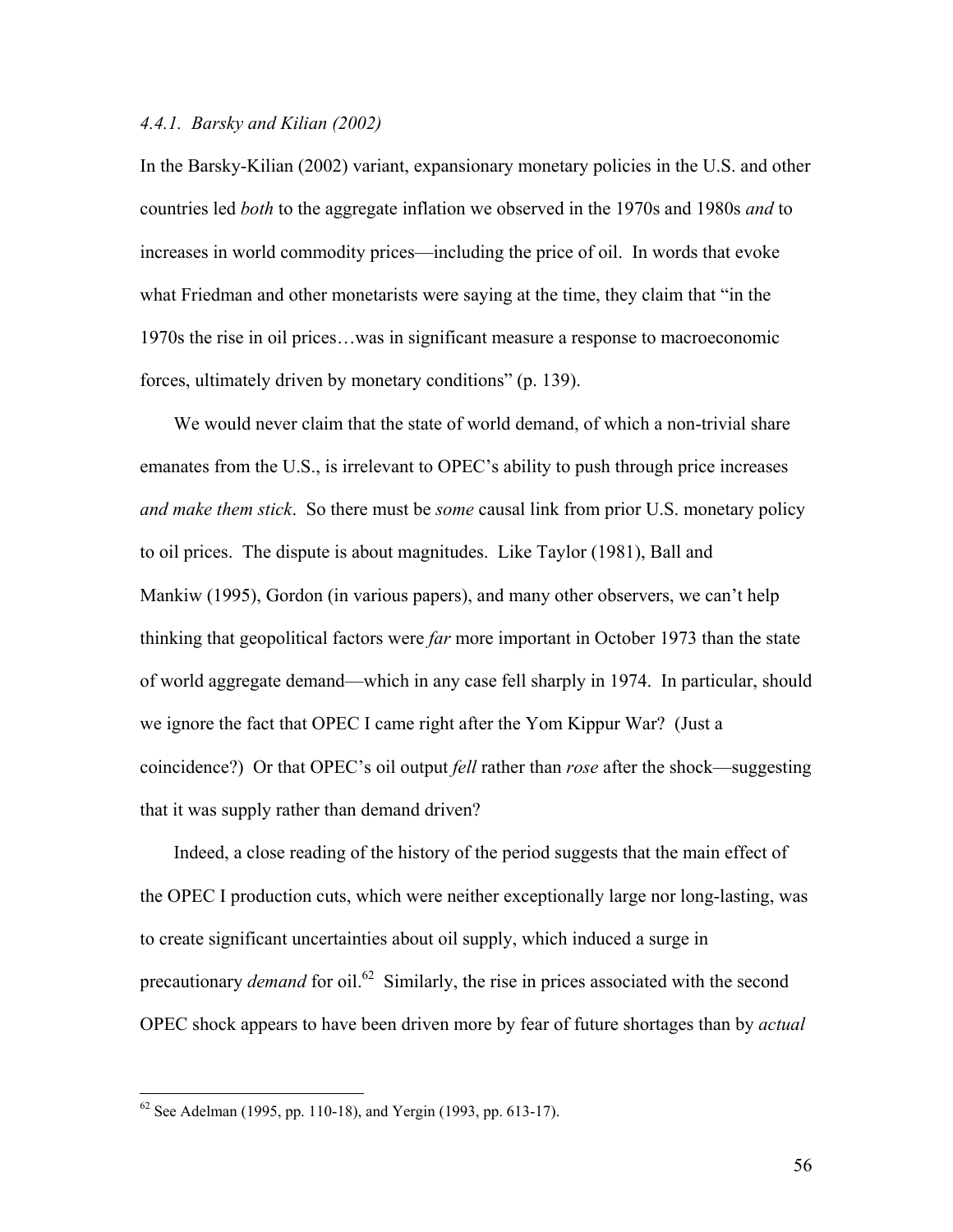reductions in supply.<sup>63</sup> But from a macroeconomic perspective, these are nevertheless "exogenous" shocks inasmuch as they were sparked by political or other events—and not (mainly) by an overheated world economy.

To obtain explicit quantitative evidence regarding the nature of the two oil shocks, we adapt Kilian's (2007b) recent model of the oil market. He uses a VAR with measures of oil production, aggregate commodity demand, and the real oil price to identify three types of shocks: shocks to general commodity demand (including for oil), shocks to oil supply, and shocks to oil demand specifically. In line with our preceding discussion, he identifies the last shock with exogenous shifts in precautionary oil demand or shifts in expectations about future oil supply.

We implemented a version of Kilian's empirical framework and used it to consider the contribution of oil-specific demand shocks to the OPEC I and OPEC II price increases.<sup>64</sup> We find that large shocks of this type did in fact hit the oil market around these two periods. Moreover, we can use the same technique applied in Figures 15 and 16 to decompose the actual movement in oil prices into a baseline forecast and the contribution of the oil-market-specific shocks. This is done in Figure 18 for the OPEC I and OPEC II periods. As is evident from the figure—and as one would expect given the historical evidence cited above—these shocks account for most of the run-up in real oil prices seen around these episodes.

<sup>63</sup> Adelman (1995, pp. 167-78), Yergin (1993, chapter 33).

<sup>64</sup> Once again, a detailed description of the model is in Appendix 2.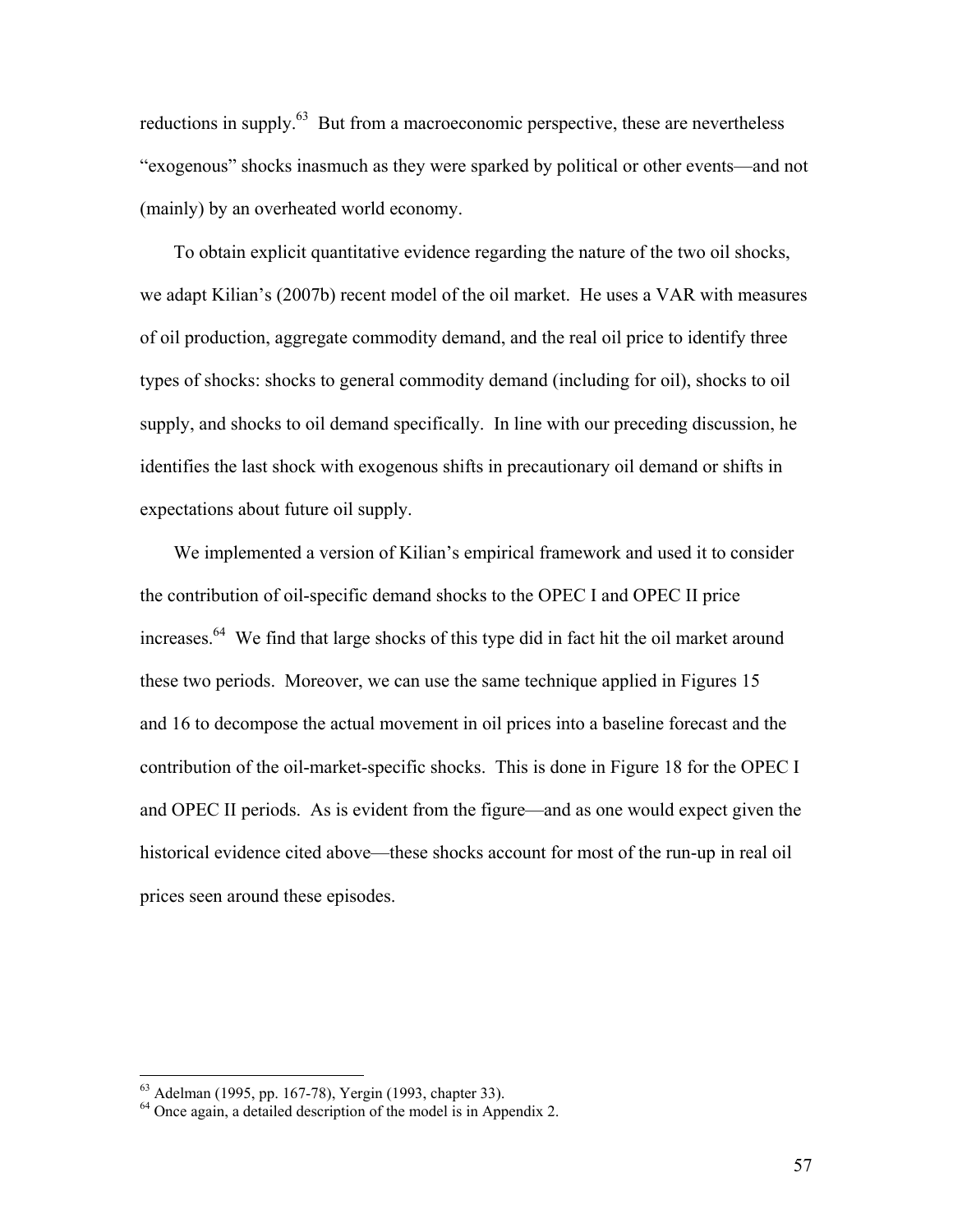#### **Figure 18 Contribution of oil-specific demand shocks to log real oil price**







What about the broader rise in commodity prices that Barsky and Kilian (2002) point to as evidence of a money-fueled boom? It is true that a number of observers at the time blamed higher commodity prices on rapid world economic growth in 1972-73.<sup>65</sup> But the effects of the increase in demand were exacerbated by supply-side factors, most notably underinvestment in capacity by primary producers that resulted from price controls and low rates of return in these industries. In addition, some have attributed the emergence of a "shortage mentality" to the first oil shock, as uncertainty about supplies of other raw materials led to precautionary stockbuilding. Finally, year-to-year movements in commodity prices in the 1970s do not appear to correlate well with movements in world money supply or reserves.<sup>66</sup>

## *4.4.2. DeLong (1997)*

 $\overline{a}$ 

DeLong (1997) also blames the Great Inflation on faulty monetary policy, but in a different way. He argues that trend inflation was rising well before the supply shocks hit

<sup>65</sup> See chapter 4 of the 1976 *Report of the National Commission on Supplies and Shortages*, from which most of this discussion is taken.

 $<sup>66</sup>$  See Bosworth and Lawrence (1982, chapter 4), who also discuss the role of stockbuilding of</sup> commodities in the face of perceived supply problems.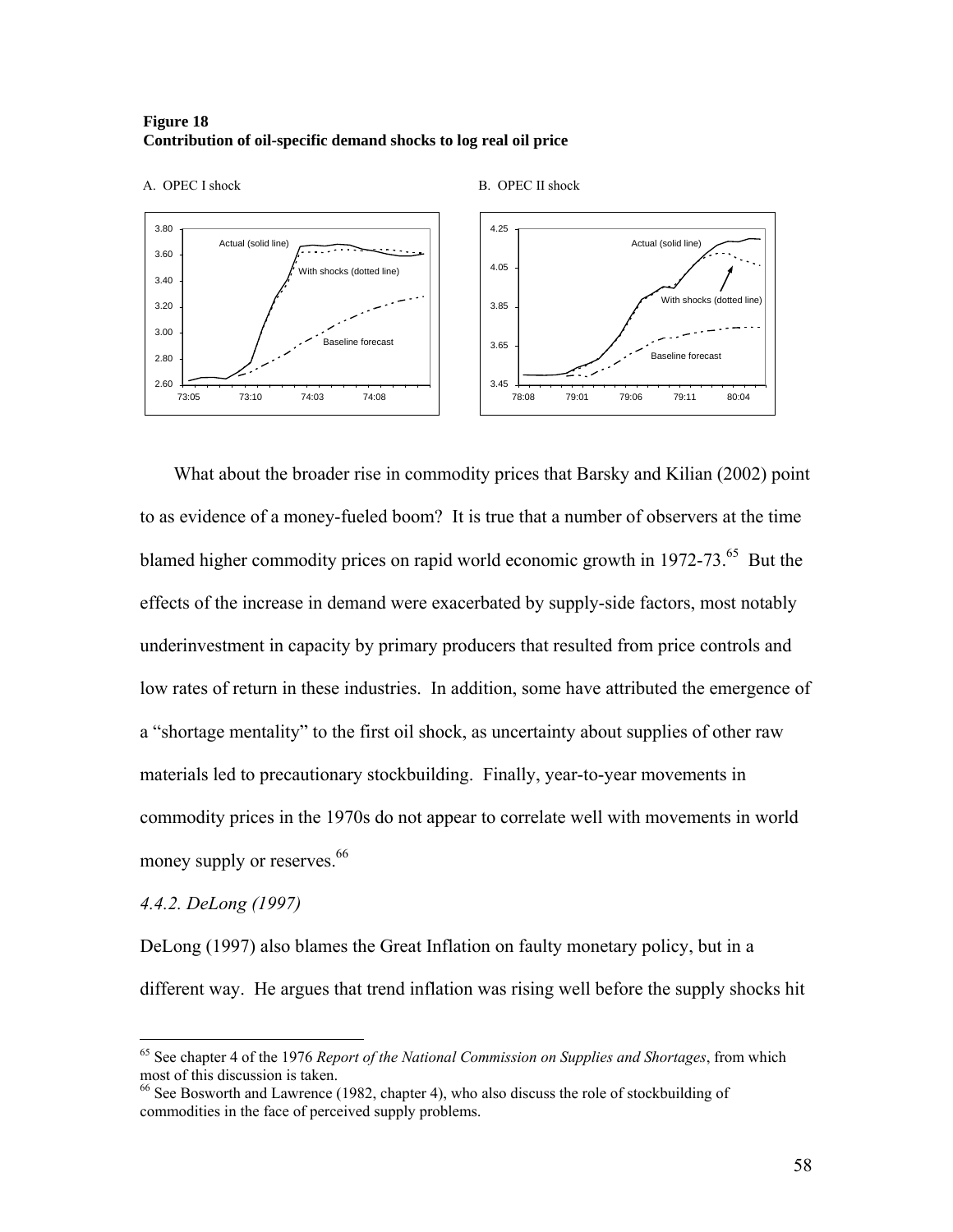because (a) the Fed was trying to exploit what it saw as a non-vertical Phillips curve and (b) policymakers still remembered (and were terrified of) the Great Depression. The latter factor, in particular, made them fearful of using higher unemployment to fight inflation. In DeLong's view, this situation made a burst of inflation inevitable. The food and energy shocks played only subsidiary roles, creating transitory swings in inflation around a trend that was rising for other reasons.<sup>67</sup>

As noted at the outset, the gradual buildup of inflation during the 1960s is beyond the scope of this paper. But there is obviously a kernel of truth in DeLong's argument. After all, Figure 1 shows that inflation did rise in the 1965-1970 period, long before OPEC I and higher oil prices. Indeed, following a rapid acceleration in prices from 1965 to 1968, there was a modest upward trend in the *core* inflation rate from 1968 until about 1976 or 1977. It is also true that, prior to 1972, most economists viewed the *empirical* Phillips curve as non-vertical even though the *theoretical* long-run Phillips curve should be vertical à la Friedman and Phelps.

But a more balanced view of this early inflation would recognize a few other pertinent factors. One was the strong influence of Vietnam War spending on chronic excess demand in the late 1960s—an inflationary *fiscal* (not monetary) policy. Second, we should remember that this loose fiscal policy was subsequently reversed by the 1968 income-tax surcharge *and a tightening of monetary policy*—both of which were explicitly rationalized as anti-inflationary measures. These actions show that the authorities were

 $67$  DeLong (1997, pp. 268-70) argues that the supply shocks had no effect on wages, and so did not enter trend inflation. But the results in Section 3.2 from our wage-price models suggest that this claim is incorrect.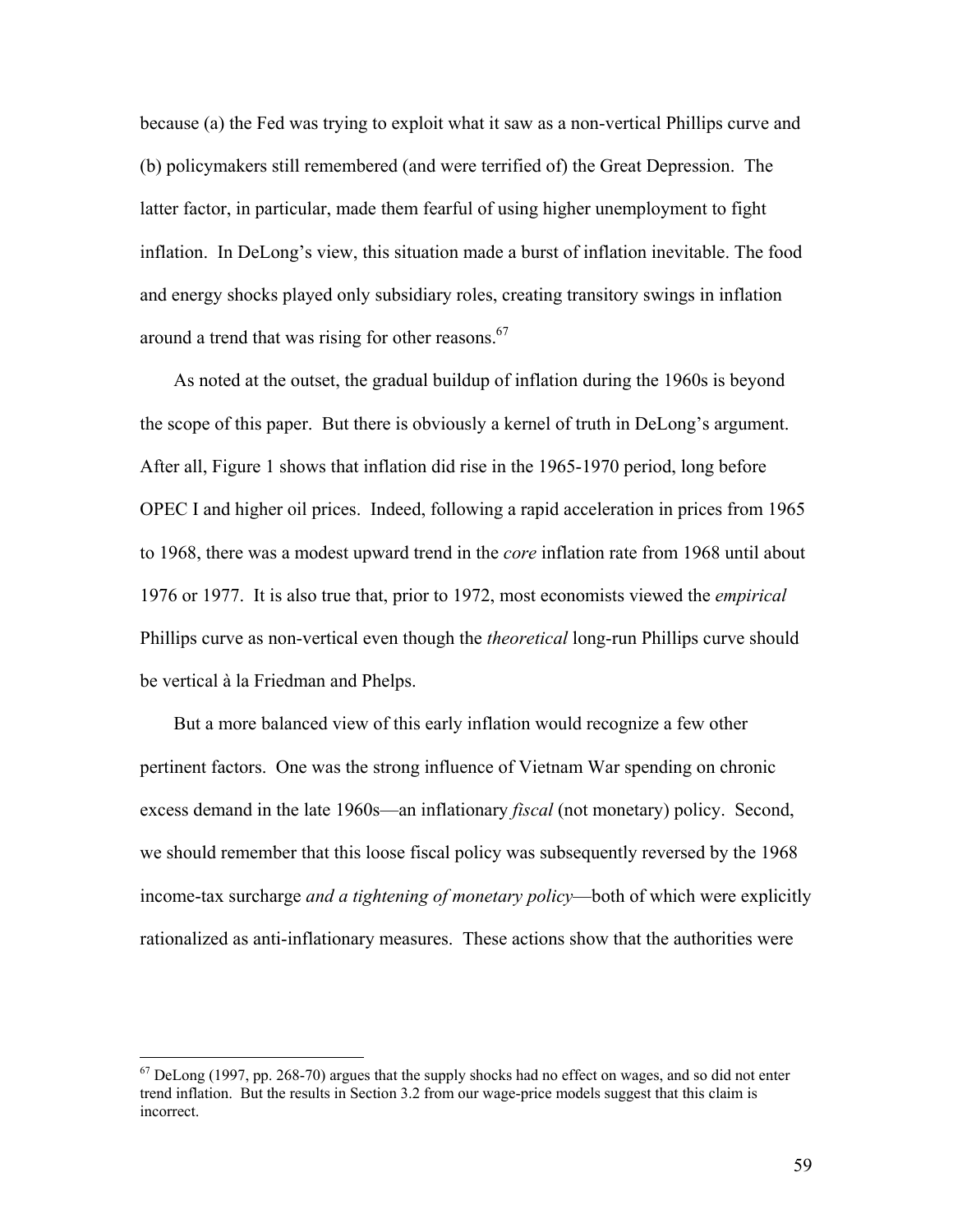*not* paralyzed by fear of higher unemployment.<sup>68</sup> Third, the pre-1973 inflation was dwarfed by what came after. Had inflation remained below 5 percent, as it did prior to 1973, we would never have had a conference on The Great Inflation. As we have argued at length in this paper, something very different happened after 1972. Fourth, the sharp reflation of the U.S. economy in 1972, using both expansionary monetary and fiscal policy, was almost certainly designed to assist Richard Nixon's reelection campaign, as were the wage-price controls that reduced inflation in 1971-1973 but then raised it in 1973-1974.69 Bad memories of Nixon's defeat in the 1960 election were probably more relevant to the macroeconomic policies of 1971-1972 than were bad memories of the Great Depression.<sup>70</sup> Finally, the breakdown of the Bretton Woods system in 1972-1973 ended one traditional aspect of monetary discipline.

In sum, to attribute the Great Inflation to unemployment-phobic central bankers trying to exploit what they thought was a downward-sloping Phillips curve seems to be a grotesque exaggeration of a much more complex reality.

#### *4.4.3. Cecchetti et al. (2007)*

1

Although they reject any mono-causal explanation, Cecchetti *et al.* (2007) also argue that underlying inflation picked up before 1972 because of insufficient concern about inflation by monetary policymakers combined with a reluctance to use unemployment as a remedy. Their work uses cross-country evidence; and given the striking similarity in timing of the Great Inflation in many countries, they are rightly skeptical of country-

 $68$  Nor were they sufficiently paralyzed by fears of an economic downturn to prevent the 1973-75 recession from being exceptionally long and severe.

 $69$  For details on the behavior and impact of fiscal and monetary policy over this period, including quantitative estimates, see Blinder (1979), pp. 29-35, 141-146, and 179-194.

 $70$  For evidence from the horse's mouth, see Nixon (1962, pp. 309-11). Also see Abrams (2006) for summaries of relevant conversations between Nixon and then-Fed Chairman Arthur Burns. All that said, it must be admitted that Richard Nixon and Arthur Burns were not the only advocates of expansionary monetary and fiscal policies in 1972.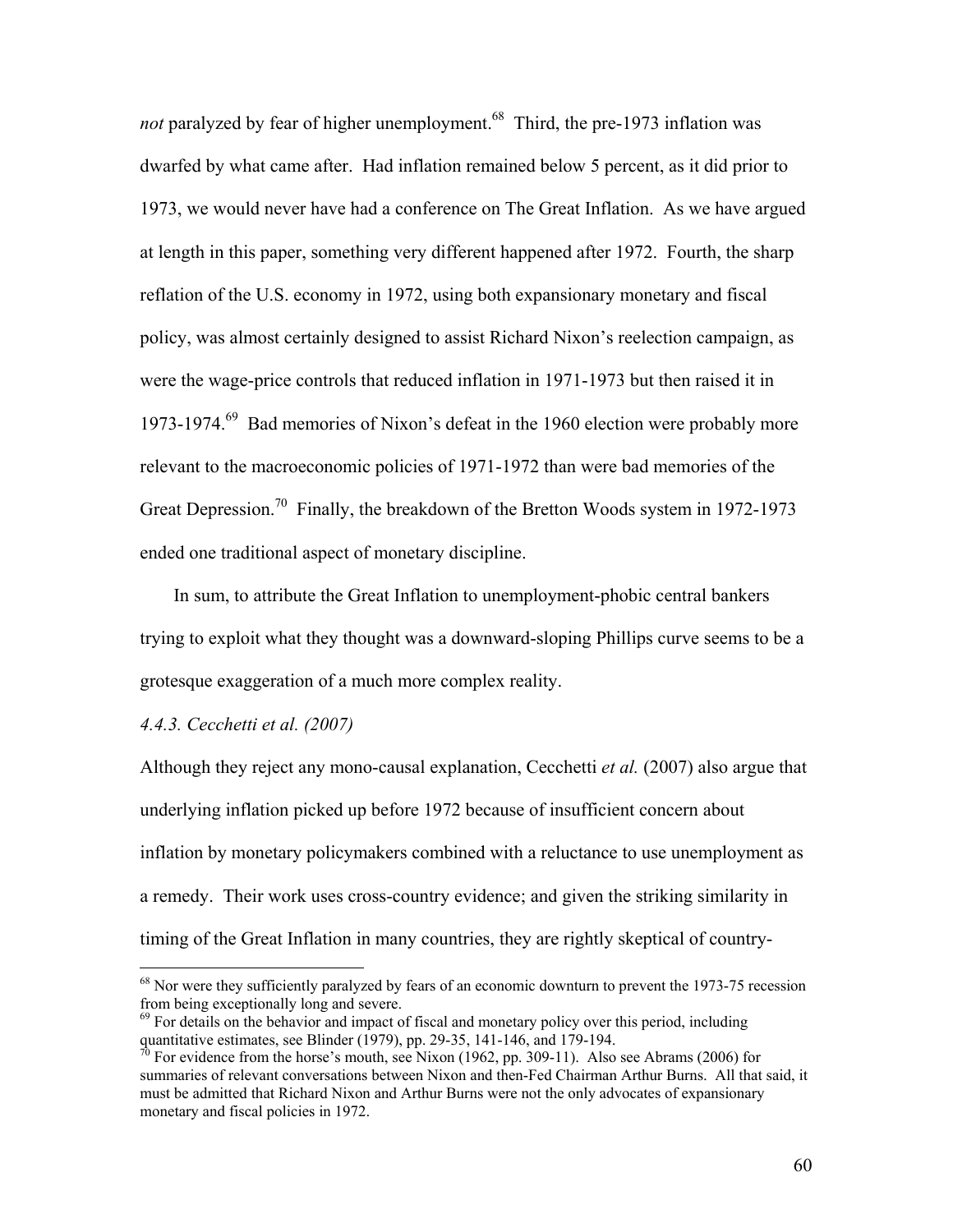specific explanations. One might think such an attitude would have led Cecchetti *et al.* straight to the supply-shock explanation; after all, the oil and food shocks of 1972-1974 were *worldwide* phenomena.<sup>71</sup> But they actually downplay the importance of supply shocks because their data-driven dating of the Great Inflation places the start date in the late 1960s. We have already argued that the evidence for this dating is not very persuasive.72

## **5. Energy and food shocks before and after the Great Stagflation**

If food and energy shocks are so critical to understanding the Great Stagflation, why didn't the U.S. experience them either before or after the 1973-1982 period? And if so, why didn't they have similarly dramatic effects? Let's start, briefly, with the period before 1973, and then go on to the period after 1982.

Regarding oil shocks, OPEC I seemed to be something new, if not indeed something *sui generis*, at the time. As Nordhaus (2007) emphasized, it truly was a "shock" to Americans in every sense of the word. But Hamilton (1983) subsequently showed that OPEC I was not as unique as it seemed at the time. The U.S. economy had not only experienced oil shocks before, it had reacted to them similarly.

Regarding food shocks, Blinder (1982) showed that we had indeed experienced two sharp inflationary food-price shocks in the 1940s. The unusual period was the placid years from 1952 through 1972, when CPI food price inflation exceeded 5 percent only

 $71$  The title of Bruno and Sachs' famous 1985 book was "Economics of *Worldwide* Stagflation."

<sup>&</sup>lt;sup>72</sup> To be clear, we are *not* advancing a mono-causal explanation of U.S. inflation from 1965 to 1982. Monetary and fiscal policy, for example, clearly mattered. Our point is that the two big hills in Figure 1 are *mainly* attributable to special factors (supply shocks and price controls).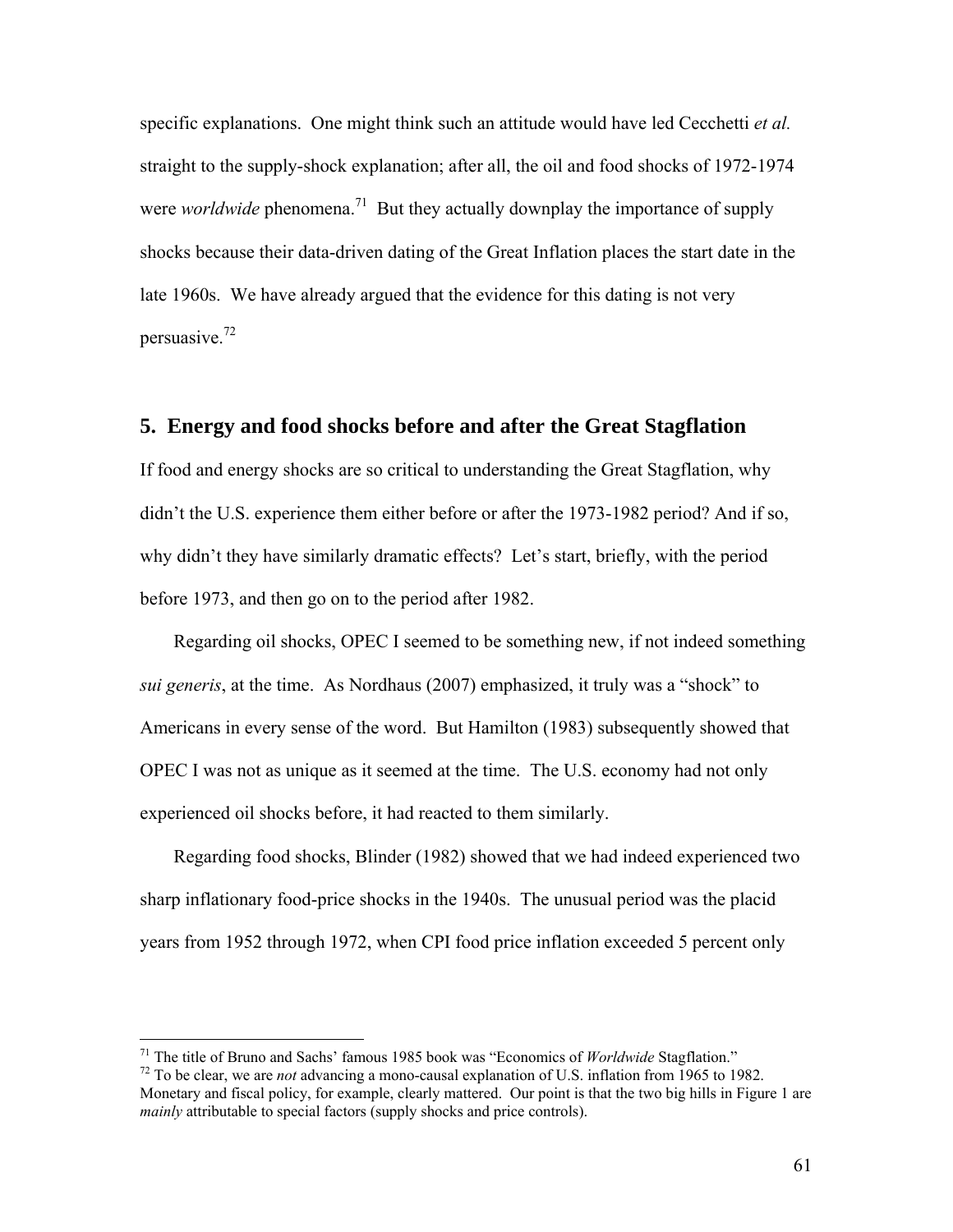once in 21 years.73 And, of course, the United States did experience a sharp surge of inflation when World War II price controls were lifted in 1946.

The period after 1982 is more puzzling; and it is, of course, the subject of more recent research. While the United States has experienced several oil-price shocks, both positive and negative, since 1982, none of them seem to have had such dramatic effects on either output or inflation as the supply shocks of the 1970s and early 1980s. Hooker (1996, 2002), Blanchard and Gali (2007), and Nordhaus (2007), among others, present econometric evidence that the more recent oil shocks had smaller macroeconomic effects than the earlier ones. The basic stylized facts from this research seem to be that the positive response of core inflation has diminished sharply over time and the negative responses of real GDP and employment have nearly vanished.<sup>74</sup> Why might that be?

One reason is obvious: Thanks largely to an array of market reactions to higher energy prices after OPEC I and II, the U.S. and other industrialized countries are now far less energy intensive than they were in 1973. In the case of the United States, the energy content of GDP has fallen dramatically since 1973, and is now about half of what it was then. This dramatic change is depicted in Figure 19, which shows the number of BTUs consumed (in thousands) per dollar of real GDP annually from 1950 to 2007. The rate of decline of this measure of energy intensity picks up after OPEC I and slows in the mid-1980s with the cartel's collapse and attendant drop in oil prices—though the series has continued to trend down since then. By itself, this halving of the U.S. economy's

 $73$  See Blinder (1982), Tables 12.7 and 12.8, page 277. After the Great Stagflation ended, we once again lived in a food-shock-free era until 2008. From December 2007 to September 2008, the food component of the CPI rose at a 7.5 percent annual rate. But even that was only about 3 percentage points above overall CPI inflation and about 5 percentage points above core.

 $74$  For example, Nordhaus's (2007, Table 2, p. 224) descriptive regression for output shows the coefficient of the oil-shock variable falling from −0.50 in the 1960-1980 sample to −0.19 over 1970-1990 and to −0.06 over 1980-2000.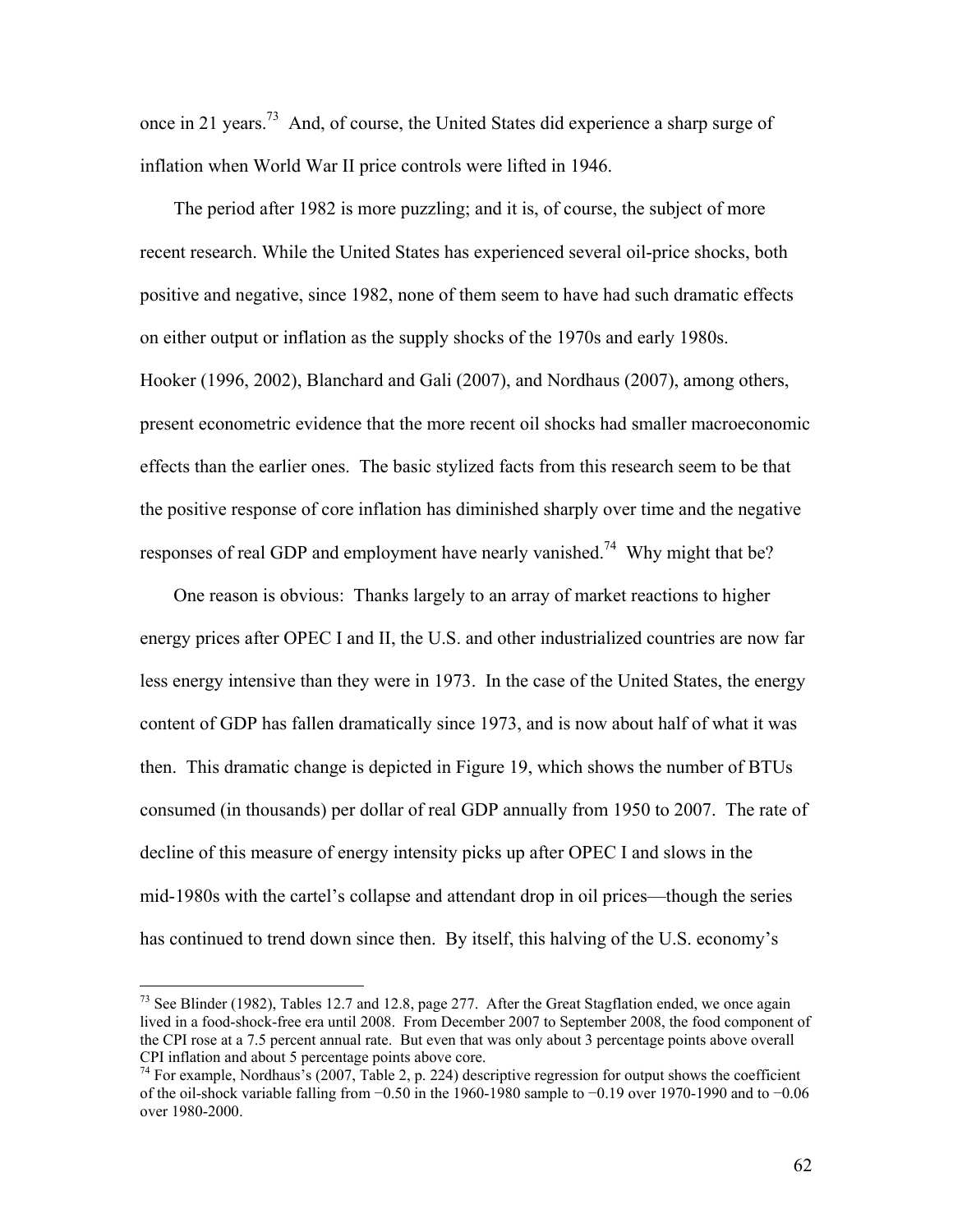energy intensity would reduce the macroeconomic impacts of oil shocks by about

50 percent—with the reductions roughly equal for prices and quantities.



#### **Figure 19 Energy intensity in the U.S. economy, 1950-2007**

Source: Energy Information Administration, *Annual Energy Review 2007* , Table 1.5.

However, Hooker (2002) finds that pass-through from oil prices to other prices has diminished to negligible proportions over time—which is about twice the change that can be explained by energy's shrinking share. Furthermore, he cannot link the smaller passthrough to the reductions in energy's share. In fact, this is a very general result, and can be extended to Phillips curve models that use share-weighted relative *energy* prices in lieu of oil prices. Moreover, as the rightmost column of Table 1 showed, repeating our input-output exercise for the five-year period 2002-2007 reveals essentially no positive relationship between the energy intensity of consumption goods and their price change over this period. So there must be more to the story.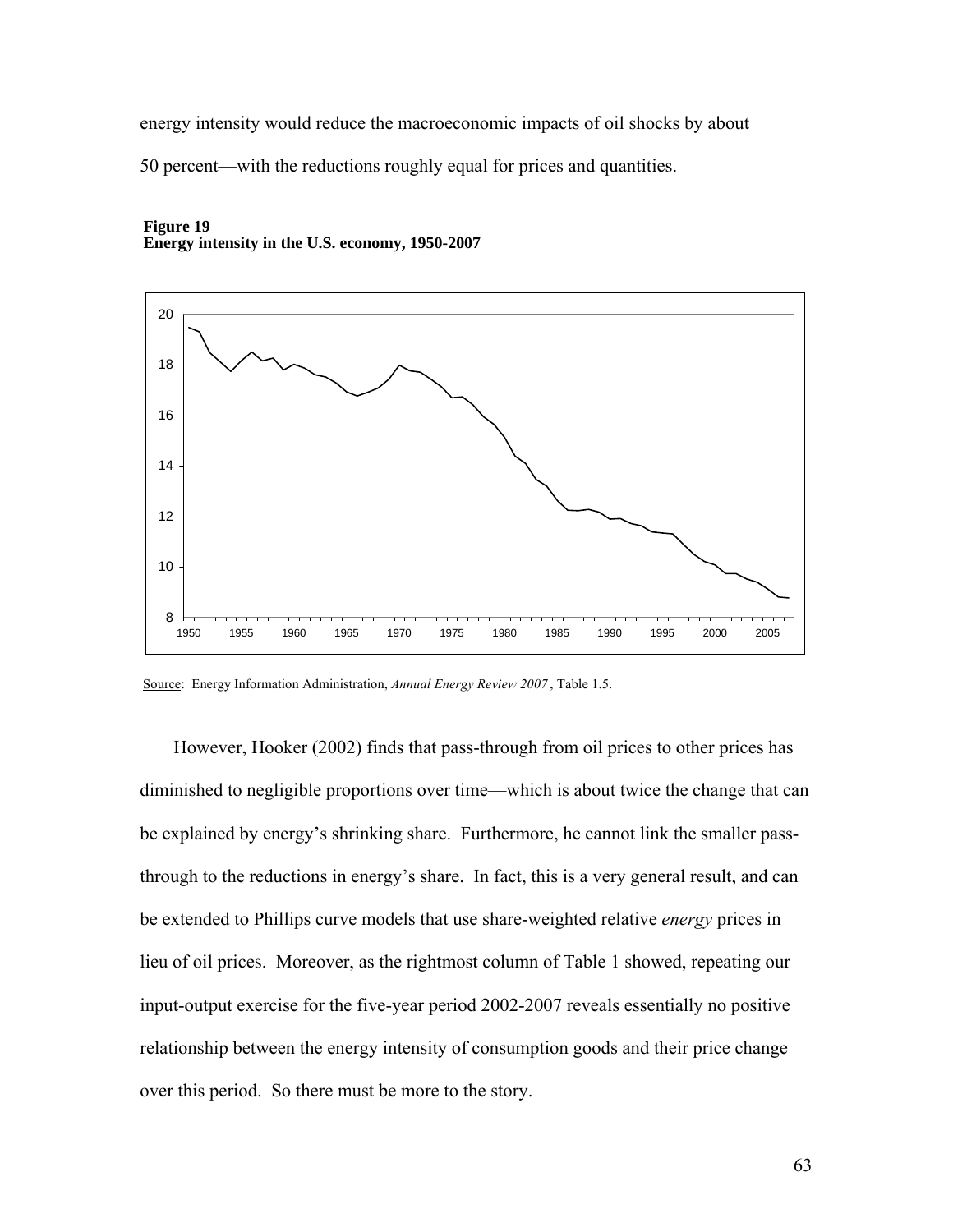A fascinating paper by Nordhaus (2007) explores three possibilities. The first is that the more gradual nature of the 2002-2008 oil price increases weakened their effects. While huge in total, the rolling oil shock of 2002-2008 is far smaller than either OPEC I or OPEC II *when viewed on an annualized basis*—just 0.7 percent of GDP per annum (through the second quarter of 2006, when Nordhaus's study ends) *versus* roughly 2 percent of GDP per annum for both OPEC I and II (see Table 3 on page 227 of his paper). More gradual oil price increases are easier to cope with.

Nordhaus also finds modest evidence that wages have absorbed more of the recent oil shocks than was true in the 1970s. Greater wage flexibility makes the responses to an oil shock more neoclassical and less Keynesian—and therefore smaller.

Perhaps most important, Nordhaus uses econometric Taylor rules to estimate that the Federal Reserve responded more to *headline* inflation until 1980 but more to *core* inflation afterward. If so, the work of Bernanke, Gertler, and Watson (1997) would predict substantially smaller contractionary effects following the more recent oil shocks because of the limited effect that oil shocks now appear to have on core inflation. And remember that the empirical puzzle is at least somewhat greater for the real effects of oil shocks than for the effects on non-energy inflation, even though both have diminished a great deal.<sup>75</sup>

Blanchard and Gali (2007) also adduce some modest evidence in favor of greater wage flexibility in recent years.<sup>76</sup> But their more speculative hypothesis is that the anti-

<u>.</u>

<sup>&</sup>lt;sup>75</sup> Hooker (2002) also points out that it is difficult to use the Bernanke *et al.* idea to explain the empirically observed instability in the U.S. Phillips curve. Bernanke *et al.* find—and Hooker confirms—that policy appears to respond *less* aggressively to oil price shocks in recent years (this is, of course, consistent with Nordhaus's finding). But that makes it difficult to attribute the reduced pass-through of oil prices into the core to less-accommodative monetary policy.

<sup>&</sup>lt;sup>76</sup> They consider six countries but concentrate on the United States—a point that Blanchard emphasized in his discussion.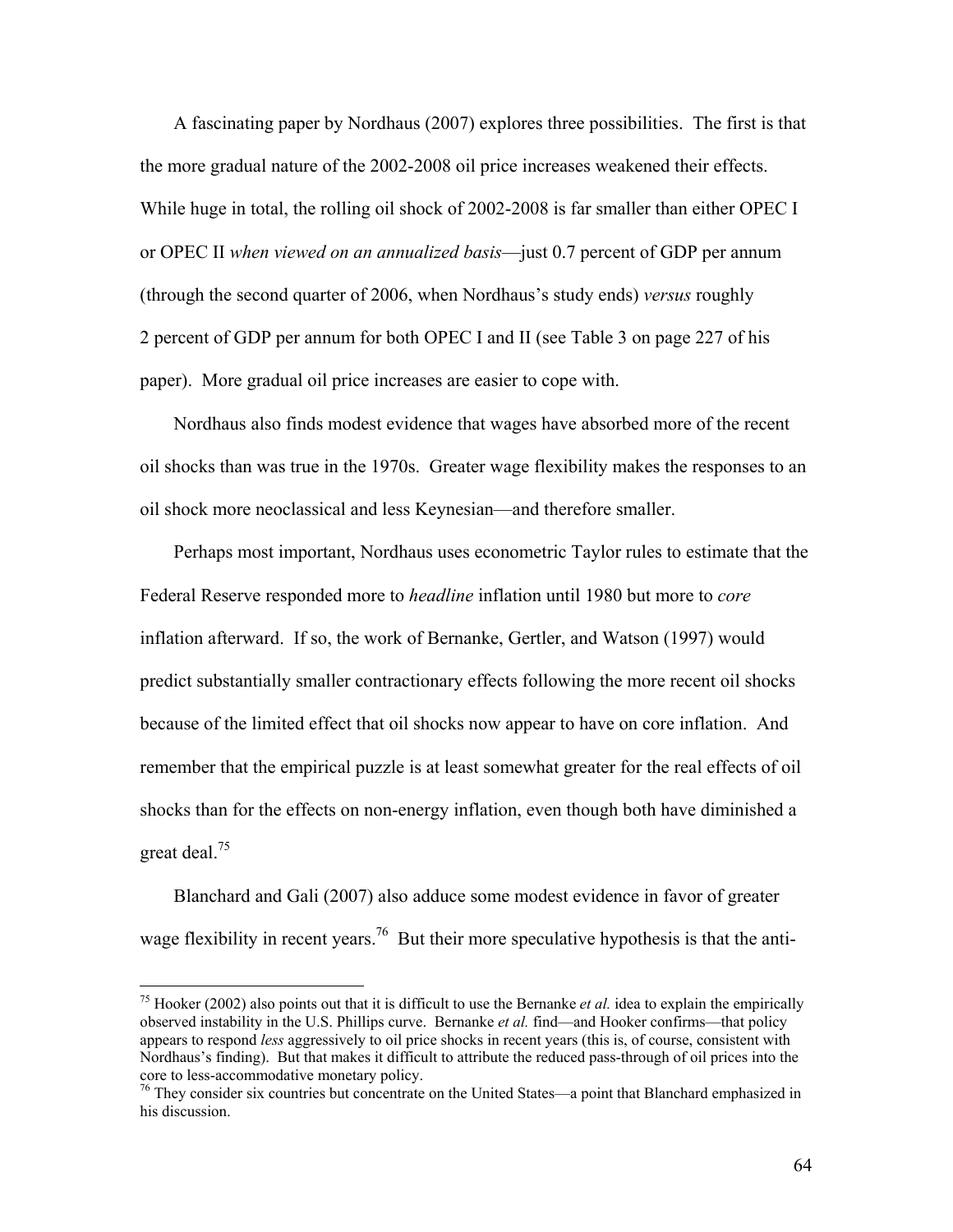inflation credibility of monetary policy has increased since the 1970s—which would reduce both the inflationary impacts and the output losses from an oil shock, presumably by limiting the reaction of inflationary expectations. Blanchard and Gali (2007) do find smaller recent impacts on *expected* inflation; but they warn that, "The model we have developed is too primitive in many dimensions, and its quantitative implications must be taken with caution" (pp.  $65-66$ ).<sup>77</sup>

Kilian (2007a) adds two other empirically appealing ideas to the list, both connected with international trade. First, the changed structure of the U.S. automobile industry since 1973—arguably itself a reaction to the OPEC shocks—means that Americans no longer turn only to imports when they seek smaller, more fuel-efficient vehicles.<sup>78</sup> So domestic aggregate demand falls by less after an oil shock than it formerly did. The domestic auto industry, which is of course especially vulnerable to higher gasoline prices, is also a much smaller share of the economy now than in the 1970s.

Second, the rolling 2002-2008 oil shock seems to have been driven by strong global demand for industrial output, not by supply or demand shocks specific to the oil market. While rising oil prices still constitute an "oil shock" to importing nations like the United States, the recent shock came accompanied by stronger export performance, which cushioned the blow to aggregate demand.

In sum, the search for an explanation of why oil shocks have smaller impacts now than they did in the 1970s has not come up empty. Rather, it has turned up a long list of

 $77$  In particular, the treatment of inflation expectations is both critical to credibility issues like this and hard to adjudicate empirically.

 $78$  The SUV craze clearly represented some back-sliding in this regard, and the auto industry is now paying the price.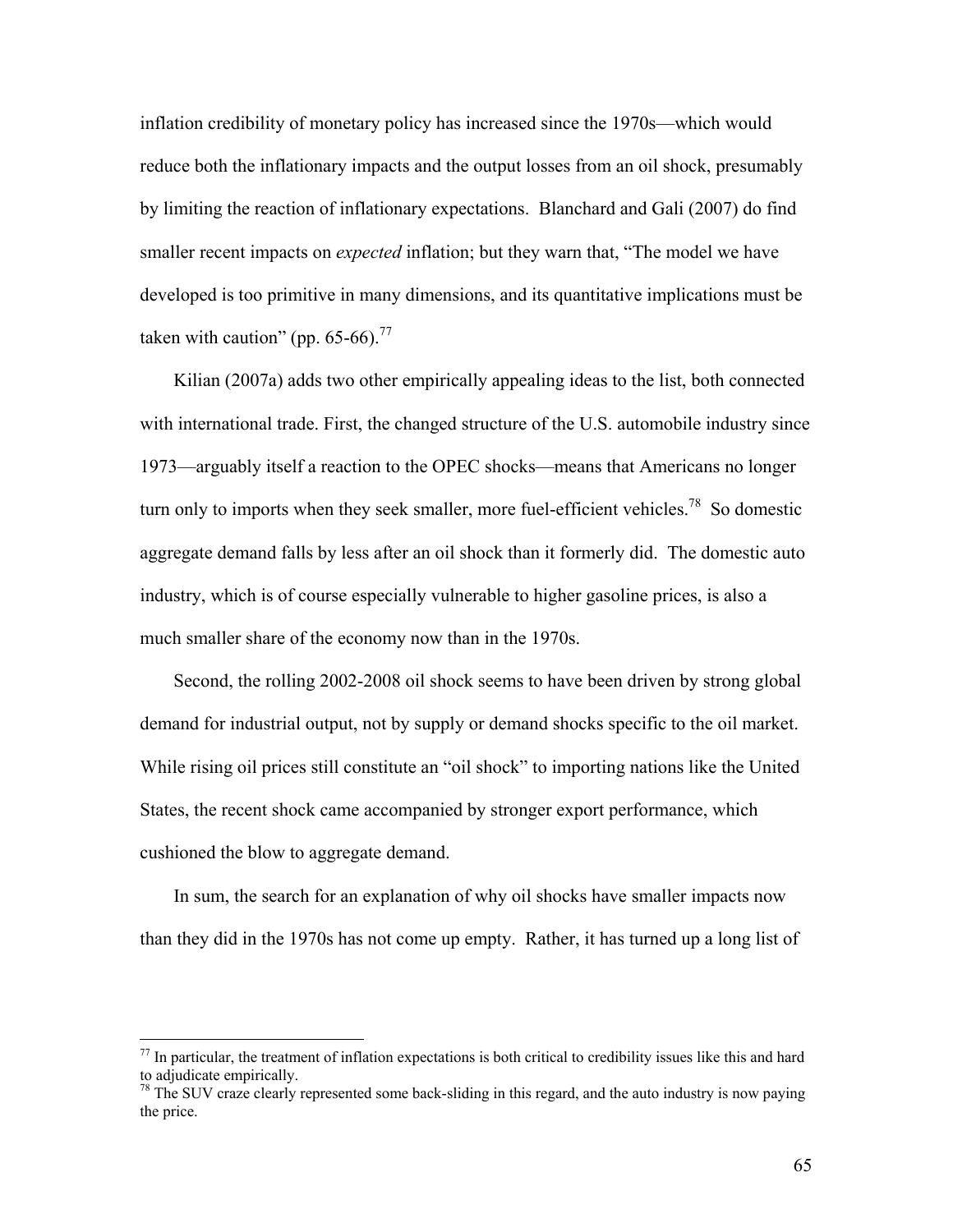factors, no one of which appears to be dominant. But each may play some role. Alas, reality is sometimes complicated, as Einstein understood.

## **6. A summing up**

 $\overline{a}$ 

Blinder (1979, 1982), Gordon (1982), and others concluded decades ago that the two OPEC shocks, the two roughly contemporaneous food price shocks, and the removal of wage-price controls in 1973-1974 played starring roles in the macroeconomic events that constituted the Great Stagflation. Money and aggregate demand were, by comparison, bit players. This supply-shock explanation, which we summarized in the ten points in the Preamble, was never intended to *exclude* influences from the demand side, whether monetary or fiscal. But it did take the empirical view that, compared to the powerful special factors that were at work, conventional demand-side influences were minor during the years from 1973 to 1982.<sup>79</sup>

More than a quarter century has now passed since Blinder's 1982 paper was published. How well has the supply-shock explanation held up to the accumulation of new data, new theories, and new econometric evidence since then? Our answer is: for the most part, pretty well.

*New data:* The passage of time has changed the historical data that Blinder and others studied at the time. But we have shown in this paper that data revisions, while altering the precise numbers, do not change the basic story of the period in any important ways. Whether simply tabulating data or making more complicated econometric estimates, the events of 1973-1982 look much the same with current data as they did with

 $79$  We exclude from this statement the demand-side impacts of the supply shocks, which we have discussed extensively.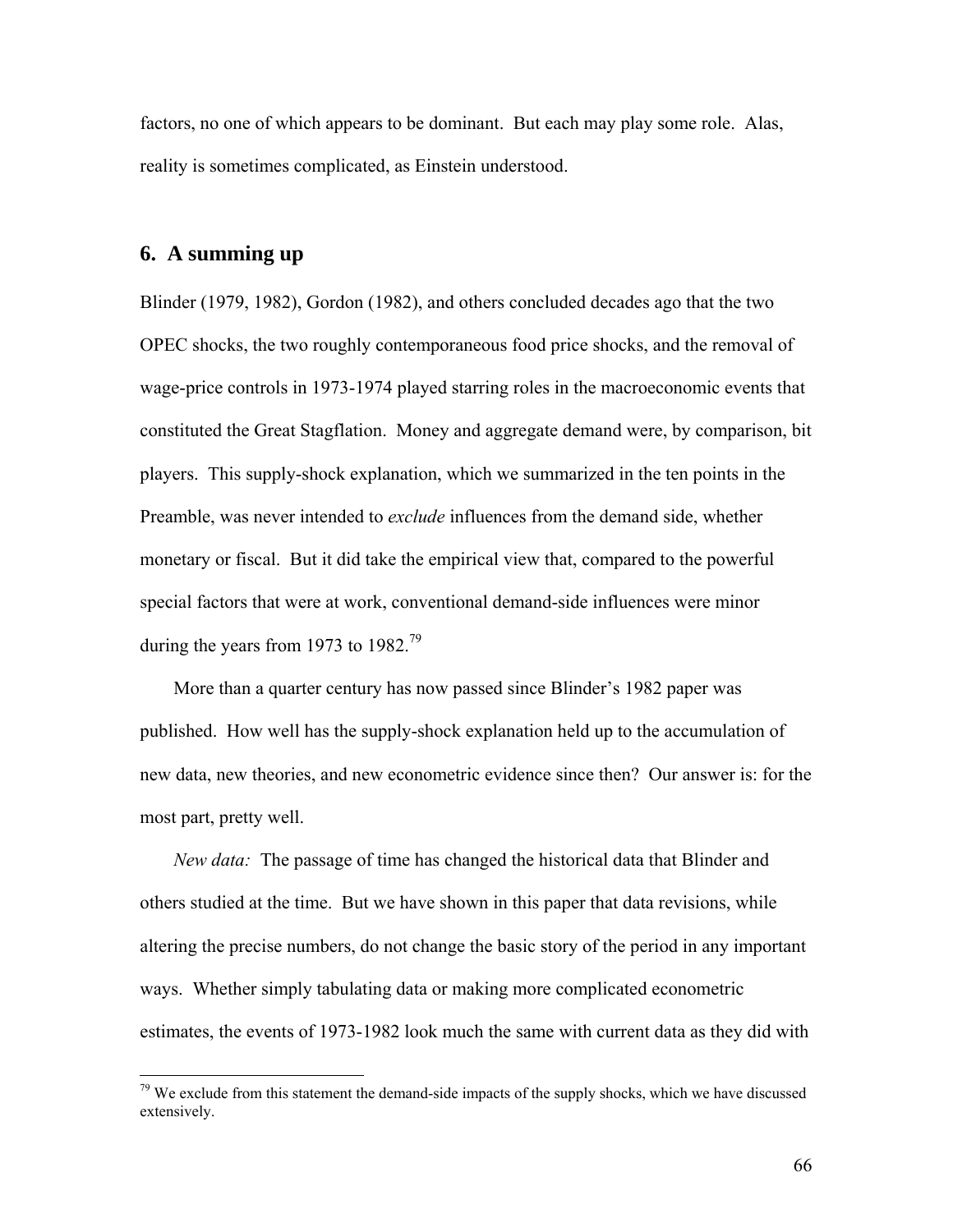earlier data vintages. $80$  A far bigger change to our interpretation of this period comes from Hamilton (1983) and subsequent work, which has taught us that OPEC I was not the first oil shock.

But the experience since 1982 *has* been different, and far more benign, than what OPEC I and II led us to expect. While there were no food shocks between the late 1970s and 2007, the quarter century from 1982 to 2007 did witness several sizable oil shocks, both positive and negative. And compared to the experience of the 1970s, these shocks seem to have packed far less punch, on both inflation and output. Why?

*New developments in the economy:* First, and most obviously, the U.S. economy became far less energy-intensive after the big oil-price shocks of the 1970s and early 1980s. That adjustment alone should have reduced the impact of an oil shock by half. Second, and related, the U.S. automobile industry has downsized, both relative to GDP and in the type of cars it produces. Third, it is easier for the economy to adjust to more gradual shocks, such as the one we experienced from 2002 until mid-2008. Fourth, while the OPEC I and II shocks received plenty of help from food prices, other commodity prices, and wage-price controls, the recent rolling oil shock took place during (and to some extent because of) a worldwide boom. A fifth set of reasons stems from changes in monetary policy: The Fed came to focus more on core inflation and, perhaps, gained anti-inflation credibility that now helps keep expected inflation under control. Finally, and also conjecturally, the United States and other industrial economies may now be more flexible, and hence better able to handle oil shocks, than they were in the 1970s.

*New theoretical or empirical analyses:* Notice that none of the factors on this list calls for a revisionist history of the 1970s. In particular, not much on the list suggests

 $\overline{a}$ 

<sup>&</sup>lt;sup>80</sup> The main exception is that mortgage interest rates have been removed from the CPI.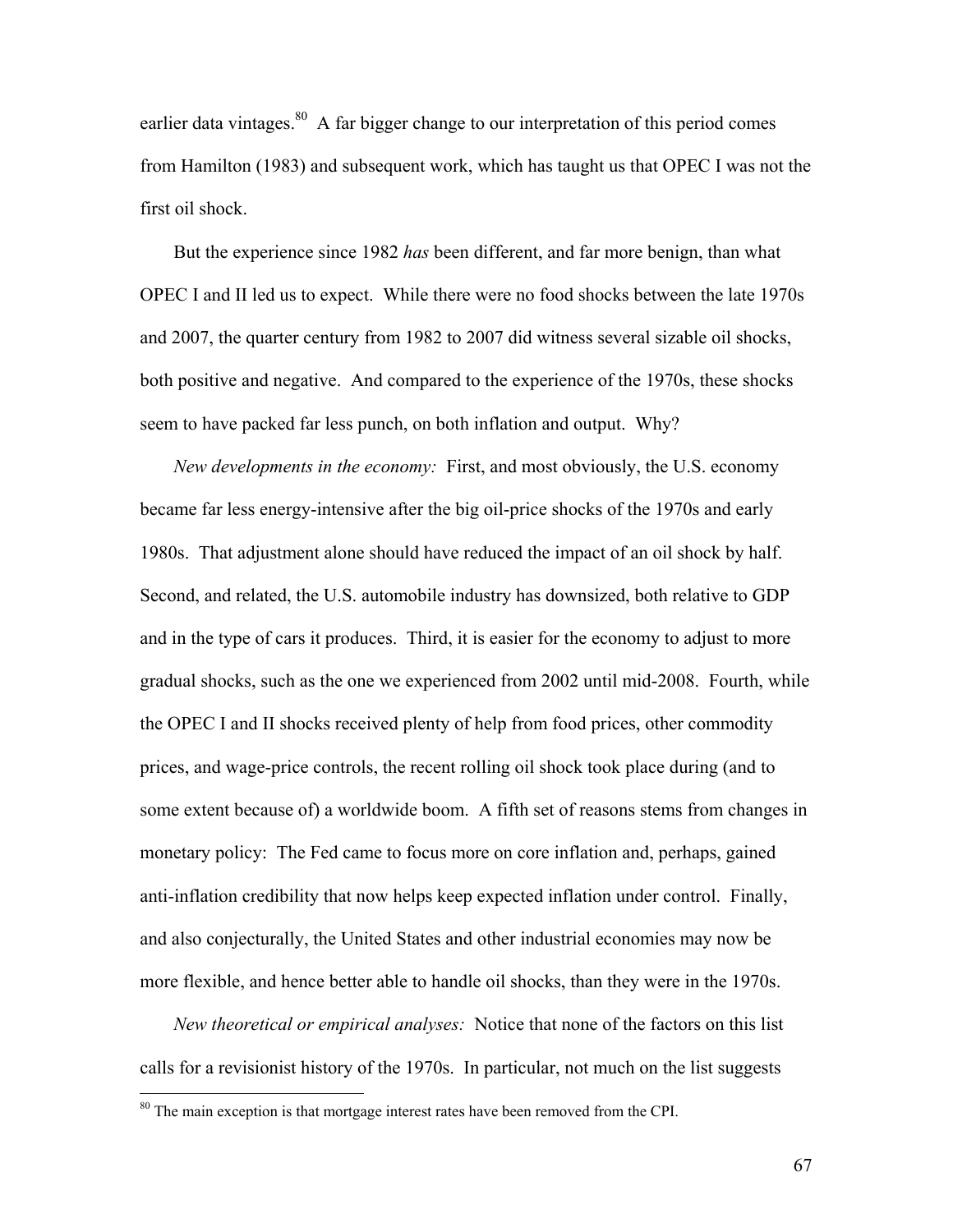that new economic theories or new econometric findings have undermined the conventional wisdom on the supply-shock explanation *circa* 1982.<sup>81</sup> Rather, this list of candidate explanations—some of which are clear facts, and others of which are conjectures—suggests that economies, like organisms, adapt to difficulties. The U.S. economy changed in a variety of ways that made the impact of oil shocks smaller in the 1990s and 2000s than in the 1970s and early 1980s.

If that is correct, the supply-shock explanation of stagflation remains *qualitatively* relevant today, but is less important *quantitatively* than it used to be. Thus with luck and sensible policy, the food and energy shocks that pummeled the U.S. economy in the first two or three quarters of 2008 need not have the devastating effects that the supply shocks of the 1970s and early 1980s did.82 Contrary to a popular misconception, we are *not* condemned to repeat history.

 $81$  One possible exception is the role of monetary-policy credibility in controlling inflationary expectations, which did not receive much attention before 1980, and which may or may not be quantitatively important. <sup>82</sup> At the time of the conference (late September 2008), the energy shock was reversing and food price

inflation appeared to be cresting. But the financial panic that followed the failure of Lehman Brothers was about to move into high gear. It got much worse, and a sharp drop in output ensued in 2008:Q4 and 2009:Q1. But most observers—at least so far—attribute those sharp output declines to the financial crisis, not to the oil shock.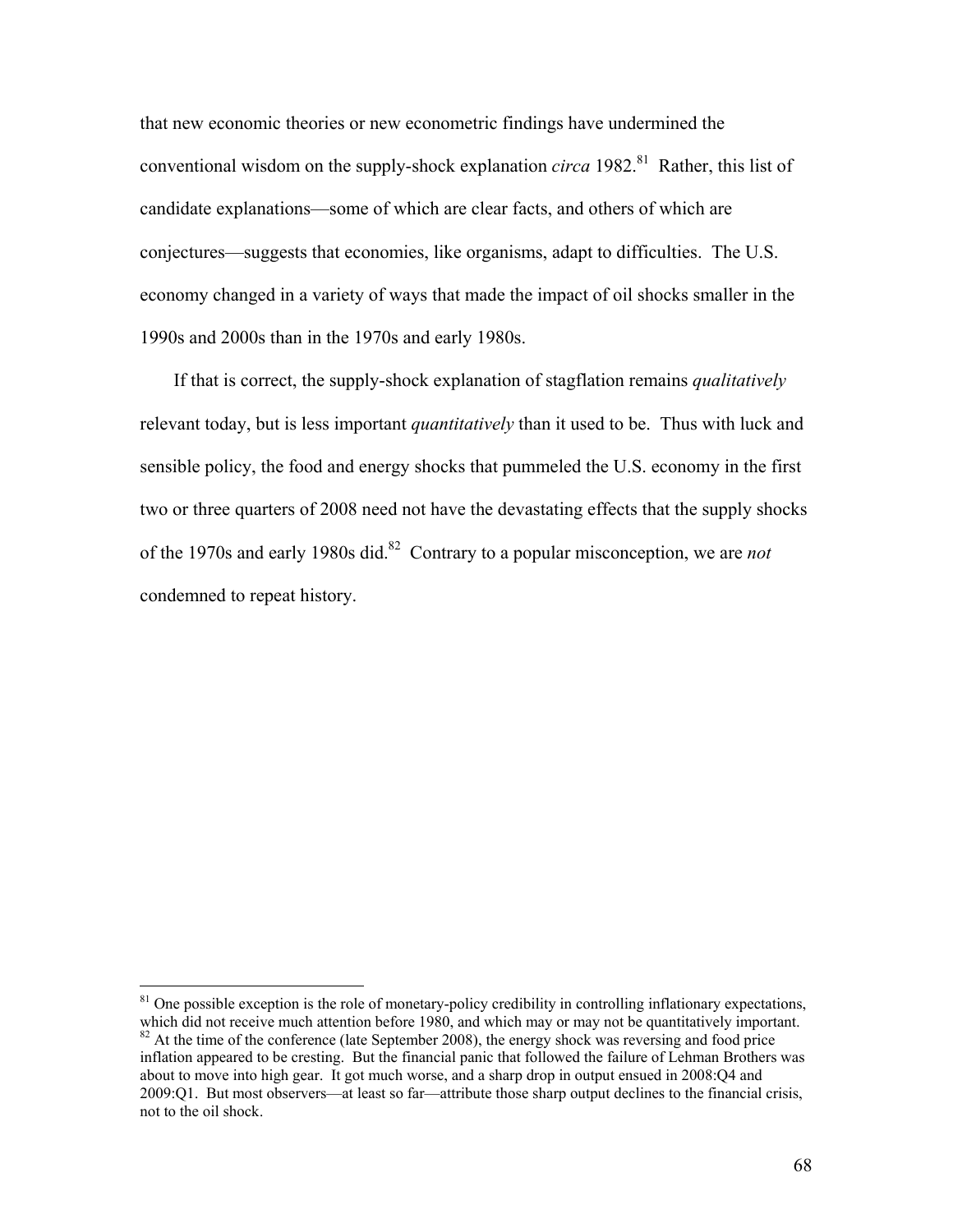# **References**

Abrams, Burton A. 2006. How Richard Nixon pressured Arthur Burns: Evidence from the Nixon tapes. *Journal of Economic Perspectives* 20 (Fall): 177-188.

Adelman, M. A. 1995. *The genie out of the bottle: World oil since 1970*. Cambridge, MA: MIT Press.

Baily, Martin Neil. 1981. Productivity and the services of labor. *Brookings Papers on Economic Activity* 1: 1-50.

Balke, Nathan S., and Mark A. Wynne. 2000. An equilibrium analysis of relative price changes and aggregate inflation. *Journal of Monetary Economics* 45: 269-292.

Ball, Laurence. 2006. Has globalization changed inflation? NBER Working Paper no. 12687, November.

Ball, Laurence, and N. Gregory Mankiw. 1995. Relative-price changes as aggregate supply shocks. *Quarterly Journal of Economics* 110 (February): 161-193.

Ball, Laurence, and Robert Moffitt. 2001. Productivity growth and the Phillips curve. In *The roaring nineties: Can full employment be sustained?* eds. Alan Krueger and Robert Solow, 61-90. New York: Russell Sage Foundation and Century Foundation Press.

Barsky, Robert B., and Lutz Kilian. 2002. Do we really know that oil caused the Great Stagflation? A monetary alternative. In *NBER Macroeconomics Annual 2001*, eds. Ben S. Bernanke and Kenneth Rogoff, 137-183.

Bernanke, Ben S. 1983. Irreversibility, uncertainty, and cyclical investment. *Quarterly Journal of Economics* 98 (February): 85-106.

Bernanke, Ben S., Mark Gertler, and Mark Watson. 1997. Systematic monetary policy and the effects of oil price shocks. *Brookings Papers on Economic Activity* 1: 91-142.

Bernanke, Ben S., Mark Gertler, and Mark W. Watson. 2004. Oil shocks and aggregate macroeconomic behavior: The role of monetary policy (Reply). *Journal of Money, Credit, and Banking* 36 (April): 287-291.

Blanchard, Olivier J., and Jordi Gali. 2007. The macroeconomic effects of oil shocks: Why are the 2000s so different from the 1970s? NBER Working Paper no. 13368, September.

Blanchard, Olivier J. 2002. Comment. In *NBER Macroeconomics Annual 2001*, eds. Ben S. Bernanke and Kenneth Rogoff, 183-192.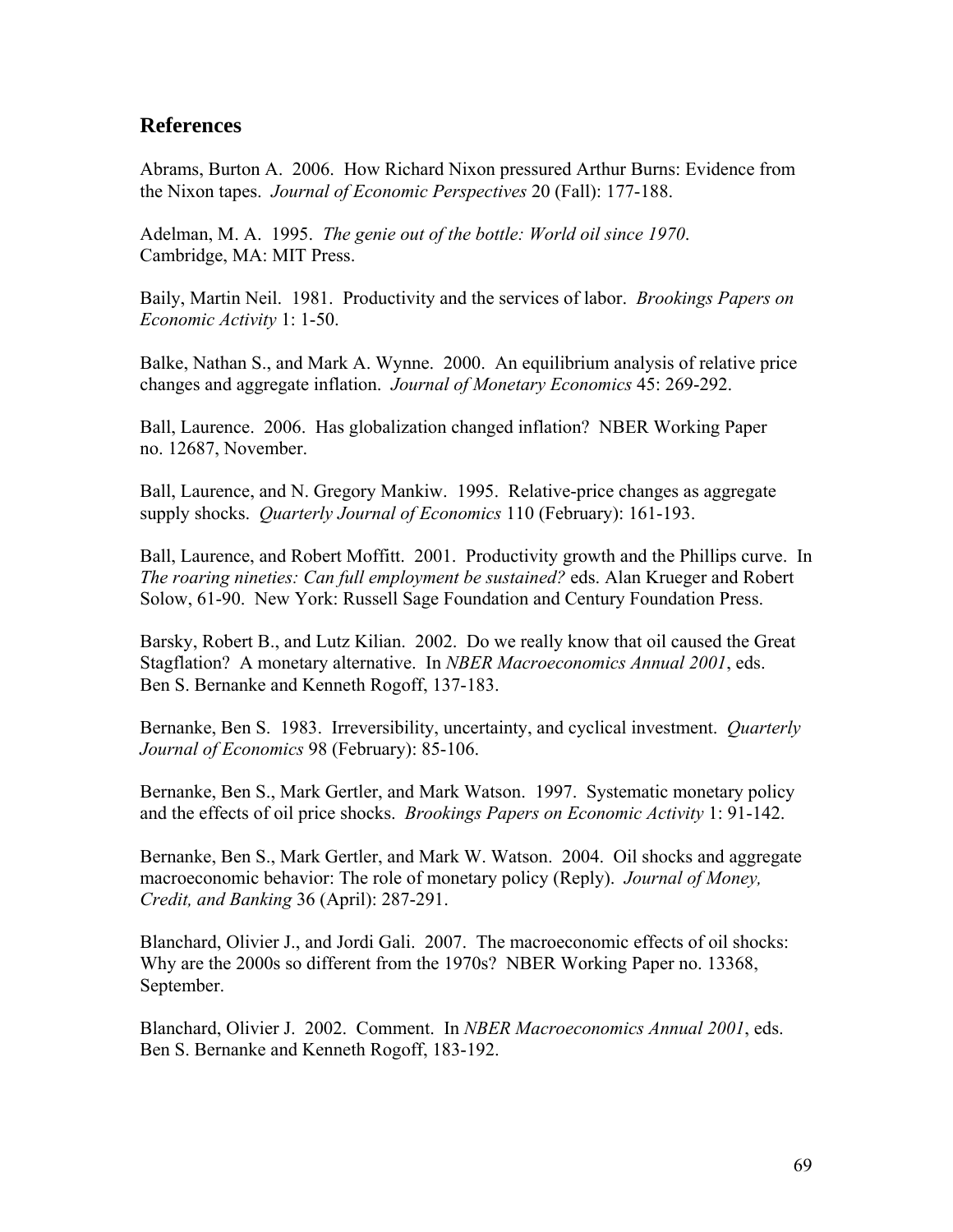Blinder, Alan S. 1979. *Economic policy and the great stagflation*. New York, NY: Academic Press.

Blinder, Alan S. 1981. Monetary accommodation of supply shocks under rational expectations. *Journal of Money, Credit, and Banking* 13 (November): 425-438.

Blinder, Alan S. 1982. The anatomy of double-digit inflation in the 1970s. In *Inflation: Causes and effects*, ed. Robert E. Hall, 261-282. Chicago: University of Chicago Press.

Blinder, Alan S., and William J. Newton. 1981. The 1971-1974 controls program and the price level: An econometric post-mortem. *Journal of Monetary Economics* 8: 1-23.

Blinder, Alan S., and Janet L. Yellen. 2001. The fabulous decade: Macroeconomic lessons from the 1990s. In *The roaring nineties: Can full employment be sustained?* eds. Alan Krueger and Robert Solow, 91-156. New York: Russell Sage Foundation and Century Foundation Press.

Bosworth, Barry P., and Robert Z. Lawrence. 1982. *Commodity prices and the new inflation*. Washington, D.C.: Brookings Institution.

Bruno, Michael, and Jeffrey D. Sachs. 1985. *Economics of worldwide stagflation*. Cambridge, MA: Harvard University Press.

Bryan, Michael F., and Stephen G. Cecchetti. 1999. Inflation and the distribution of price changes. *The Review of Economics and Statistics* 81 (May): 188-196.

Carlstrom, Charles T., and Timothy S. Fuerst. 2006. Oil prices, monetary policy, and counterfactual experiments. *Journal of Money, Credit, and Banking* 38 (October): 1945- 1958.

Cecchetti, Stephen G., Peter Hooper, Bruce C. Kasman, Kermit L. Schoenholtz, and Mark W. Watson. 2007. Understanding the evolving inflation process. U.S. Monetary Policy Forum working paper, July.

DeLong, J. Bradford. 1997. America's peacetime inflation: The 1970s. In *Reducing inflation: Motivation and strategy*, eds. Christina D. Romer and David H. Romer, 247- 280. Chicago: University of Chicago Press.

Friedman, Milton. 1975. Perspective on inflation. In *There's no such thing as a free lunch*, 113-115*.* LaSalle, Illinois: Open Court. (Reprint of June 24, 1974 *Newsweek* article.)

Gordon, Robert J. 1975. Alternative responses of policy to external supply shocks. *Brookings Papers on Economic Activity* 1: 183-204.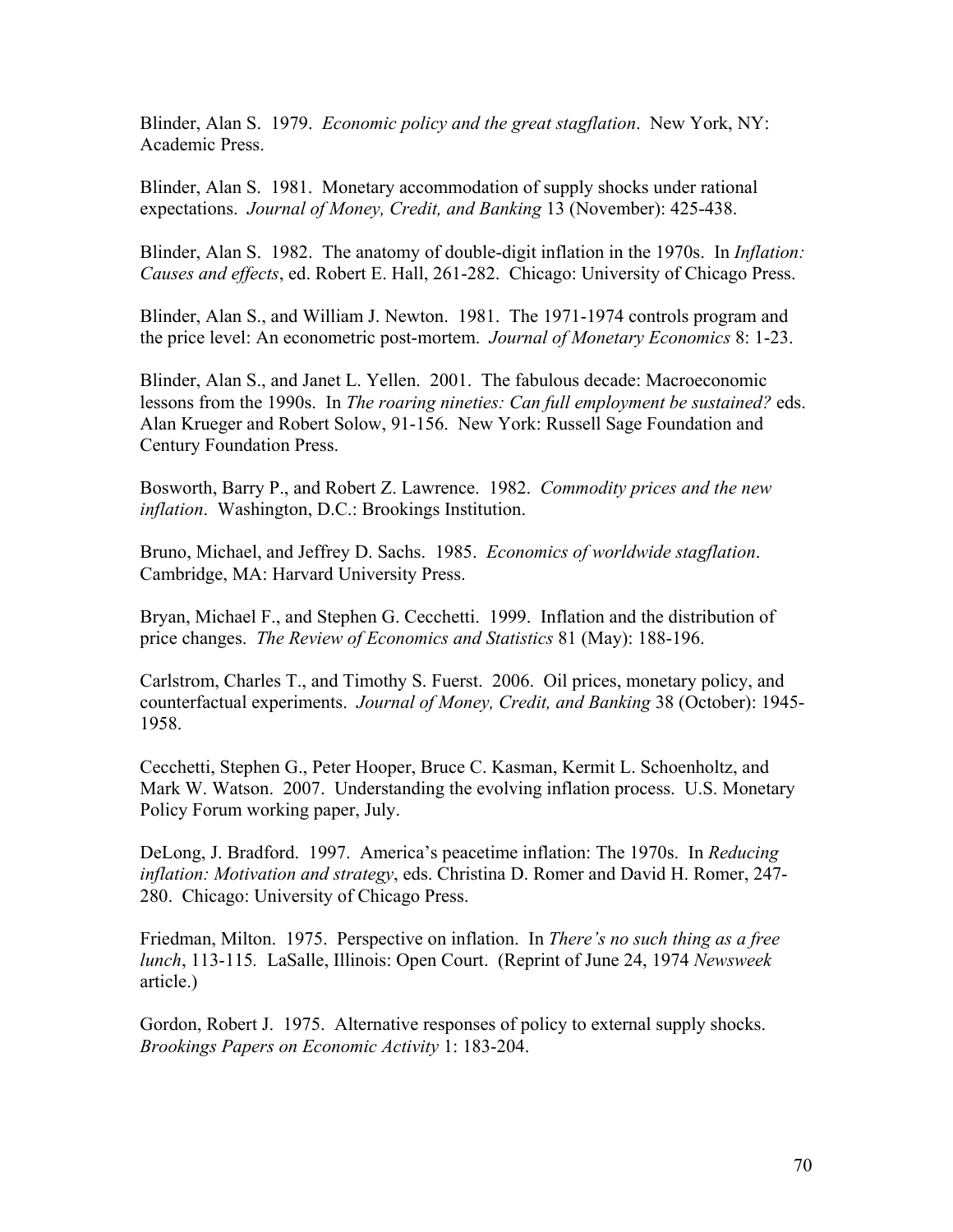Gordon, Robert J. 1977. Can the inflation of the 1970s be explained? *Brookings Papers on Economic Activity* 1: 765-78.

Gordon, Robert J. 1982. Price inertia and policy ineffectiveness in the United States, 1890-1980. *Journal of Political Economy* 90 (December): 1087-1117.

Hall, Robert E. 2009. By how much does GDP rise if the government buys more output? *Brookings Papers on Economic Activity* 2: xxx-xxx.

Hamilton, James D. 1983. Oil and the macroeconomy since World War II. *Journal of Political Economy* 91 (April): 228-248.

Hamilton, James D., and Ana Maria Herrera. 2004. Oil shocks and aggregate macroeconomic behavior: The role of monetary policy (Comment). *Journal of Money, Credit, and Banking* 36 (April): 265-286.

Hooker, Mark A. 1996. What happened to the oil price-macroeconomy relationship? *Journal of Monetary Economics* 38 (October): 195-213

Hooker, Mark A. 2002. Are oil shocks inflationary? Asymmetric and nonlinear specifications versus changes in regime. *Journal of Money, Credit, and Banking* 34 (May): 540-561.

Ireland, Peter N. 1999. Does the time-consistency problem explain the behavior of inflation in the United States? *Journal of Monetary Economics* 44 (October): 279-291.

Kilian, Lutz. 2007a. The economic effects of energy price shocks. University of Michigan, October. Mimeo.

Kilian, Lutz. 2007b. Not all oil shocks are alike: Disentangling demand and supply shocks in the crude oil market. University of Michigan, November. Mimeo.

Leduc, Sylvain, and Keith Sill. A quantitative analysis of oil-price shocks, systematic monetary policy, and economic downturns. *Journal of Monetary Economics* 51: 781- 808.

Meyer, Laurence H. 2004. *A term at the Fed: An insider's view*. New York: HarperCollins.

Nixon, Richard M. 1962. *Six crises*. Garden City, NY: Doubleday and Company.

Nordhaus, William D. 2007. Who's afraid of a big bad oil shock? *Brookings Papers on Economic Activity* 2: 219-240.

Orphanides, Athanasios. 2003. The quest for prosperity without inflation. *Journal of Monetary Economics* 50 (April): 633-663.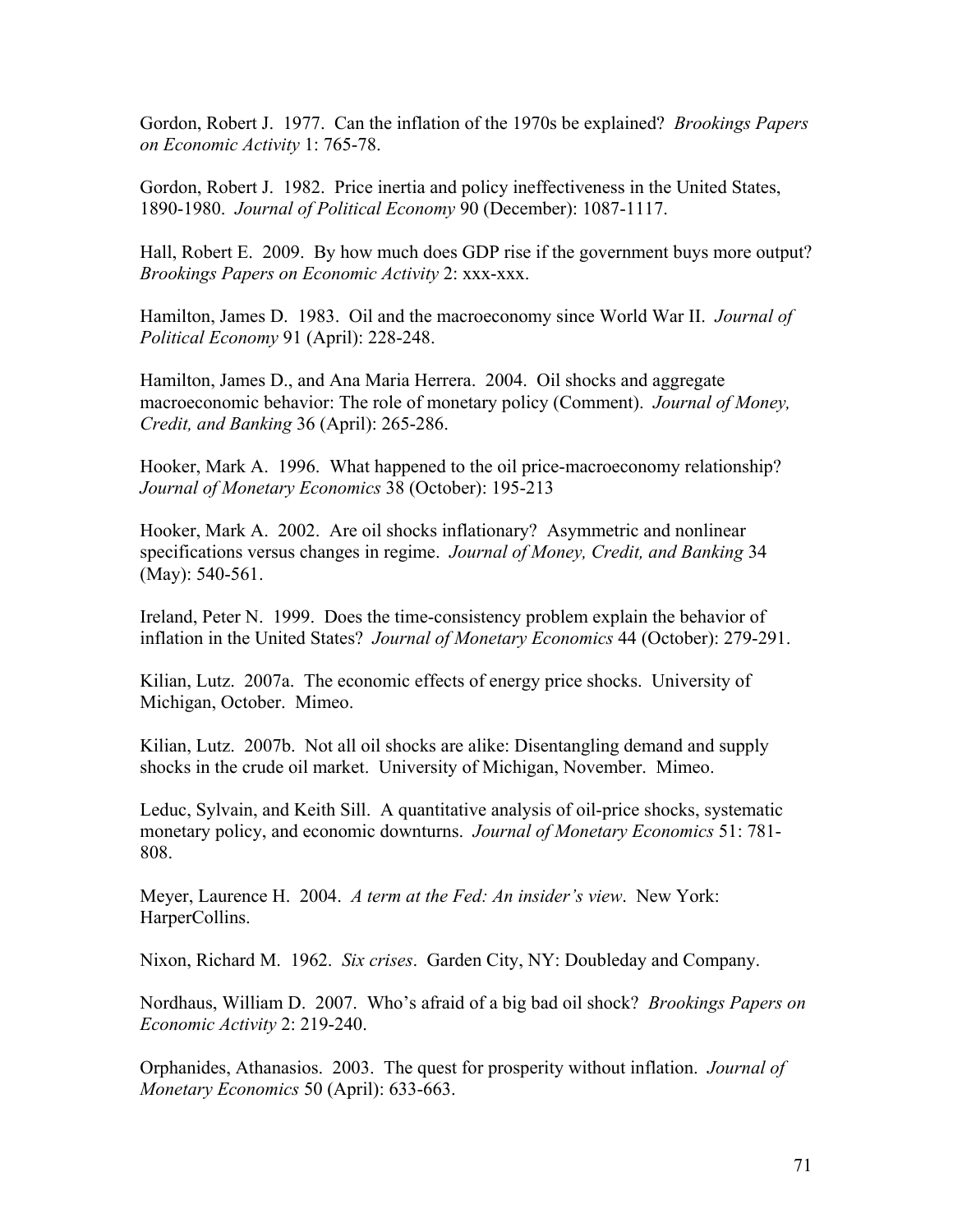Perry, George L. 1975. The United States. In *Higher oil prices and the world economy: The adjustment problem*, eds. Edward R. Fried and Charles L. Schultze, 71-104. Washington, D.C.: Brookings Institution.

Phelps, Edmund S. 1978. Commodity-supply shock and full-employment monetary policy. *Journal of Money, Credit, and Banking* 10 (May): 206-221.

Pierce, James L., and Jared J. Enzler. 1974. The effects of external inflationary shocks. *Brookings Papers on Economic Activity* 1: 13-54.

Rotemberg, Julio J., and Michael Woodford. 1996. Imperfect competition and the effects of energy price increases on economic activity. *Journal of Money, Credit, and Banking* 28 (November): 549-577.

Sims, Christopher. 1981. In: General discussion. *Brookings Papers on Economic Activity* 1: 64.

Staiger, Douglas, James H. Stock, and Mark W. Watson. 2001. Prices, wages, and the U.S. NAIRU in the 1990s. In *The roaring nineties: Can full employment be sustained?* eds. Alan Krueger and Robert Solow, 3-60. New York: Russell Sage Foundation and Century Foundation Press.

Taylor, John B. 1981. On the relation between the variability of inflation and the average inflation rate. *Carnegie-Rochester Conference Series on Public Policy* 15: 57- 85.

U.S. National Commission on Supplies and Shortages. 1976. *Government and the nation's resources.* Washington, DC: U.S. Government Printing Office (December).

Weinhagen, Jonathan C. 2006. Price transmission: From crude petroleum to plastics products. *Monthly Labor Review* (December): 34-43.

Yergin, Daniel. *The prize: The epic quest for oil, money, and power*. New York, NY: Touchstone.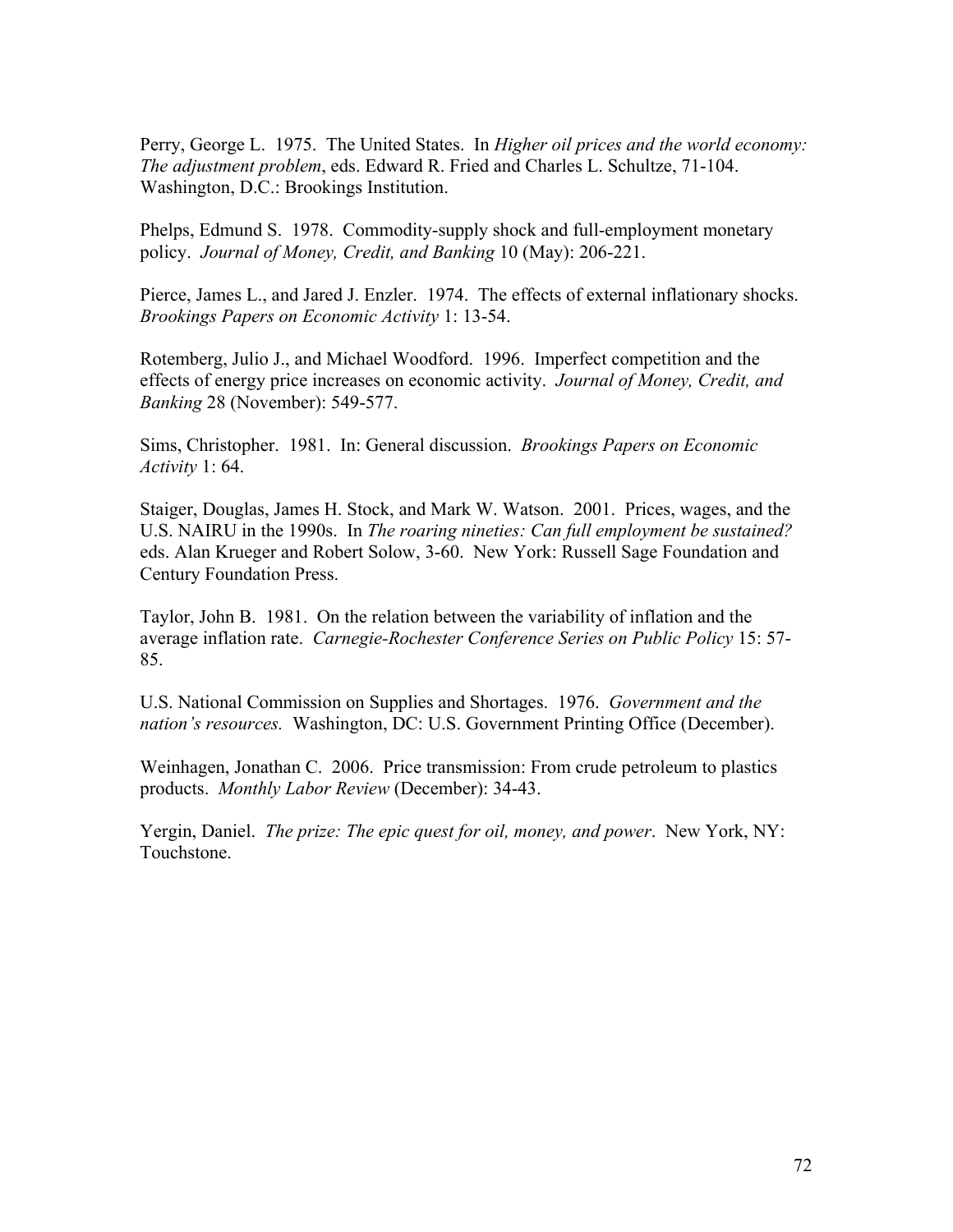## **Appendix**

1

This appendix gives the definitions and sources for the data series that we employ, describes the specification of our empirical models, and details the calculations that underpin Figures 4 through 6, the Bruno-Sachs estimates from Section 2.2, and the input/output-based calculations from Section 2.4.

## **1. Data definitions and sources**

All standard data from the National Income and Product Accounts (NIPAs) were downloaded from the Bureau of Economic Analysis website; all published CPI, PPI, and employment data were downloaded from the Bureau of Labor Statistics website (both accessed on December 6, 2007, with the data in Figure 3 updated through the third quarter of 2008 with data accessed on November 25, 2008).<sup>83</sup>

*Market-based PCE prices:* Official data for the market-based PCE price index (headline and core) are published from 1997 to the present. To extend the market-based series back prior to 1997, we use a Fisher aggregation routine that replicates the procedure followed by the Bureau of Economic Analysis (BEA) in constructing the NIPAs. We then use detailed personal consumption expenditures (PCE) data from the NIPAs to strip out the prices of non-market PCE components from the published indexes, where our definition of "non-market" mimics BEA's. (As a check, we compared the monthly changes in our constructed index to the corresponding changes in the official series; the correlation between the two series was nearly perfect.)

*Current-methods CPI:* A research series that puts the CPI on a methodologically consistent basis over the period 1978-present (the CPI-U-RS) is available from the Bureau of Labor Statistics (BLS), while an experimental CPI that uses a rentalequivalence approach to recalculate the owner-occupied housing component of the index (the CPI-U-X1) extends from 1967-1983. Our current-methods CPI is constructed as follows.

| 1957-1966: Published CPI-U less 0.2 percentage point per year                  |
|--------------------------------------------------------------------------------|
| $1967-1977$ : CPI-U-X1 less 0.2 percentage point per year                      |
| 1978-present: CPI-U-RS (the published CPI-U is used in the most recent period) |

The 0.2 percentage point adjustment controls for the effect of lower-level geometric means aggregation, which was introduced in 1999. In addition, we subtract additional small amounts (0.1 percentage point per year for the headline CPI and 0.12 percentage point per year for the core) in 1987-1989 and 1996-1997 to control for the effect of expenditure-weight updates, which the BLS do not consider to be methodological changes. The various splices are done on a NSA basis; the resulting

<sup>&</sup>lt;sup>83</sup> The core PCE and market-based PCE price indexes that are used in this paper are therefore constructed according to the definitions that were in place prior to the 2009 comprehensive revision to the NIPAs.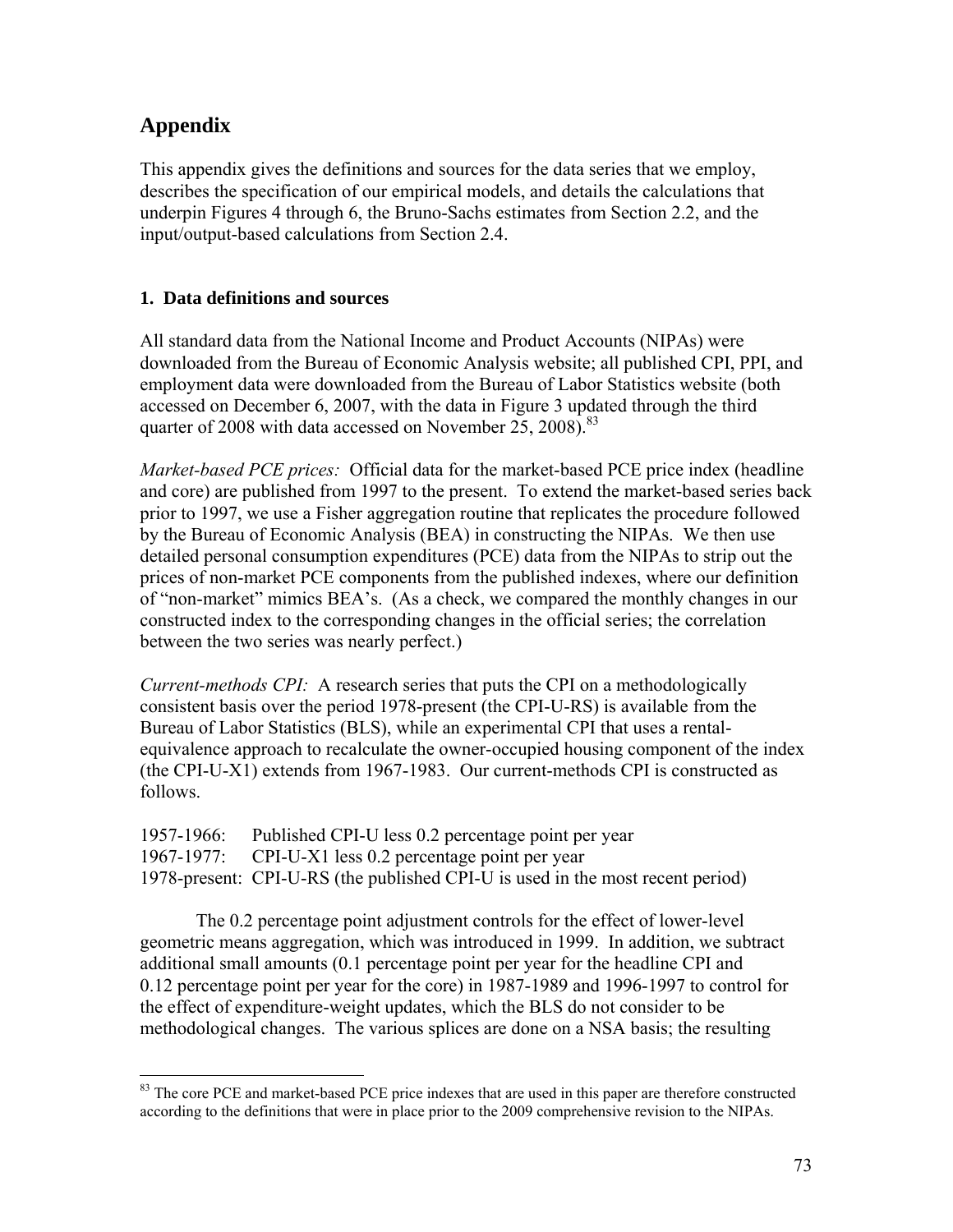index is seasonally adjusted with seasonal factors that are obtained from the published or rental-equivalence series, depending on the period involved.

In addition, research series for the food and energy components of the CPI are available from 1978 to the present. We splice these to the published indexes prior to 1978, making an additional subtraction of 0.3 percentage point per year to the published food index in order to capture the effect of methodological changes that are specific to this component. (For the calculations in Sections 3.1.1 and 3.1.2, we use published detail on energy and food because current-methods data are not available for the detailed components of the CPI.)

*CPI relative importance weights:* Published values for the CPI relative importance weights are available for December of most years. Where necessary, these are interpolated using the same dynamic updating formula that is employed in constructing the published index.

*Oil prices:* The nominal oil price that is shown in Figure 3 and used in the VARs and oilmarket models is a spliced series that combines the PPI for crude petroleum (domestic production) and the refiners' acquisition cost (RAC) for imported crude oil.

The PPI for crude petroleum extends back to 1947. However, this series is affected by price controls in the early 1970s, and is therefore an imperfect measure of the world oil price. The refiners' acquisition cost (RAC) for imported and domestic crude oil extends back to 1968 on an annual basis, with published monthly data available starting in 1974. (These data are available from the Department of Energy's Energy Information Administration website.) In addition, the 1975 *Economic Report of the President* contains monthly data for the domestic and composite RAC for November and December of 1973, and monthly data for the imported RAC starting in September of 1973.

We therefore use the imported RAC when it is available, and extend it back before September of 1973 by splicing it to the PPI. On an annual-average basis, the log change in the resulting spliced series is 124 log points from 1970 to 1974, compared with 144 log points for the imported RAC; there is similar congruence with the domestic RAC.

*World oil production:* World crude oil production (thousands of barrels per day) from the *Oil and Gas Journal*, downloaded from the Haver Analytics database. These data are available monthly from 1970 to the present.

*Energy intensity:* Energy consumption in thousands of BTUs per dollar of real GDP, from Table 1.5 of the Energy Information Administration's *Annual Energy Review 2007*.

*G-7 industrial production:* OECD industrial production for the G-7 economies, downloaded from the Haver Analytics database. These data are available monthly from 1961 to the present.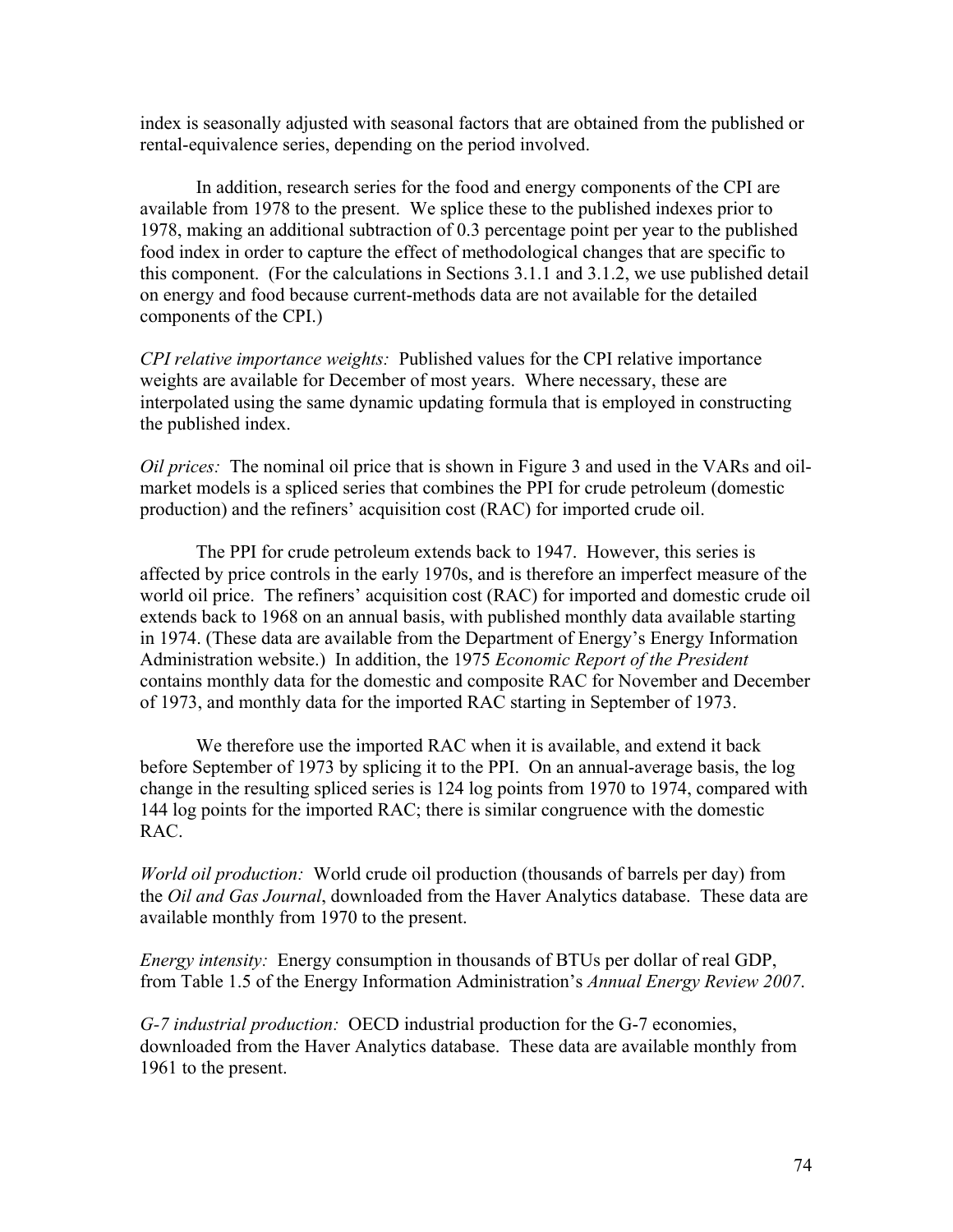*Labor income share:* Ratio of compensation of employees to gross value added, nonfinancial business sector (from the National Income and Product Accounts).

*Hourly compensation, nonfarm sector; output per hour, nonfarm sector:* Published indexes from the BLS Productivity and Costs release.

## **2. Detailed descriptions of empirical specifications**

*Price-control models:* The model used in Section 3 to estimate the effect of price controls on core CPI inflation is a standard price-price Phillips curve with additional terms to capture the impact of the controls. The basic specification takes the form

$$
\pi_{t} = \alpha_{0} + A(L)\pi_{t-1} + B(L)x_{t-1} + G(L)\zeta_{t-1} + \varepsilon_{t}
$$

where  $\pi_t$  is the inflation rate (defined as an annualized log difference), *x* is a measure of slack, *ζ* is a supply-shock term, and *ε* is a stochastic error. Slack is defined as the detrended unemployment rate; the trend is defined as the low-frequency component obtained from a bandpass filter with the filter width and cutoffs set equal to the values used by Staiger, Stock, and Watson (2001) and with an ARIMA model used for endpoint padding. The number of inflation lags was determined with the Akaike criterion, with twelve lags used as the default; note, however, that we do not impose the "accelerationist" restriction  $A(1) = 1$ . The models are estimated at the monthly frequency from January 1961 to March 1979.

 Two additional terms are added to the model in order to capture the effect of price controls. The first is the relative importance of controlled prices,  $\lambda_t$ , which is taken from Blinder and Newton (1981). The second term is a set of variables that are intended to capture the "catch-up" effect that occurs when the controls are lifted. In the original Blinder-Newton paper, this term was defined as

$$
(1-\lambda_t)g\sum_{j=0}^R v_j\delta_{t-j},
$$

where  $\delta_t$  is the fraction of the CPI that is decontrolled in month *t*. This is in turn defined as

$$
\begin{aligned}\n\delta_t &= \lambda_{t-1} - \lambda_t &\text{if} & \lambda_{t-1} \le \lambda_t \\
\delta_t &= 0 & \lambda_{t-1} > \lambda_t\n\end{aligned}
$$

(This condition is modified so as to ensure that  $\delta$ *i* is only positive or zero; in particular,  $\delta$ *t* is set to zero from May 1973 to August 1973—when "Freeze II" resulted in a temporary increase in the fraction of the CPI that was subject to controls—and  $\delta_{1973:09}$  is set equal to  $\lambda_{1973:05} - \lambda_{1973:09}$ .) The *v<sub>i</sub>* terms are lag coefficients, while the *g* parameter is a measure of the "disequilibrium gap"—the percent difference between the representative industry's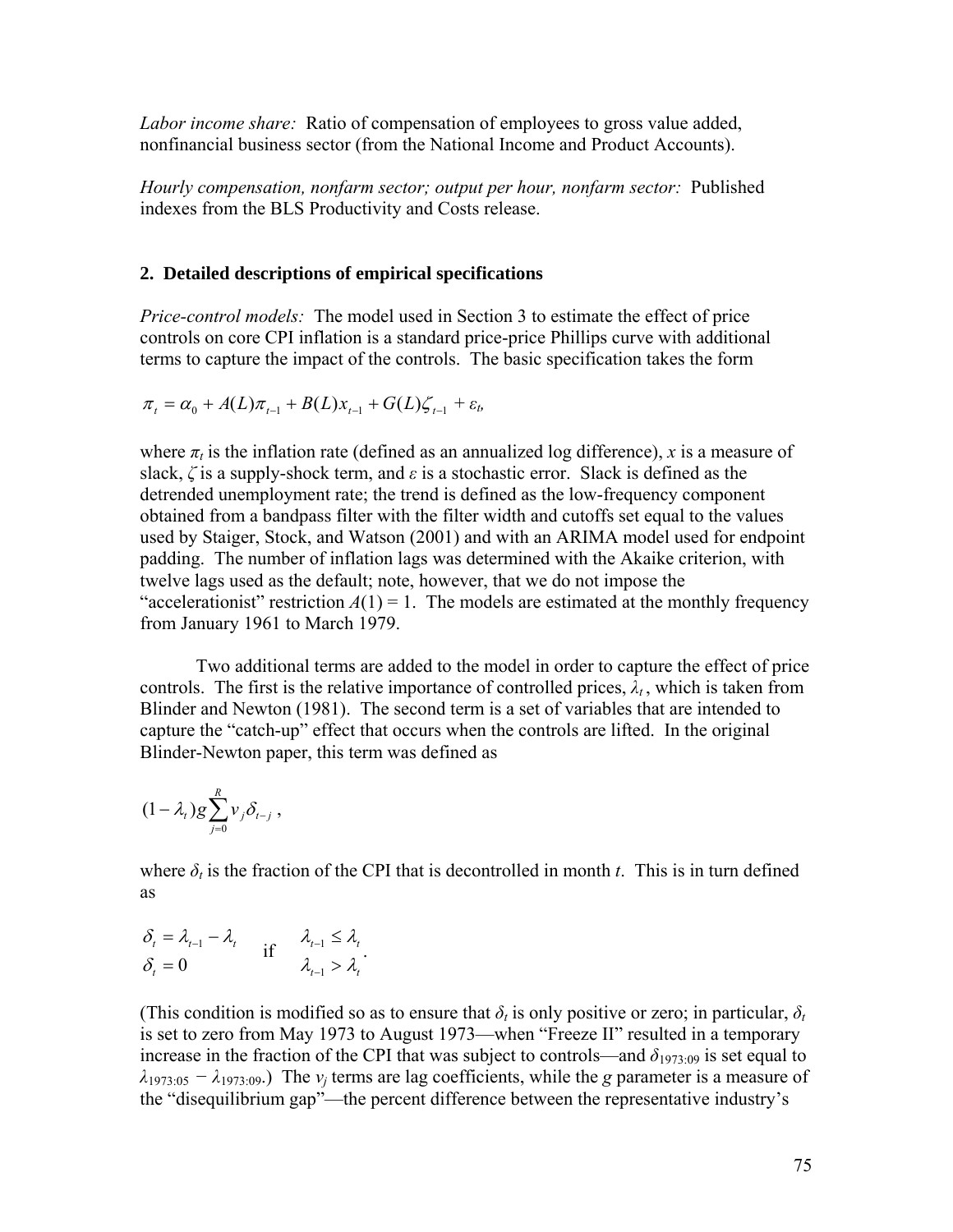actual and desired price—when the controls are lifted; it can be obtained implicitly under the assumption that the sum of the  $v_i$  coefficients equals one.

In the original Blinder-Newton work, the  $v_i$  were constrained to lie along a (linear) polynomial—an assumption that is less satisfactory in the current data. We therefore implement the model by defining an alternative set of terms

$$
D_0 = (1 - \lambda_t)\delta_t
$$
  
\n
$$
D_1 = (1 - \lambda_t)\delta_{t-1}
$$
  
\n
$$
\vdots
$$
  
\n
$$
D_i = (1 - \lambda_t)\delta_{t-i}
$$

 $\overline{a}$ 

with as many consecutive  $D_i$  terms added (starting with  $D_0$ ) as are statistically significant. The full model for estimation is therefore given by

$$
\pi_{t} = \alpha_{0} + \alpha_{1}\lambda_{t} + A(L)\pi_{t-1} + B(L)x_{t-1} + G(L)\zeta_{t-1} + \sum_{i=0}^{R} \theta_{i}D_{i} + u_{t}.
$$

Note that the sum of the *θ* coefficients (suitably scaled to reflect inflation's being expressed at an annual rate) yields an estimate of the disequilibrium gap *g*. The core CPI model used to generate the results in the text has fifteen lags of the dependent variable, three lags of the unemployment gap, and the contemporaneous value and five lags of the *Di* terms.

The supply-shock terms  $\zeta_t$  in our baseline specification are defined with reference to a weighted change in relative food and energy prices,  $\tilde{\omega}_t (\pi_t^s - \pi_t)$ , where  $\pi_t^s$  is food or energy inflation,  $\pi$  is core inflation, and  $\tilde{\omega}_t$  is the twelve-month average share of nominal food or energy expenditures in total nominal PCE.<sup>84</sup> We then take a six-month moving average of the weighted relative price changes, and use their first lag in the model (additional lags did not enter).

As noted in the text, we examined the robustness of these results along a number of dimensions. First, we tried using a different measure of aggregate demand pressure the rate of capacity utilization in manufacturing—in our Phillips curves; while this alternative demand indicator was only borderline significant (with *p*-values around 15 percent), using it had only a small effect on our results. Second, we experimented with alternative specifications for the model's relative energy and food price terms; this typically implied a slightly *larger* contribution of controls to the pre- and post-peak

 $84$  As noted in the text, a CPI-based model would ideally use CPI relative importance weights rather than PCE shares. There are, however, significant breaks in the relative importance weight series over time notably in 1978, when the CPI moved from measuring prices faced by wage earners to prices faced by all urban consumers, and again after owner-occupied housing costs moved to a rental equivalence basis. In any case, whether weighting is used turns out to make little difference to the results.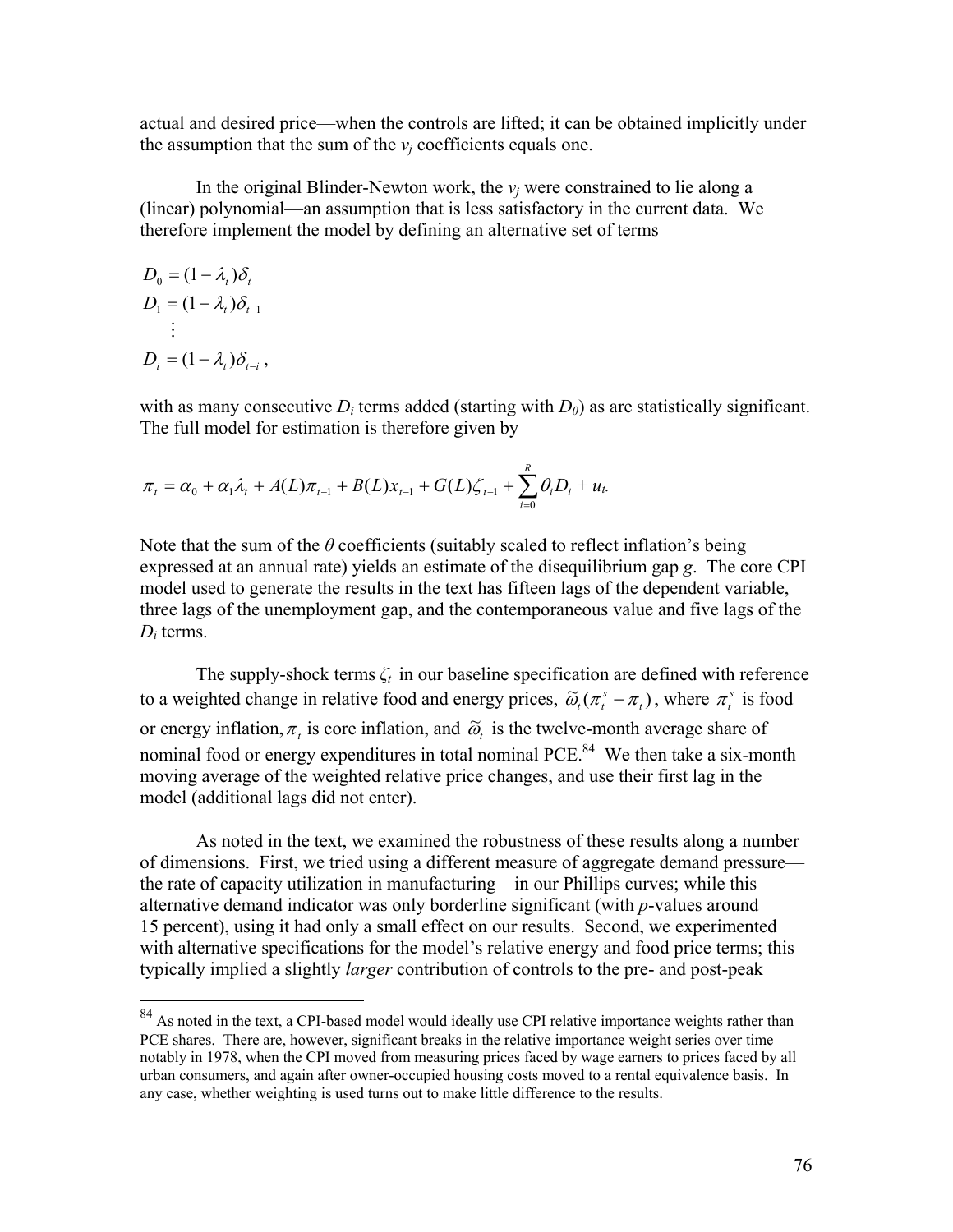swing in core inflation. We also fit similar price-price models for the market-based core PCE price index (the specification of this model is described below), and fit a wage-price system for the CPI (again described below); once again, the estimated relative impact of controls on inflation was similar. Finally, we note that the model used for this exercise is estimated through the beginning of 1979, which maximizes its ability to track actual inflation in the dynamic simulations. If we instead extend the sample period to December 1984 (to include the second set of supply shocks and the Volcker disinflation period), which requires a few minor changes to the model's specification (see the next section), the resulting dynamic simulations slightly overpredict inflation over a portion of the post-peak period. As a result, the model attributes only a little more than a third of the post-peak decline in inflation to price controls; however, the estimated contribution of controls to the *increase* in inflation is found to be around 85 percent, which is somewhat larger than our baseline estimate.

*Price-price Phillips curves:* The price-price Phillips curves used in Section 3.2 to compute the pass-through of the food and energy price shocks into core inflation are variants of the price control model. Specifically, for the core CPI model we extend the estimation period of the price control model to the end of 1984; this requires a minor adjustment to the specification (we drop all but the contemporaneous value and first lag of the unemployment gap, as the remaining terms are not statistically significant).<sup>85</sup>

For the core market-based PCE deflator, we construct a similar price-price model in which inflation is related to fifteen lags of the dependent variable (lag length was again determined by the Akaike criterion), six lags of the unemployment gap, one lag each of the relative food and energy price terms (defined in a parallel fashion to the terms used in the core CPI equation), the fraction of the CPI under price controls (we do not have a corresponding estimate of the fraction of the PCE deflator subject to controls), and the contemporaneous value and six lags of the price control catch-up term. Dynamic simulations of the resulting specifications do a reasonably good job tracking actual core CPI and core market-based PCE price inflation over the estimation period.

The resulting core CPI model is also used to generate the stylized supply shocks shown in Figures 4 through 6.

*Wage-price systems:* We estimate a wage equation in which nonfarm hourly compensation growth (expressed as an annualized log-difference) is related to eight lags of the headline (current-methods) CPI, the unemployment rate, and a 40-quarter moving average of trend productivity growth. Trend productivity growth is obtained by regressing productivity growth on a constant and a dummy variable set equal to one

 $\overline{a}$ 

<sup>&</sup>lt;sup>85</sup> Index rounding is quite severe for the CPI prior to the mid-1960s (this is why month-to-month inflation rates often manifest a sawtooth pattern with flat "peaks" in the early part of the sample). We therefore checked that our models' tracking performance was robust to this property of the data by considering an estimation period that started in 1965 (it was).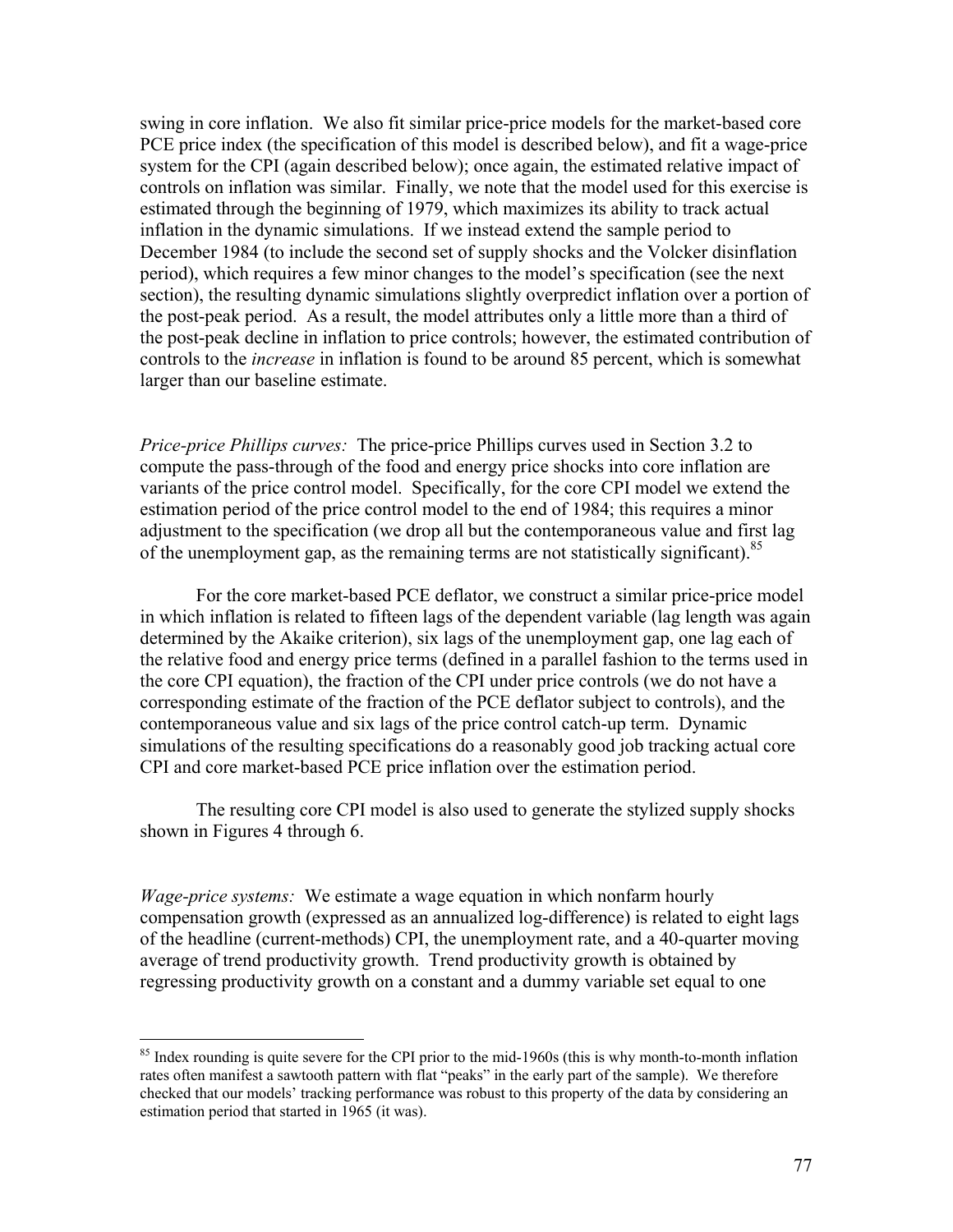starting in 1974:Q1 (the estimation period for this productivity equation is 1950-1994).<sup>86</sup> All data are quarterly, and the wage and markup equations are estimated from 1960:Q1 to 1985:Q4.

The markup equation relates core (current-methods) CPI inflation to four of its lags, the contemporaneous value and one lag of trend unit labor costs, the unemployment gap, the fraction of the CPI subject to controls, and the contemporaneous value and one lag of the price control catch-up term (defined on a quarterly basis). $87$ 

To obtain the estimates shown in Figure 14, we set food and energy price inflation equal to the values indicated in the text. The CPI relative importance weight for food were set to 0.225 through 1977 and then to 0.180 from 1978-forward; the corresponding weights for energy were 0.06 and 0.085.<sup>88</sup>

In contrast to the price-price Phillips curves that we employ, these models impose an accelerationist restriction in which the coefficients of the wage equation are constrained such that the real consumption wage rises with trend productivity growth in a steady state, and the coefficients on trend unit labor costs and lagged inflation in the markup equation are constrained to sum to one. (Unlike the price-price case, the data do not reject this restriction for the wage-price system.) As a result, the implied passthrough of higher food and energy prices into core inflation is larger and more persistent than what is implied from the corresponding price-price model. We also experimented with models that relaxed the accelerationist condition for the price markup equation; while the results were closer to those obtained from the price-price model, this alternative wage-price system underpredicts core inflation somewhat by the end of the simulation period.

*Oil-market model (Kilian, 2007b):* The oil-market model is a three-variable recursive VAR in oil production growth, aggregate commodity demand, and the real oil price (with that ordering). We define oil production growth as the log-difference of world crude oil production from the *Oil and Gas Journal*, and use the log real oil price shown in Figure 3.

 For his measure of aggregate commodity demand, Kilian (2007b) uses an index of shipping prices that he constructs himself. The reason for using this index, as opposed to a measure of industrial-country production, is that Kilian seeks to capture the recent contribution to world commodity demand from emerging-market economies like China. Over the period we are concerned with (the 1970s and early 1980s), this factor is less

1

<sup>&</sup>lt;sup>86</sup> We also experimented with using the low-frequency component of productivity growth from a band-pass filter. The results were similar, though a moving average of this latter measure was not always significant in every estimation period we considered.

<sup>&</sup>lt;sup>87</sup> We obtained similar results from a model that used PCE price inflation in the wage equation and a markup equation for the market-based core PCE deflator. (To simulate this alternative system, we assumed that the path of relative nonmarket price inflation was equal to its actual path in both cases.)

<sup>&</sup>lt;sup>88</sup> The relative importance weights for food and energy in the CPI shift in 1978 when the index moves from a wage-earners basis to an all-urban-consumers basis.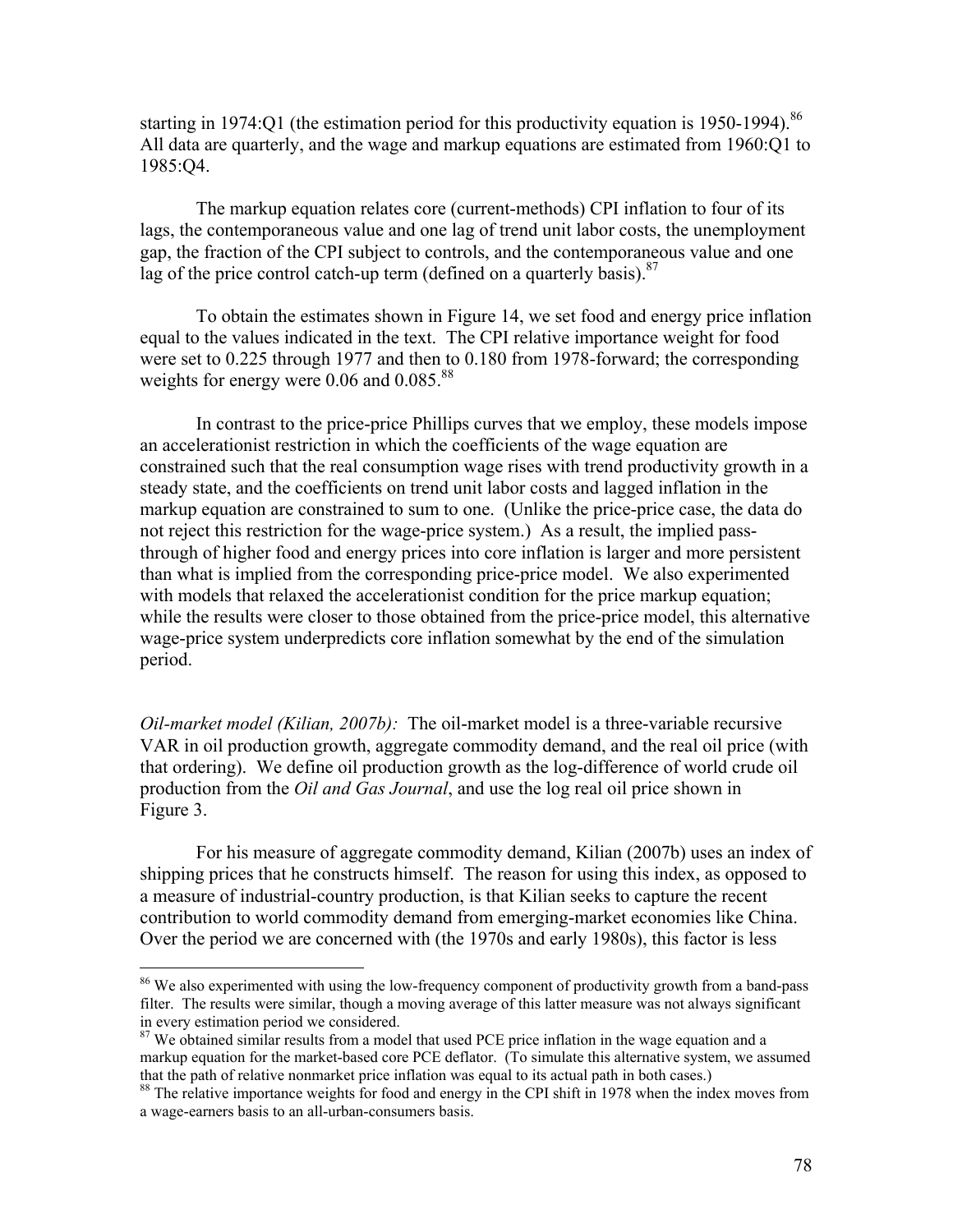important. In addition, in the early 1970s Kilian's index appears to be largely based on shipping costs for grains; these are probably unduly affected by the food price increases that occurred during this period. We therefore use OECD industrial production for the G-7 economies as our commodity-demand proxy (in the VAR, this variable is expressed as a log-deviation from a cubic trend fit from January 1961 to June 2007).

 The VAR is estimated using monthly data from February 1971 to December 1987. (Note that the impulse responses from our specification appear qualitatively similar to what Kilian obtains from his system.)

*Structural VAR model:* We fit two recursive VAR specifications. The first is a four-lag, four-variable VAR in core PCE inflation (defined as an annualized log-difference), the unemployment rate, weighted relative food and energy price inflation (computed as the difference between headline and core PCE inflation) and the federal funds rate. The second model uses two lags and five variables—the first three variables listed above, the annualized log change in the Producer Price Index for crude materials, and the federal funds rate. (This is also their ordering in the VAR.) The data are quarterly, and the sample extends from 1959 (this is dictated by the availability of the core PCE deflator) to the end of 1985.

Our use of retail food and energy prices, rather than, say, oil prices, is motivated by two considerations. First, as discussed in Section 2.2, the direct impact of higher oil (and food) prices on production is most likely second-order. The important recessionary impacts of the shocks come from their effects on aggregate demand, and these are best measured by retail prices (*e.g.*, consumer energy prices rather than oil prices). Second, the impact of oil shocks on real activity and inflation appears to have diminished since the early 1980s. We therefore choose to end the model's estimation period around that time. And since we are constrained by the availability of the core inflation series, which only starts in the late 1950s, degrees of freedom are at a premium. Hence, a more parsimonious specification is preferable, and the specification we consider allows food and energy prices to enter in as economical a fashion as possible.

## **3. Detailed descriptions of calculations**

*Stylized supply-shock examples (Figures 4 to 6):* We use the price-price Phillips curves for the core CPI estimated over the extended sample (1961-1984) to calibrate the effect of an increase in the relative price of energy. We set the share of energy in consumption (which is used to weight the relative energy price term) equal to its 1973-2007 average of 0.063. To compute headline inflation, we note that the change in the headline CPI equals the change in the core CPI plus *ω* times the change in energy prices relative to the core, where  $\omega$  denotes the relative importance weight of energy in the total CPI. We set this equal to its 1973-2007 average of 0.081.